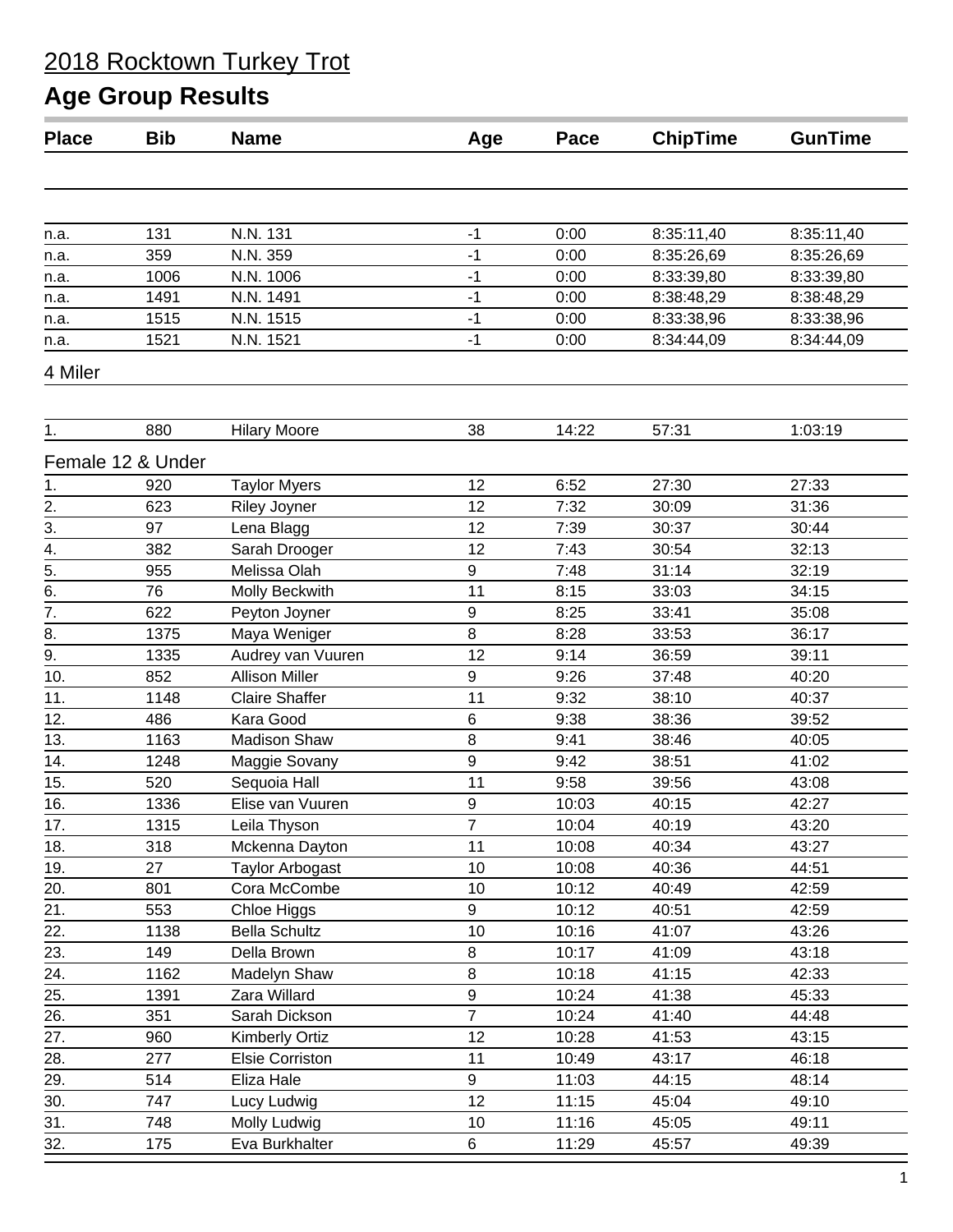| <b>Place</b>     | <b>Bib</b> | <b>Name</b>            | Age            | Pace  | <b>ChipTime</b> | <b>GunTime</b> |
|------------------|------------|------------------------|----------------|-------|-----------------|----------------|
| 33.              | 170        | LuLu Burgess           | 9              | 11:29 | 45:59           | 50:32          |
| 34.              | 168        | <b>Bella Burgess</b>   | 12             | 11:29 | 46:00           | 50:32          |
| 35.              | 827        | Addyson McNeal         | 12             | 11:34 | 46:18           | 50:19          |
| 36.              | 515        | <b>Brooke Hall</b>     | 11             | 11:55 | 47:42           | 52:05          |
| 37.              | 1236       | Annie Snow             | 10             | 12:32 | 50:12           | 53:13          |
| 38.              | 110        | Kate Bodle             | 10             | 12:32 | 50:12           | 53:14          |
| 39.              | 1410       | Kayla Yang             | 11             | 12:42 | 50:51           | 53:15          |
| 40.              | 805        | Shay McCombe           | 8              | 12:53 | 51:34           | 53:43          |
| 41.              | 152        | <b>Whitley Brown</b>   | 8              | 12:53 | 51:36           | 53:45          |
| 42.              | 311        | Gabriella Davies       | 9              | 12:54 | 51:37           | 54:51          |
| 43.              | 307        | <b>Grace Daniels</b>   | 8              | 13:16 | 53:08           | 55:50          |
| 44.              | 621        | Kennedy Joyner         | 6              | 13:30 | 54:01           | 59:16          |
| 45.              | 1418       | Mia Yoder              | 12             | 13:47 | 55:10           | 59:13          |
| 46.              | 1415       | <b>Emmet Yoder</b>     | 10             | 13:47 | 55:12           | 59:14          |
| 47.              | 1076       | Annabel Robinson       | 6              | 14:48 | 59:15           | 1:04:50        |
| 48.              | 320        | <b>Addison Dean</b>    | 12             | 14:57 | 59:52           | 1:05:32        |
| 49.              | 350        | Ruan Dickson           | 11             | 14:58 | 59:54           | 1:03:05        |
| 50.              | 967        | Reese Ostlund          | 8              | 15:11 | 1:00:45         | 1:02:15        |
| 51.              | 917        | Macey Myers            | 9              | 15:22 | 1:01:32         | 1:05:57        |
| 52.              | 471        | <b>Charis Gilbert</b>  | 9              | 17:43 | 1:10:54         | 1:15:23        |
| 53.              | 472        | Hannah Gilbert         | $\overline{7}$ | 17:43 | 1:10:56         | 1:15:23        |
| Female 13-17     |            |                        |                |       |                 |                |
| 1.               | 1126       | Abigail Schlechty      | 17             | 6:36  | 26:26           | 26:29          |
| $\overline{2}$ . | 1015       | Annie Poirot           | 13             | 6:42  | 26:49           | 26:51          |
| 3.               | 934        | <b>Trinity Neff</b>    | 13             | 6:52  | 27:30           | 28:36          |
| 4.               | 1046       | <b>Emily Rees</b>      | 16             | 6:54  | 27:39           | 27:40          |
| $\frac{1}{5}$    | 1481       | Janie Sanborn          | 15             | 7:06  | 28:27           | 28:32          |
| $\overline{6}$ . | 1499       | Jerra Testa            | 17             | 7:08  | 28:34           | 28:35          |
| $\overline{7}$ . | 738        | Kara Longenecker       | 17             | 7:11  | 28:48           | 29:54          |
| 8.               | 332        | Zoe Deeble             | 13             | 7:22  | 29:29           | 31:51          |
| $\overline{9}$ . | 1121       | Sophie Sallah          | 15             | 8:20  | 33:23           | 35:38          |
| 10.              | 1150       | Rennie Shaffer         | 13             | 8:27  | 33:52           | 36:14          |
| 11.              | 1477       | Kai Franklin           | 17             | 8:29  | 33:57           | 34:02          |
| 12.              | 469        | Naomi Gibson           | 16             | 8:29  | 33:57           | 34:02          |
| 13.              | 863        | Julia Miller           | 13             | 9:24  | 37:40           | 41:23          |
| 14.              | 1452       | julia campbell         | 13             | 9:59  | 40:00           | 42:58          |
| 15.              | 643        | Jada Khochareun        | 16             | 10:01 | 40:08           | 41:33          |
| 16.              | 433        | MacKenzie Freeze       | 17             | 10:02 | 40:10           | 41:35          |
| 17.              | 1338       | Renee van Vuuren       | 14             | 10:03 | 40:14           | 42:25          |
| 18.              | 1035       | Zoey RamosBeck         | 15             | 10:13 | 40:55           | 46:32          |
| 19.              | 1019       | tatiana posada         | 16             | 10:23 | 41:34           | 43:00          |
| 20.              | 853        | <b>Avery Miller</b>    | 16             | 11:04 | 44:18           | 48:41          |
| 21.              | 724        | <b>Brynna Lister</b>   | 15             | 11:20 | 45:23           | 49:28          |
| 22.              | 873        | <b>Taylor Mitchell</b> | 16             | 12:03 | 48:13           | 52:00          |
| 23.              | 1517       | Samantha Landram       | 15             | 12:07 | 48:32           | 52:19          |
| 24.              | 1459       | kaitlyn cianella       | 13             | 12:09 | 48:39           | 49:49          |
|                  |            |                        |                |       |                 |                |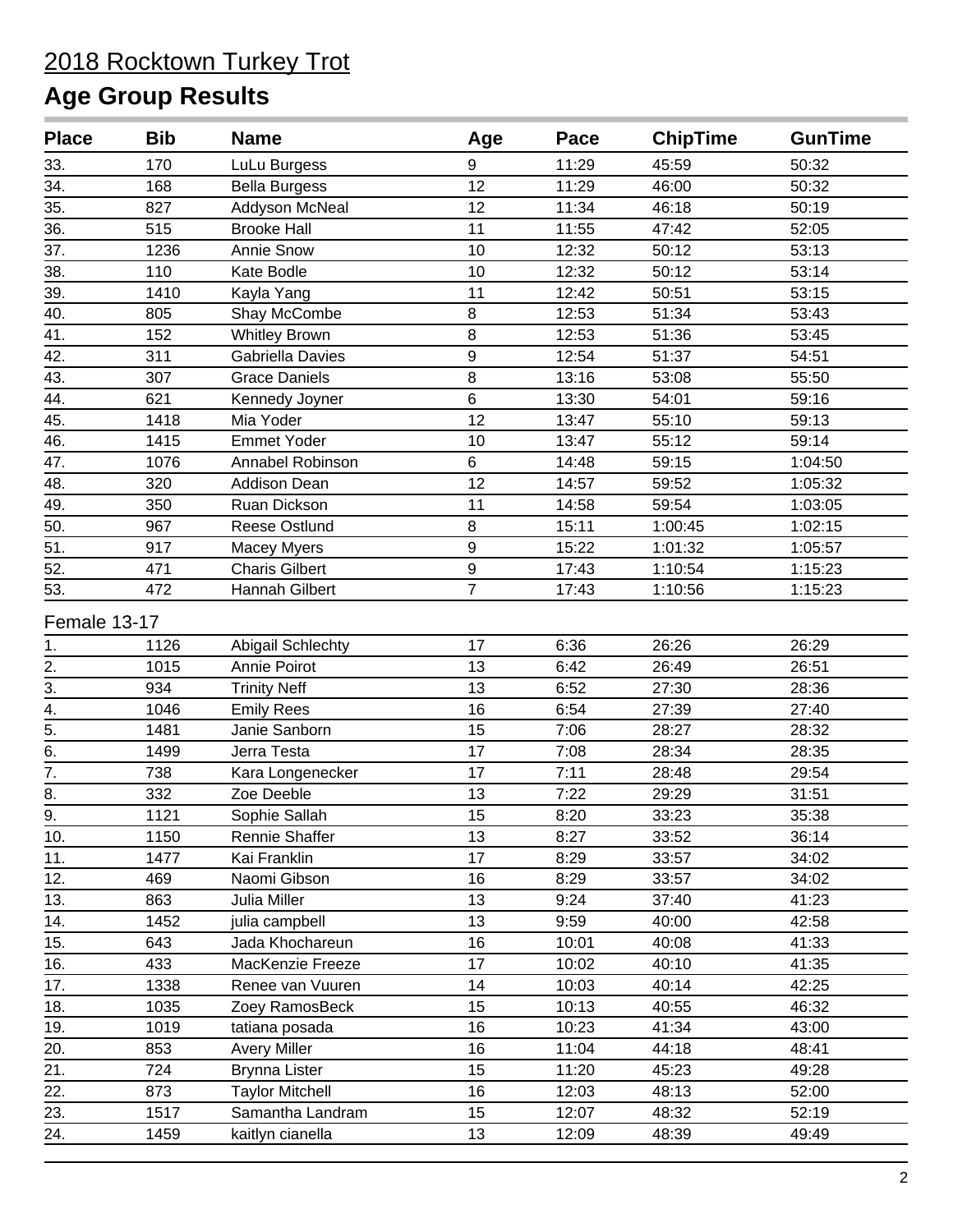| <b>Place</b>      | <b>Bib</b> | <b>Name</b>           | Age | Pace  | <b>ChipTime</b> | <b>GunTime</b> |
|-------------------|------------|-----------------------|-----|-------|-----------------|----------------|
| 25.               | 221        | <b>Grace Chandler</b> | 16  | 12:42 | 50:51           | 53:16          |
| 26.               | 300        | Zada Cutshaw          | 14  | 13:07 | 52:32           | 56:30          |
| 27.               | 1117       | Jolie Sallah          | 13  | 13:07 | 52:32           | 56:29          |
| 28.               | 271        | Sarah Cooley          | 14  | 13:08 | 52:33           | 56:31          |
| 29.               | 690        | Kacey Lam             | 13  | 13:46 | 55:07           | 58:11          |
| 30.               | 64         | Natalie Barranco      | 15  | 16:35 | 1:06:24         | 1:12:56        |
| Female 18-24      |            |                       |     |       |                 |                |
| 1.                | 1030       | Julie Raab            | 22  | 6:48  | 27:15           | 27:16          |
| 2.                | 958        | Lauren Onestak        | 21  | 6:57  | 27:49           | 27:54          |
| $\overline{3}$ .  | 1329       | Lyric Updike          | 20  | 7:08  | 28:34           | 29:46          |
| 4.                | 890        | Rachel Moore          | 19  | 7:26  | 29:45           | 30:58          |
| $\overline{5}$ .  | 1094       | Kelly Rohrer          | 20  | 7:28  | 29:55           | 32:41          |
| 6.                | 1503       | Rachel Bowman         | 24  | 7:46  | 31:08           | 32:36          |
| $\overline{7}$ .  | 1198       | <b>Bethany Shultz</b> | 18  | 7:56  | 31:48           | 33:53          |
| 8.                | 105        | <b>Emilee Blosser</b> | 23  | 8:00  | 32:01           | 33:12          |
| 9.                | 1088       | <b>Allison Rohrer</b> | 23  | 8:10  | 32:43           | 35:29          |
| 10.               | 1194       | Susanna Showalter     | 21  | 8:10  | 32:44           | 34:07          |
| $\overline{11}$ . | 630        | Allison Kasch         | 21  | 8:12  | 32:52           | 35:05          |
| 12.               | 13         | Noelle Allen          | 18  | 8:19  | 33:17           | 35:29          |
| 13.               | 689        | Jessica Lam           | 23  | 8:19  | 33:20           | 34:28          |
| 14.               | 508        | Becca Gunden          | 24  | 8:22  | 33:29           | 35:59          |
| 15.               | 36         | Ellen Atwood          | 22  | 8:24  | 33:38           | 35:45          |
| 16.               | 998        | Laura Pearson         | 21  | 8:25  | 33:42           | 35:57          |
| 17.               | 84         | <b>Carley Bennett</b> | 18  | 8:25  | 33:43           | 34:53          |
| 18.               | 451        | Susannah Garber       | 18  | 8:25  | 33:43           | 34:53          |
| 19.               | 1044       | <b>Callie Reed</b>    | 20  | 8:26  | 33:48           | 37:39          |
| 20.               | 1188       | Vica Shindyapin       | 21  | 8:26  | 33:48           | 35:55          |
| 21.               | 961        | Nicole Ortiz          | 21  | 8:28  | 33:56           | 36:05          |
| 22.               | 124        | Hannah Breen          | 21  | 8:29  | 33:57           | 36:12          |
| 23.               | 335        | Nina DeLellis-Mitch   | 22  | 8:30  | 34:04           | 36:47          |
| 24.               | 866        | Megan Miller          | 22  | 8:32  | 34:11           | 36:37          |
| 25.               | 536        | Katelyn Haupt         | 24  | 8:33  | 34:15           | 36:50          |
| 26.               | 414        | <b>Bethany Ezard</b>  | 20  | 8:34  | 34:19           | 34:27          |
| 27.               | 436        | Joanna Friesen        | 23  | 8:36  | 34:28           | 35:56          |
| 28.               | 993        | Jenna Payne           | 24  | 8:37  | 34:32           | 36:38          |
| 29.               | 609        | Emma Johnson          | 20  | 8:38  | 34:34           | 36:47          |
| 30.               | 741        | Megan Lough           | 18  | 8:39  | 34:38           | 36:46          |
| 31.               | 214        | Cheyenne Cash         | 24  | 8:40  | 34:41           | 35:48          |
| 32.               | 1462       | Erin Goodstein        | 23  | 8:48  | 35:13           | 37:52          |
| 33.               | 285        | Brenna Cowardin       | 22  | 8:48  | 35:13           | 37:52          |
| 34.               | 542        | Morgan Heckman        | 21  | 8:48  | 35:13           | 37:52          |
| 35.               | 1119       | Nicole Sallah         | 21  | 8:50  | 35:23           | 35:32          |
| 36.               | 1222       | Kelsey Smith          | 24  | 8:57  | 35:49           | 38:51          |
| 37.               | 850        | Alannah Miller        | 21  | 8:57  | 35:51           | 38:11          |
| 38.               | 100        | Randi Blanton         | 24  | 8:57  | 35:51           | 38:11          |
| 39.               | 171        | Delaney Burgett       | 22  | 9:01  | 36:05           | 38:16          |
|                   |            |                       |     |       |                 |                |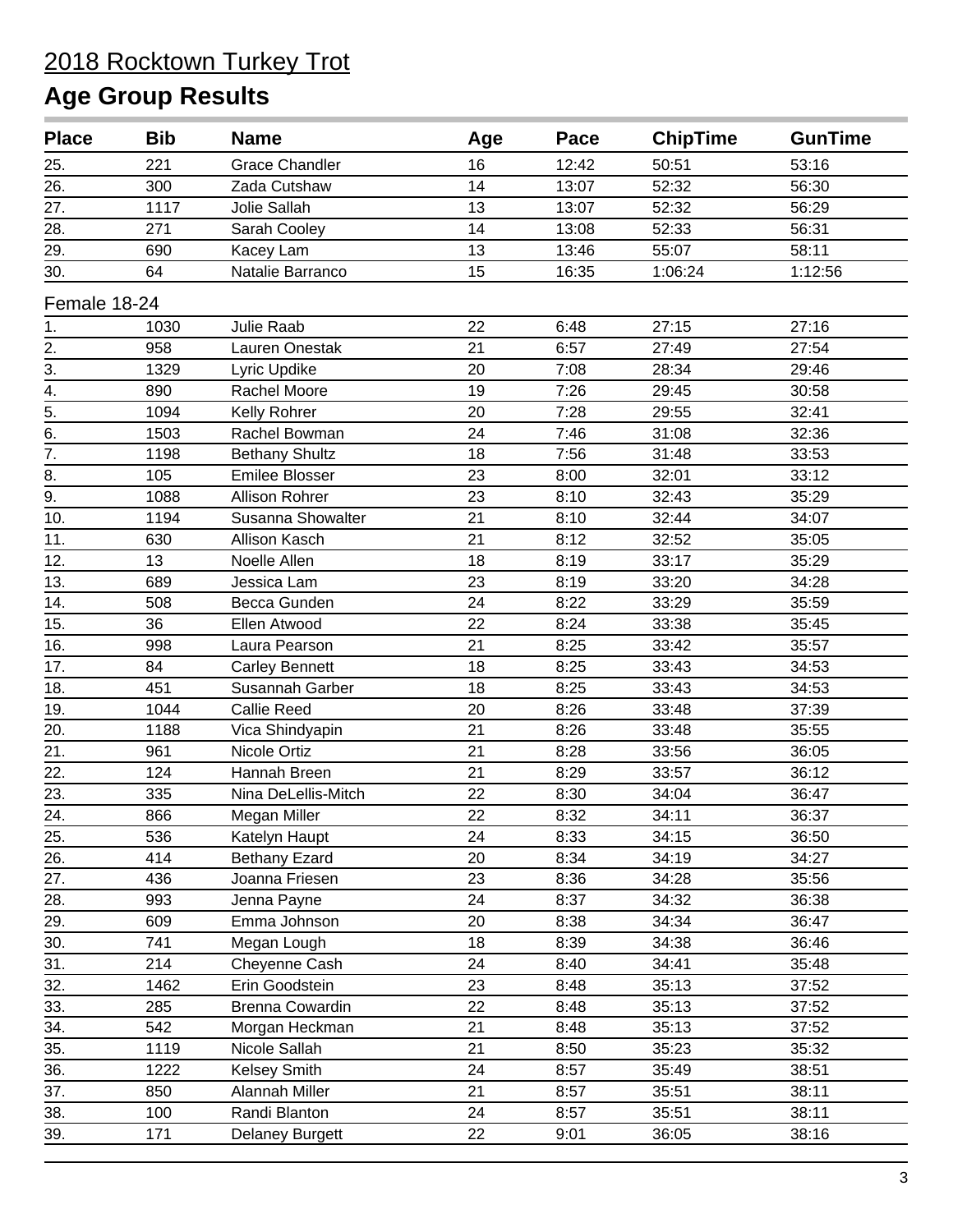| <b>Place</b> | <b>Bib</b> | <b>Name</b>             | Age | Pace  | <b>ChipTime</b> | <b>GunTime</b> |
|--------------|------------|-------------------------|-----|-------|-----------------|----------------|
| 40.          | 665        | Sydney Knupp            | 23  | 9:02  | 36:09           | 40:14          |
| 41.          | 306        | <b>Alex Daniel</b>      | 22  | 9:02  | 36:09           | 39:06          |
| 42.          | 1089       | <b>Brittany Rohrer</b>  | 18  | 9:06  | 36:27           | 39:13          |
| 43.          | 971        | <b>Erin Ouellette</b>   | 24  | 9:10  | 36:41           | 38:50          |
| 44.          | 1454       | Cameron Wade            | 20  | 9:11  | 36:45           | 41:58          |
| 45.          | 1407       | Mikala Wolter           | 24  | 9:12  | 36:49           | 40:04          |
| 46.          | 537        | Josie Hawkins           | 24  | 9:13  | 36:56           | 39:43          |
| 47.          | 113        | Lisa Boland             | 21  | 9:14  | 36:57           | 40:10          |
| 48.          | 1183       | Olivia Shifflett        | 23  | 9:17  | 37:11           | 39:30          |
| 49.          | 34         | Jackie Asbell           | 24  | 9:21  | 37:27           | 39:35          |
| 50.          | 717        | Lauren Leskow           | 24  | 9:23  | 37:33           | 41:41          |
| 51.          | 596        | Hannah Jarrett          | 24  | 9:23  | 37:35           | 40:19          |
| 52.          | 71         | <b>Julie Beck</b>       | 23  | 9:29  | 37:59           | 43:51          |
| 53.          | 1049       | Lexi Rehkemper          | 22  | 9:30  | 38:03           | 43:53          |
| 54.          | 42         | Kayla Back              | 24  | 9:43  | 38:53           | 41:40          |
| 55.          | 340        | Rebecca DePoy           | 24  | 9:46  | 39:05           | 42:13          |
| 56.          | 1362       | <b>Emily Watson</b>     | 23  | 9:57  | 39:52           | 42:22          |
| 57.          | 3          | Sarah Abbott            | 23  | 9:58  | 39:56           | 42:50          |
| 58.          | 117        | Deanna Botkin           | 19  | 10:00 | 40:02           | 42:26          |
| 59.          | 1269       | Rebekah Stoner          | 23  | 10:01 | 40:07           | 42:28          |
| 60.          | 41         | Jordan Back             | 22  | 10:01 | 40:08           | 42:55          |
| 61.          | 94         | Kristen Bitsko          | 19  | 10:04 | 40:18           | 42:43          |
| 62.          | 1305       | Lindsay Thomas          | 24  | 10:10 | 40:43           | 43:18          |
| 63.          | 1404       | Savannah Witt           | 21  | 10:24 | 41:38           | 45:35          |
| 64.          | 284        | <b>Emily Cowan</b>      | 24  | 10:24 | 41:39           | 45:35          |
| 65.          | 1372       | Leah Wenger             | 20  | 10:24 | 41:40           | 44:08          |
| 66.          | 700        | Sydney Layman           | 19  | 10:26 | 41:48           | 44:52          |
| 67.          | 732        | Jenna Lokey             | 20  | 10:32 | 42:11           | 44:39          |
| 68.          | 678        | Carly Kraybill          | 24  | 10:39 | 42:40           | 45:37          |
| 69.          | 258        | <b>Brittany Comer</b>   | 21  | 10:43 | 42:55           | 47:03          |
| 70.          | 403        | Emily Eby               | 24  | 10:47 | 43:12           | 48:22          |
| 71.          | 714        | Tabitha Lemon           | 24  | 10:51 | 43:25           | 47:43          |
| 72.          | 1012       | Megan Phelps            | 20  | 10:57 | 43:49           | 48:04          |
| 73.          | 1260       | Kaylin Stenson          | 22  | 11:12 | 44:52           | 47:17          |
| 74.          | 14         | Simara Allen            | 22  | 11:31 | 46:05           | 48:12          |
| 75.          | 682        | Anita Kudlyuk           | 19  | 11:32 | 46:10           | 50:26          |
| 76.          | 935        | Emma Nelsen             | 21  | 11:32 | 46:11           | 50:01          |
| 77.          | 948        | Erin O'Brien            | 24  | 11:32 | 46:12           | 50:01          |
| 78.          | 995        | Susan Payne             | 22  | 11:36 | 46:27           | 48:49          |
| 79.          | 1424       | Judith Young            | 23  | 11:39 | 46:37           | 50:26          |
| 80.          | 16         | Paola Amaya             | 23  | 12:01 | 48:06           | 51:03          |
| 81.          | 571        | Hannah Houghton         | 24  | 12:12 | 48:50           | 52:55          |
| 82.          | 1466       | <b>Allison Delawder</b> | 19  | 12:14 | 48:58           | 53:37          |
| 83.          | 1190       | Jennifer Shoemaker      | 18  | 12:34 | 50:19           | 54:57          |
| 84.          | 1101       | Mandy Ruckman           | 22  | 12:43 | 50:53           | 55:19          |
| 85.          | 1399       | Micaela Wilson          | 24  | 12:55 | 51:44           | 57:38          |
| 86.          | 721        | Lauren Lilly            | 22  | 12:56 | 51:46           | 54:40          |
|              |            |                         |     |       |                 |                |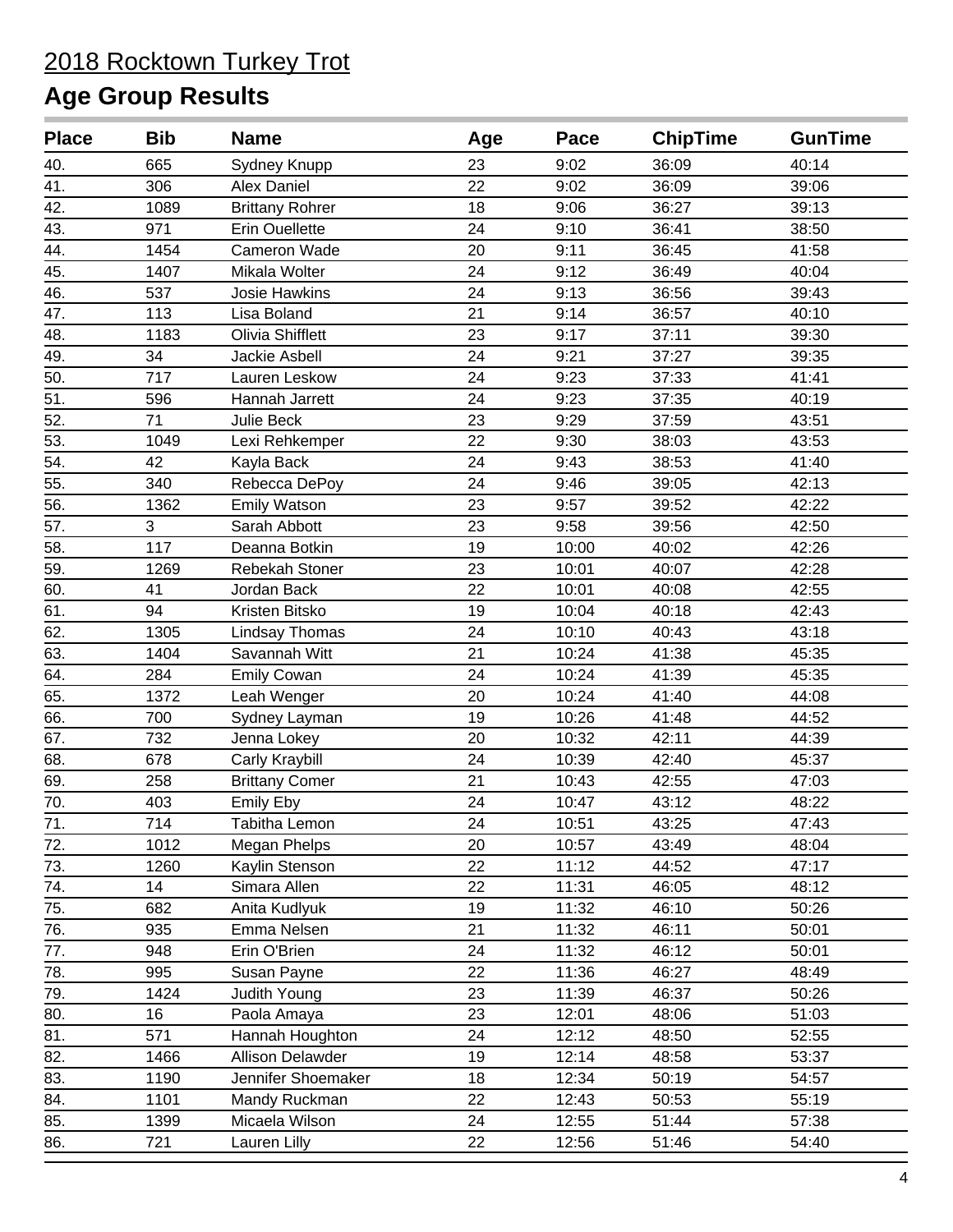| <b>Place</b>     | <b>Bib</b> | <b>Name</b>             | Age | Pace  | <b>ChipTime</b> | <b>GunTime</b> |
|------------------|------------|-------------------------|-----|-------|-----------------|----------------|
| 87.              | 101        | Victoria Blanton        | 23  | 13:00 | 52:04           | 54:23          |
| 88.              | 19         | <b>Stephanie Anders</b> | 24  | 13:07 | 52:29           | 58:00          |
| 89.              | 994        | Lindsey Payne           | 24  | 13:07 | 52:29           | 58:00          |
| 90.              | 699        | Alex Layman             | 22  | 13:10 | 52:41           | 55:44          |
| 91.              | 1421       | Rachel Yoder            | 24  | 13:37 | 54:31           | 58:21          |
| 92.              | 235        | Ashlie Clar             | 24  | 14:08 | 56:33           | 1:00:31        |
| 93.              | 234        | Allyson Clar            | 20  | 14:08 | 56:34           | 1:00:31        |
| 94.              | 884        | Keeana Moore            | 20  | 14:13 | 56:56           | 1:02:12        |
| 95.              | 891        | Selena Moore            | 23  | 14:14 | 56:57           | 1:02:12        |
| 96.              | 1204       | <b>Chloe Simmons</b>    | 23  | 14:15 | 57:01           | 1:02:32        |
| 97.              | 1058       | Kathy Reumiller         | 19  | 14:28 | 57:54           | 1:03:47        |
| 98.              | 1112       | Lucie Rutherford        | 18  | 14:28 | 57:55           | 1:03:47        |
| 99.              | 1395       | <b>Allie Wills</b>      | 19  | 15:30 | 1:02:01         | 1:07:15        |
| 100.             | 558        | Morgan Hill             | 18  | 15:39 | 1:02:39         | 1:05:43        |
| 101.             | 650        | Heidi King              | 22  | 15:51 | 1:03:28         | 1:09:19        |
| 102.             | 243        | <b>Sydney Claud</b>     | 19  | 16:01 | 1:04:06         | 1:06:44        |
| 103.             | 1013       | <b>Bianca Pierson</b>   | 20  | 16:02 | 1:04:09         | 1:09:27        |
| 104.             | 1096       | Rachel Rohrer           | 21  | 16:05 | 1:04:23         | 1:09:40        |
| 105.             | 62         | Jessica Barranco        | 20  | 16:36 | 1:06:26         | 1:12:55        |
| 106.             | 157        | Alisha Brubaker         | 24  | 17:06 | 1:08:26         | 1:14:15        |
| 107.             | 159        | Regina Brubaker         | 19  | 17:26 | 1:09:47         | 1:15:37        |
| 108.             | 535        | Casey Hartman           | 24  | 17:45 | 1:11:01         | 1:16:49        |
| 109.             | 1217       | Cassie Smith            | 24  | 17:48 | 1:11:15         | 1:17:14        |
| 110.             | 667        | Constance Komara        | 18  | 17:49 | 1:11:17         | 1:17:14        |
| 111.             | 1175       | Maria Shickel           | 21  | 18:03 | 1:12:14         | 1:16:07        |
| Female 25-34     |            |                         |     |       |                 |                |
| 1.               | 1453       | Kate Douglass           | 32  | 6:53  | 27:36           | 28:52          |
| 2.               | 1438       | Megan Zannoni           | 28  | 6:58  | 27:56           | 29:02          |
| $\overline{3}$ . | 1128       | Laura Schliesske        | 34  | 7:02  | 28:12           | 29:29          |
| $\overline{4}$ . | 1408       | Carissa Wyant           | 34  | 7:22  | 29:30           | 30:40          |
| 5.               | 633        | Kelly Keegan            | 32  | 7:26  | 29:45           | 29:49          |
|                  | 1392       | <b>Carter Williams</b>  | 26  | 7:27  | 29:50           | 31:09          |
| $rac{6}{7}$ .    | 11         | Laura Alfini            | 33  | 7:32  | 30:11           | 32:47          |
| 8.               | 1431       | Tabea Z                 | 25  | 7:34  | 30:17           | 31:28          |
| 9.               | 588        | Leah Jacobs             | 25  | 7:39  | 30:37           | 31:51          |
| 10.              | 703        | Cerrianne Leatherland   | 29  | 7:40  | 30:42           | 32:10          |
| 11.              | 103        | Anne Stewart Blaylock   | 29  | 7:43  | 30:53           | 32:14          |
| 12.              | 1095       | Natalie Rohrer          | 25  | 7:43  | 30:54           | 32:02          |
| 13.              | 1344       | Eva Voth                | 33  | 7:48  | 31:13           | 32:30          |
| 14.              | 765        | Ashley Martorana        | 30  | 7:50  | 31:23           | 32:42          |
| 15.              | 1036       | Callie Randolph         | 33  | 7:51  | 31:28           | 32:42          |
| 16.              | 902        | Renee Moyer             | 31  | 7:55  | 31:42           | 34:05          |
| 17.              | 317        | Krissi Dawson           | 29  | 7:57  | 31:49           | 33:03          |
| 18.              | 762        | Kaila Martin            | 30  | 8:02  | 32:09           | 33:18          |
| 19.              | 1279       | Libby Sudol             | 31  | 8:04  | 32:17           | 33:26          |
| 20.              | 1061       | Danielle Rhodes         | 29  | 8:04  | 32:20           | 34:58          |
|                  |            |                         |     |       |                 |                |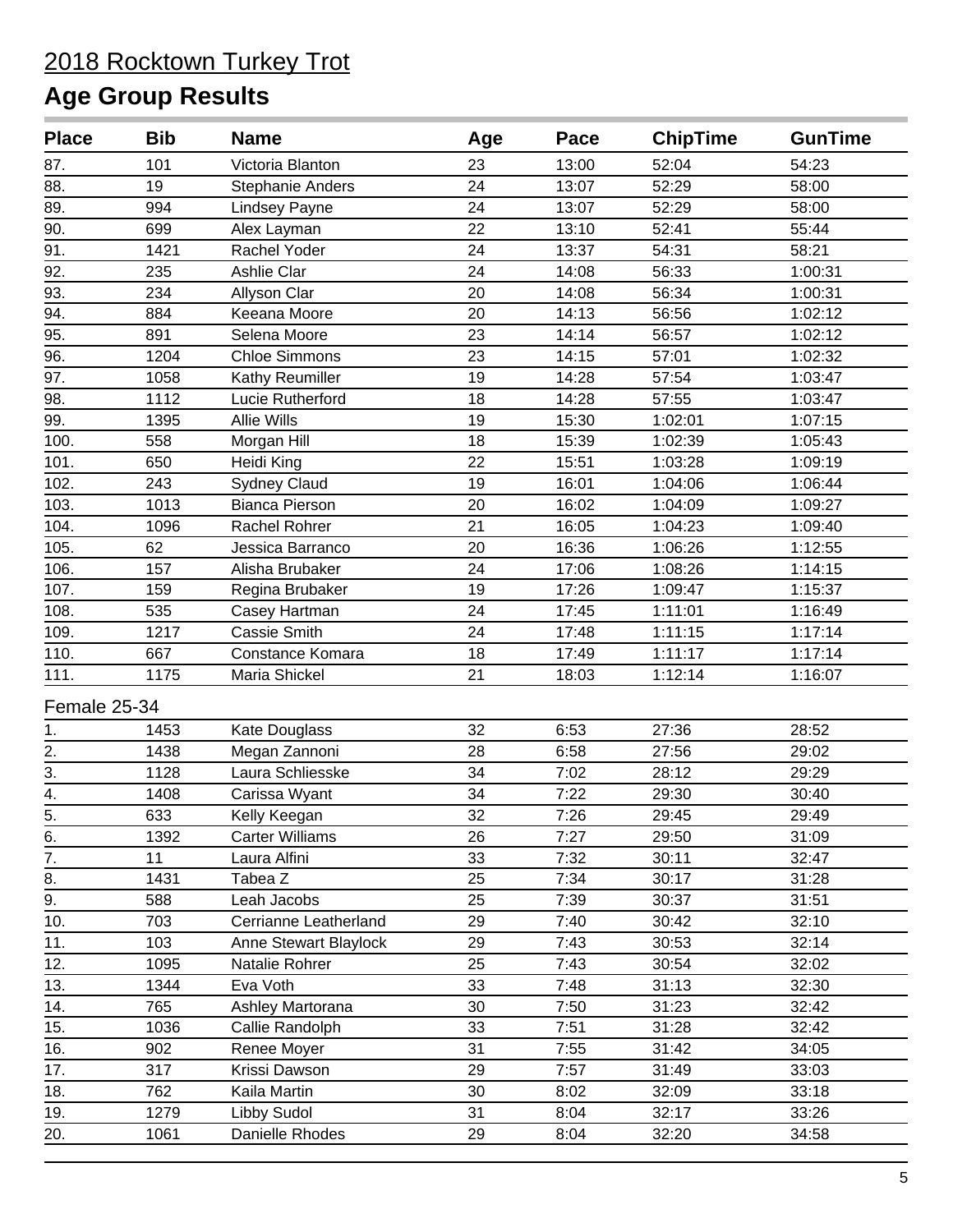| <b>Place</b>    | <b>Bib</b> | <b>Name</b>                | Age | Pace | <b>ChipTime</b> | <b>GunTime</b> |
|-----------------|------------|----------------------------|-----|------|-----------------|----------------|
| 21.             | 929        | <b>Catherine Neal</b>      | 30  | 8:09 | 32:37           | 33:44          |
| 22.             | 851        | <b>Alison Miller</b>       | 31  | 8:09 | 32:39           | 35:44          |
| 23.             | 1042       | Dina Razinkova             | 32  | 8:11 | 32:45           | 34:07          |
| 24.             | 892        | Virginia Moore             | 27  | 8:13 | 32:53           | 34:07          |
| 25.             | 1313       | <b>Tyler Thompson</b>      | 30  | 8:22 | 33:30           | 35:36          |
| 26.             | 625        | Rachael Kahelin            | 26  | 8:25 | 33:41           | 35:02          |
| 27.             | 357        | Emma DiNapoli              | 26  | 8:26 | 33:45           | 36:33          |
| 28.             | 1107       | <b>Heather Russell</b>     | 28  | 8:29 | 33:57           | 36:09          |
| 29.             | 1024       | <b>Catherine Prince</b>    | 27  | 8:33 | 34:14           | 36:54          |
| 30.             | 1284       | <b>Brooke Sutton</b>       | 30  | 8:35 | 34:22           | 37:01          |
| 31.             | 1191       | Amber Showalter            | 34  | 8:35 | 34:23           | 37:12          |
| 32.             | 736        | Stephanie Long             | 32  | 8:38 | 34:36           | 36:55          |
| 33.             | 580        | Alisha Hummel              | 27  | 8:39 | 34:38           | 36:57          |
| 34.             | 1224       | Molly Smith                | 27  | 8:40 | 34:42           | 35:49          |
| 35.             | 752        | Amanda Lyreman             | 27  | 8:41 | 34:45           | 37:25          |
| 36.             | 477        | Ellen Gilmer               | 30  | 8:44 | 34:58           | 36:24          |
| 37.             | 608        | Sarah Jochem               | 27  | 8:44 | 34:58           | 37:11          |
| 38.             | 1285       | <b>Michelle Swartley</b>   | 30  | 8:45 | 35:04           | 36:32          |
| 39.             | 85         | Kayla Benson               | 30  | 8:46 | 35:08           | 37:32          |
| 40.             | 711        | Amanda Leech               | 31  | 8:47 | 35:09           | 39:17          |
| 41.             | 907        | Erin Murray                | 34  | 8:48 | 35:13           | 37:28          |
| 42.             | 1405       | Rimma Wolfe                | 27  | 8:48 | 35:13           | 37:27          |
| 43.             | 1165       | <b>Brandi Sheffer-Bess</b> | 33  | 8:49 | 35:18           | 37:49          |
| 44.             | 1181       | Lauren Shifflett           | 31  | 8:51 | 35:26           | 37:38          |
| 45.             | 413        | Morgan Eye                 | 27  | 8:54 | 35:37           | 37:48          |
| 46.             | 1070       | Jessica Ritchie            | 29  | 8:56 | 35:46           | 38:31          |
| 47.             | 626        | Christianna Karnes         | 28  | 8:58 | 35:53           | 38:39          |
| 48.             | 480        | melissa gnagey             | 32  | 8:59 | 35:58           | 40:34          |
| 49.             | 569        | Anya Horning               | 26  | 9:00 | 36:04           | 38:39          |
| 50.             | 1496       | ROminia Sasia              | 25  | 9:02 | 36:10           | 38:57          |
| $\overline{51}$ | 18         | Katrina Anders             | 26  | 9:03 | 36:13           | 40:17          |
| 52.             | 532        | Rachael Harnish            | 30  | 9:04 | 36:17           | 39:13          |
| 53.             | 531        | Carissa Harnish            | 26  | 9:04 | 36:18           | 39:14          |
| 54.             | 845        | Allison Metzler            | 29  | 9:04 | 36:18           | 41:32          |
| 55.             | 1268       | Stormy Stoneburner         | 32  | 9:08 | 36:33           | 37:50          |
| 56.             | 568        | <b>Courtney Horne</b>      | 28  | 9:09 | 36:39           | 40:23          |
| 57.             | 1281       | Rebecca Suter              | 27  | 9:09 | 36:39           | 37:50          |
| 58.             | 956        | Sarah Oliver               | 31  | 9:09 | 36:40           | 38:57          |
| 59.             | 1169       | Hannah Shepard             | 32  | 9:10 | 36:43           | 39:57          |
| 60.             | 832        | <b>Heather Meadows</b>     | 34  | 9:11 | 36:48           | 39:08          |
| 61.             | 55         | Rebecca Baldwin            | 32  | 9:13 | 36:54           | 39:17          |
| 62.             | 1367       | Rachel Weiner              | 31  | 9:17 | 37:11           | 39:55          |
| 63.             | 1366       | Mary Weiner                | 26  | 9:17 | 37:12           | 39:56          |
| 64.             | 1416       | grace yoder                | 29  | 9:18 | 37:15           | 39:58          |
| 65.             | 377        | Kristi Driver              | 25  | 9:22 | 37:29           | 39:50          |
| 66.             | 1371       | Kristin Wenger             | 29  | 9:22 | 37:30           | 39:50          |
| 67.             | 1291       | sarah Taft                 | 26  | 9:22 | 37:32           | 39:45          |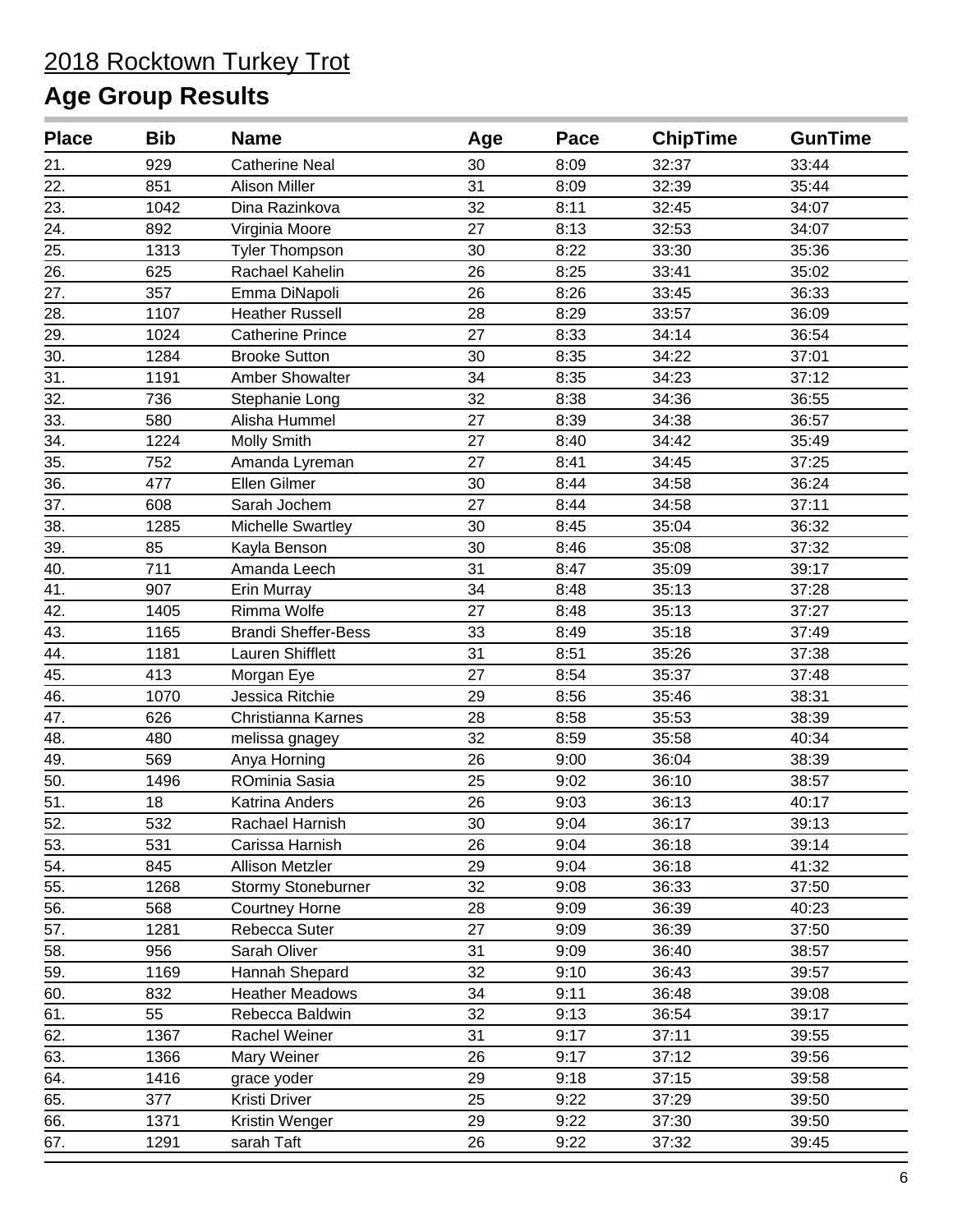| <b>Place</b>      | <b>Bib</b> | <b>Name</b>             | Age | Pace  | <b>ChipTime</b> | <b>GunTime</b> |
|-------------------|------------|-------------------------|-----|-------|-----------------|----------------|
| 68.               | 438        | Cassandra Frysinger     | 32  | 9:26  | 37:48           | 40:30          |
| 69.               | 52         | Lucy Baker              | 26  | 9:26  | 37:48           | 40:52          |
| 70.               | 693        | <b>Christy Lambert</b>  | 31  | 9:28  | 37:54           | 40:09          |
| 71.               | 245        | Erica Clymer            | 30  | 9:28  | 37:56           | 41:03          |
| 72.               | 951        | Stephanie Obernesser    | 30  | 9:29  | 37:59           | 41:50          |
| 73.               | 54         | Carolann Baldridge      | 30  | 9:31  | 38:06           | 42:37          |
| 74.               | 1202       | <b>Renee Simmers</b>    | 30  | 9:31  | 38:06           | 40:58          |
| 75.               | 1490       | Erica Panasiewicz       | 27  | 9:32  | 38:12           | 41:28          |
| $\overline{76}$ . | 123        | Ashley Branner          | 25  | 9:37  | 38:29           | 42:35          |
| 77.               | 1229       | <b>Cat Snead</b>        | 26  | 9:39  | 38:39           | 42:36          |
| 78.               | 1250       | Elizabeth Spencer       | 32  | 9:39  | 38:39           | 41:36          |
| 79.               | 578        | Erin Hughes             | 33  | 9:39  | 38:40           | 41:15          |
| 80.               | 1171       | Hannah Shickel          | 28  | 9:40  | 38:41           | 42:36          |
| 81.               | 1099       | Sarah Rowling           | 28  | 9:41  | 38:47           | 40:58          |
| 82.               | 343        | Jessica Desper          | 32  | 9:41  | 38:47           | 41:10          |
| 83.               | 1519       | <b>Hayley Poland</b>    | 33  | 9:41  | 38:48           | 44:34          |
| 84.               | 654        | Mackenzie Kinney        | 26  | 9:42  | 38:52           | 41:02          |
| 85.               | 524        | Kendall Hancock         | 29  | 9:42  | 38:52           | 41:08          |
| 86.               | 1065       | Brittni Rimpela         | 27  | 9:45  | 39:02           | 44:13          |
| 87.               | 1383       | Amanda Whittaker        | 26  | 9:45  | 39:02           | 43:10          |
| 88.               | 758        | Rachel Malloy           | 25  | 9:45  | 39:02           | 43:17          |
| 89.               | 664        | <b>Emily Knupp</b>      | 25  | 9:51  | 39:26           | 43:32          |
| 90.               | 1243       | Amanda Sokol            | 28  | 9:51  | 39:27           | 42:34          |
| 91.               | 1283       | <b>Emily Suttles</b>    | 25  | 9:53  | 39:34           | 42:03          |
| 92.               | 916        | Kristen Myers           | 27  | 9:53  | 39:34           | 42:03          |
| 93.               | 423        | Jessica Fitzgerald      | 30  | 9:53  | 39:36           | 42:04          |
| 94.               | 638        | Anna Kern               | 28  | 10:02 | 40:09           | 44:31          |
| 95.               | 273        | Katharine Corgan        | 34  | 10:08 | 40:33           | 42:50          |
| 96.               | 230        | <b>Heather Chico</b>    | 33  | 10:08 | 40:33           | 43:50          |
| 97.               | 903        | Jennifer Moyers         | 33  | 10:08 | 40:34           | 43:27          |
| $\overline{98}$ . | 823        | <b>Madison McMillen</b> | 25  | 10:11 | 40:45           | 43:52          |
| 99.               | 416        | Moriah Fallon           | 33  | 10:12 | 40:49           | 45:17          |
| 100.              | 415        | Sarah Fairweather       | 31  | 10:12 | 40:50           | 43:43          |
| 101.              | 119        | Kate Boulware           | 28  | 10:12 | 40:52           | 44:53          |
| 102.              | 702        | Kristin Leap            | 32  | 10:16 | 41:06           | 43:25          |
| 103.              | 1173       | Jessica Shickel         | 25  | 10:18 | 41:14           | 43:55          |
| 104.              | 1439       | Amanda Zarchin          | 34  | 10:21 | 41:28           | 43:47          |
| 105.              | 696        | <b>Crystal Lantz</b>    | 34  | 10:22 | 41:31           | 43:47          |
| 106.              | 1326       | Marilyn Turner          | 30  | 10:23 | 41:34           | 45:43          |
| 107.              | 116        | Lauren Bothel           | 34  | 10:23 | 41:36           | 45:25          |
| 108.              | 244        | Rebecca Claytor         | 27  | 10:24 | 41:38           | 45:35          |
| 109.              | 512        | Luz Guzman              | 32  | 10:28 | 41:53           | 43:15          |
| 110.              | 1003       | Rachel Pennington       | 29  | 10:31 | 42:07           | 42:13          |
| 111.              | 771        | Kayla Matthias          | 25  | 10:32 | 42:09           | 44:36          |
| 112.              | 844        | <b>Hunter Messick</b>   | 29  | 10:32 | 42:11           | 46:50          |
| 113.              | 606        | Hannah Jilg             | 29  | 10:36 | 42:25           | 45:23          |
| 114.              | 519        | Sarah Hall              | 30  | 10:37 | 42:30           | 46:53          |
|                   |            |                         |     |       |                 |                |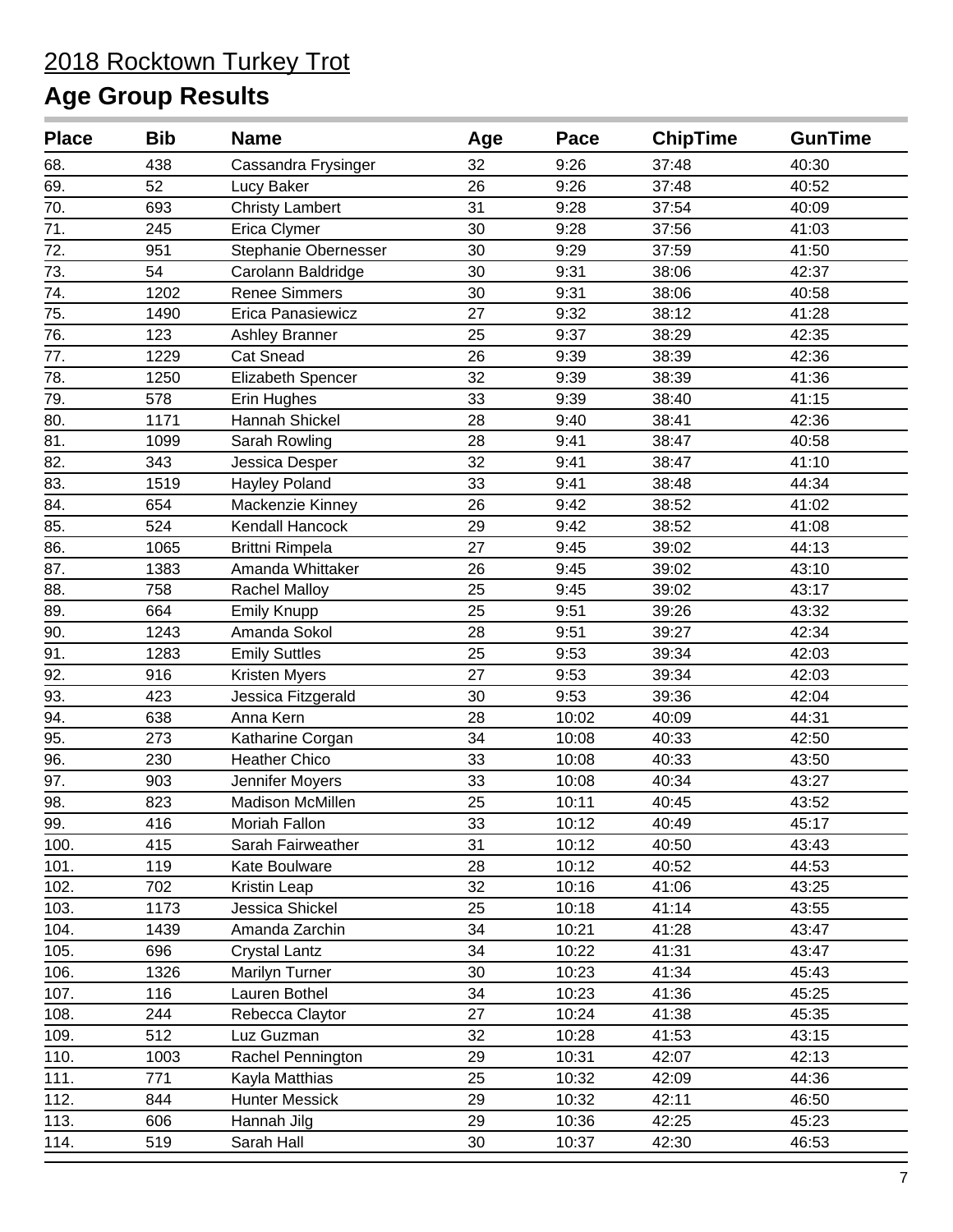| <b>Place</b> | <b>Bib</b>     | <b>Name</b>             | Age | Pace  | <b>ChipTime</b> | <b>GunTime</b> |
|--------------|----------------|-------------------------|-----|-------|-----------------|----------------|
| 115.         | 825            | Jennifer McNamara       | 34  | 10:38 | 42:35           | 48:41          |
| 116.         | 267            | <b>MELISSA COOK</b>     | 26  | 10:41 | 42:45           | 47:03          |
| 117.         | 1018           | Rebecca Porter          | 28  | 10:51 | 43:26           | 47:43          |
| 118.         | 1467           | Emma Rion               | 26  | 10:52 | 43:30           | 46:16          |
| 119.         | 337            | <b>Helen Denbow</b>     | 28  | 10:53 | 43:34           | 48:05          |
| 120.         | 375            | Gretchen Dressel        | 29  | 10:53 | 43:35           | 48:04          |
| 121.         | 1296           | elizabeth taylor        | 31  | 10:55 | 43:44           | 46:23          |
| 122.         | 900            | Angel Mosley            | 30  | 10:56 | 43:46           | 47:40          |
| 123.         | 1001           | Lauren Pence            | 28  | 11:03 | 44:16           | 48:29          |
| 124.         | 901            | Jessica Moubray         | 34  | 11:04 | 44:17           | 48:30          |
| 125.         | 810            | Michelle McCready       | 34  | 11:04 | 44:20           | 47:08          |
| 126.         | 521            | <b>Emily Hammer</b>     | 30  | 11:05 | 44:21           | 46:51          |
| 127.         | 539            | Kiera Heatwole          | 27  | 11:12 | 44:52           | 47:17          |
| 128.         | 833            | Kali Meadows            | 26  | 11:16 | 45:05           | 49:01          |
| 129.         | 49             | Kate Bailey             | 27  | 11:16 | 45:06           | 49:26          |
| 130.         | 579            | <b>Lindsey Hughes</b>   | 26  | 11:18 | 45:15           | 48:22          |
| 131.         | 1387           | <b>Claire Wilkins</b>   | 27  | 11:27 | 45:52           | 49:03          |
| 132.         | 1143           | Amanda See              | 27  | 11:29 | 45:57           | 51:44          |
| 133.         | 1144           | Meghan See              | 29  | 11:29 | 46:00           | 51:49          |
| 134.         | 1205           | Shayna Simmons          | 29  | 11:37 | 46:31           | 47:56          |
| 135.         | 1193           | <b>Shelby Showalter</b> | 31  | 11:50 | 47:21           | 51:58          |
| 136.         | 1197           | Sheila Showalter        | 32  | 11:50 | 47:21           | 51:58          |
| 137.         | 205            | Kiersten Campbell       | 27  | 11:50 | 47:23           | 51:37          |
| 138.         | 952            | Kim Ohgren              | 31  | 11:56 | 47:46           | 53:46          |
| 139.         | 1468           | <b>Colleen Hayes</b>    | 30  | 12:07 | 48:30           | 53:01          |
| 140.         | 325            | Kelly Dean              | 30  | 12:08 | 48:33           | 55:01          |
| 141.         | 672            | Belinda Koteita         | 28  | 12:10 | 48:43           | 53:17          |
| 142.         | 1133           | Katie Schmid            | 29  | 12:13 | 48:53           | 53:30          |
| 143.         | 411            | cherie etchebarne       | 33  | 12:14 | 48:58           | 53:37          |
| 144.         | 1463           | Lindsey Fitzgerald      | 26  | 12:15 | 49:03           | 53:39          |
| 145.         | 1187           | Elizabeth Shinaberry    | 27  | 12:34 | 50:19           | 53:15          |
| 146.         | 388            | Amanda Dulgarov         | 34  | 12:42 | 50:51           | 55:15          |
| 147.         | 412            | <b>Brooke Ewing</b>     | 25  | 13:01 | 52:07           | 58:09          |
| 148.         | 1041           | Amie Raymann            | 28  | 13:12 | 52:50           | 57:18          |
| 149.         | 742            | Paula Love              | 31  | 13:37 | 54:29           | 59:50          |
| 150.         | 373            | Stefanie Dove           | 33  | 13:45 | 55:02           | 1:01:23        |
| 151.         | 497            | morgan gross            | 31  | 13:47 | 55:09           | 58:07          |
| 152.         | 783            | Emma Maynard            | 33  | 14:08 | 56:34           | 1:00:47        |
| 153.         | $\overline{7}$ | Svetlana Adamson        | 28  | 14:10 | 56:42           | 1:01:52        |
| 154.         | 1137           | Sarah Schmitt           | 28  | 14:14 | 56:58           | 1:02:25        |
| 155.         | 870            | <b>Kelsey Miner</b>     | 26  | 14:15 | 57:01           | 1:02:33        |
| 156.         | 987            | Caitlin Parrish         | 26  | 14:20 | 57:24           | 1:02:40        |
| 157.         | 461            | Annie Gerstenmaier      | 28  | 14:26 | 57:47           | 1:02:25        |
| 158.         | 296            | <b>Anne Curtis</b>      | 33  | 14:37 | 58:29           | 1:04:27        |
| 159.         | 548            | Christina Henriksen     | 34  | 14:37 | 58:30           | 1:04:27        |
| 160.         | 384            | Meg Druga               | 34  | 14:40 | 58:43           | 1:04:06        |
| 161.         | 1131           | Amelia Schmid           | 31  | 14:51 | 59:26           | 1:04:45        |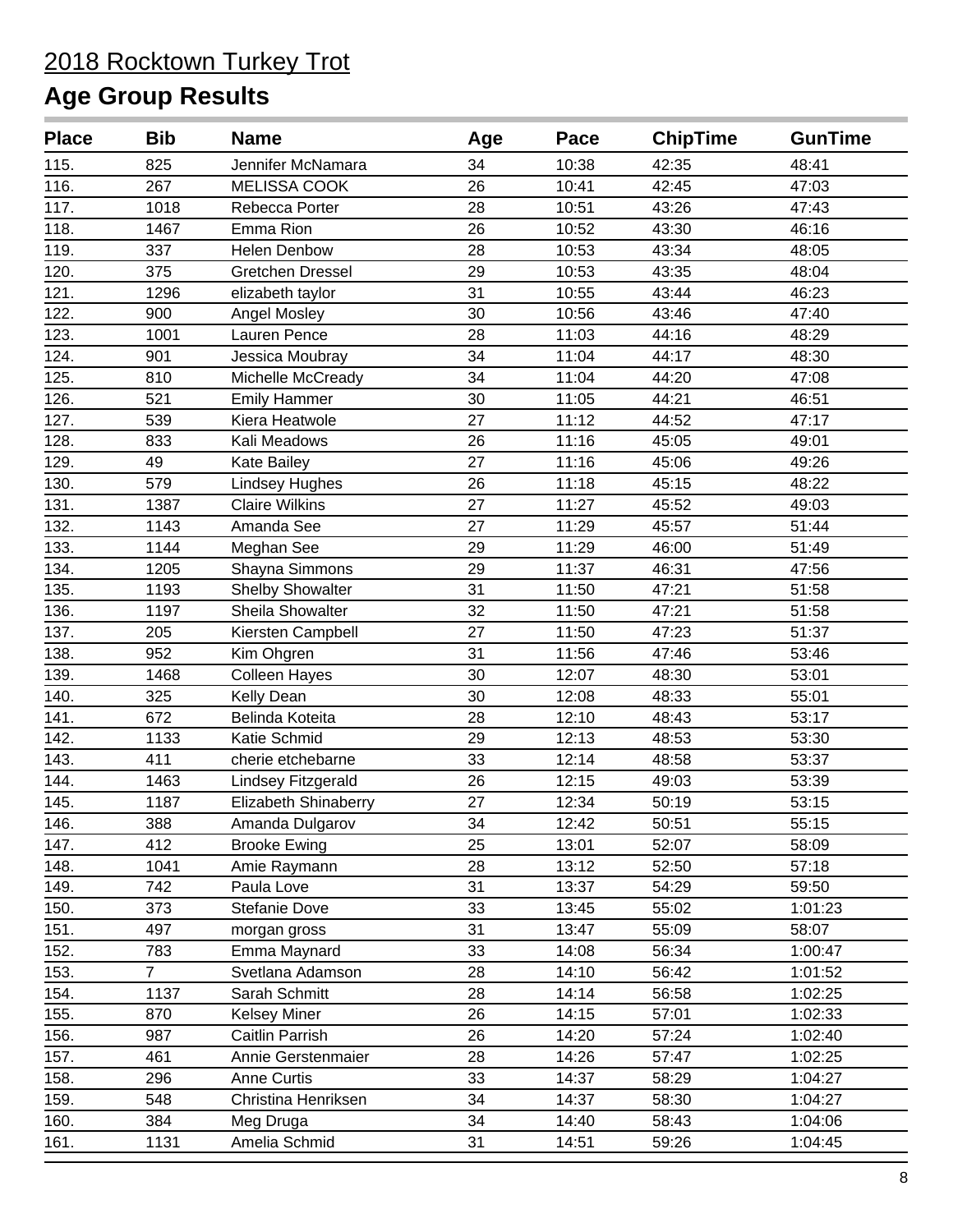| <b>Place</b>     | <b>Bib</b> | <b>Name</b>            | Age | Pace  | <b>ChipTime</b> | <b>GunTime</b> |
|------------------|------------|------------------------|-----|-------|-----------------|----------------|
| 162.             | 327        | Natalie Dean           | 32  | 14:57 | 59:51           | 1:05:32        |
| 163.             | 776        | Priscilla May-Maiden   | 30  | 14:58 | 59:53           | 1:05:32        |
| 164.             | 963        | <b>Candace Ostlund</b> | 33  | 15:11 | 1:00:45         | 1:02:14        |
| 165.             | 336        | Tonya Delp             | 32  | 15:26 | 1:01:48         | 1:06:03        |
| 166.             | 206        | Molly Campbell         | 30  | 15:27 | 1:01:51         | 1:06:05        |
| 167.             | 239        | <b>Chipley Clarke</b>  | 34  | 15:50 | 1:03:21         | 1:07:49        |
| 168.             | 408        | Andrea Estep           | 31  | 15:55 | 1:03:41         | 1:09:08        |
| 169.             | 1294       | Amy Taylor             | 27  | 16:10 | 1:04:44         | 1:10:57        |
| 170.             | 533        | Cierra Harold          | 33  | 16:13 | 1:04:56         | 1:11:00        |
| 171.             | 305        | Lily Damico            | 28  | 16:36 | 1:06:25         | 1:11:55        |
| 172.             | 398        | <b>Holly Early</b>     | 31  | 17:44 | 1:10:59         | 1:16:49        |
| 173.             | 666        | Ann Komara             | 28  | 17:49 | 1:11:17         | 1:17:14        |
| 174.             | 404        | Kara Eby               | 31  | 18:58 | 1:15:55         | 1:21:18        |
| 175.             | 321        | Alana Dean             | 27  | 19:11 | 1:16:48         | 1:23:11        |
| 176.             | 1277       | Rachael Suader         | 26  | 19:43 | 1:18:55         | 1:23:12        |
| Female 35-44     |            |                        |     |       |                 |                |
| 1.               | 983        | Stephanie Parlee       | 39  | 6:15  | 25:02           | 25:05          |
| 2.               | 386        | Laura Dugger           | 38  | 6:45  | 27:03           | 27:08          |
| 3.               | 364        | Kim Dofflemyer         | 35  | 7:03  | 28:16           | 28:19          |
| 4.               | 361        | Laura Dixon            | 35  | 7:09  | 28:38           | 28:44          |
| $\overline{5}$ . | 1195       | <b>Edith Showalter</b> | 35  | 7:09  | 28:40           | 29:50          |
| $\frac{1}{6}$    | 871        | Sarah Mitch            | 41  | 7:09  | 28:40           | 29:49          |
| $\overline{7}$ . | 1122       | Jessie Sanborn         | 41  | 7:11  | 28:48           | 28:53          |
| 8.               | 61         | <b>Tracey Barr</b>     | 41  | 7:12  | 28:51           | 29:59          |
| $\overline{9}$ . | 1079       | Katherine Robinson     | 37  | 7:19  | 29:18           | 31:59          |
| 10.              | 182        | <b>Emily Burri</b>     | 38  | 7:20  | 29:21           | 30:45          |
| 11.              | 837        | Cara Meixner           | 42  | 7:25  | 29:41           | 29:51          |
| 12.              | 1214       | Melissa Sloop          | 35  | 7:26  | 29:45           | 29:52          |
| 13.              | 764        | Sarah Martin           | 41  | 7:27  | 29:51           | 32:05          |
| 14.              | 1310       | Laura Thompson         | 38  | 7:29  | 29:57           | 31:12          |
| 15.              | 981        | Tina Pangle            | 44  | 7:35  | 30:24           | 31:32          |
| 16.              | 1066       | Sarah Riner            | 35  | 7:37  | 30:30           | 32:43          |
| 17.              | 158        | Rebekah Brubaker       | 36  | 7:43  | 30:56           | 32:06          |
| 18.              | 1348       | Amy Walters            | 41  | 7:46  | 31:07           | 33:15          |
| 19.              | 1411       | <b>Heather Yeager</b>  | 39  | 7:53  | 31:34           | 32:47          |
| 20.              | 1495       | Anne van Leeuwen       | 38  | 7:57  | 31:49           | 32:56          |
| 21.              | 888        | Maria Moore            | 36  | 8:00  | 32:01           | 35:01          |
| 22.              | 1211       | Andrea Skaflen         | 39  | 8:01  | 32:06           | 33:20          |
| 23.              | 1484       | Ellie Holsopple        | 36  | 8:02  | 32:12           | 33:18          |
| 24.              | 355        | Kara Dillard           | 37  | 8:07  | 32:30           | 33:35          |
| 25.              | 289        | Molly Crenshaw         | 37  | 8:11  | 32:45           | 33:56          |
| 26.              | 1201       | <b>Holly Simmers</b>   | 37  | 8:11  | 32:45           | 33:57          |
| 27.              | 753        | Amy Mace               | 38  | 8:13  | 32:56           | 33:01          |
| 28.              | 186        | Debbie Byerly          | 40  | 8:16  | 33:06           | 36:03          |
| 29.              | 66         | Julie Beatty           | 41  | 8:21  | 33:25           | 35:45          |
| 30.              | 1501       | Amanda Polk            | 39  | 8:21  | 33:26           | 34:51          |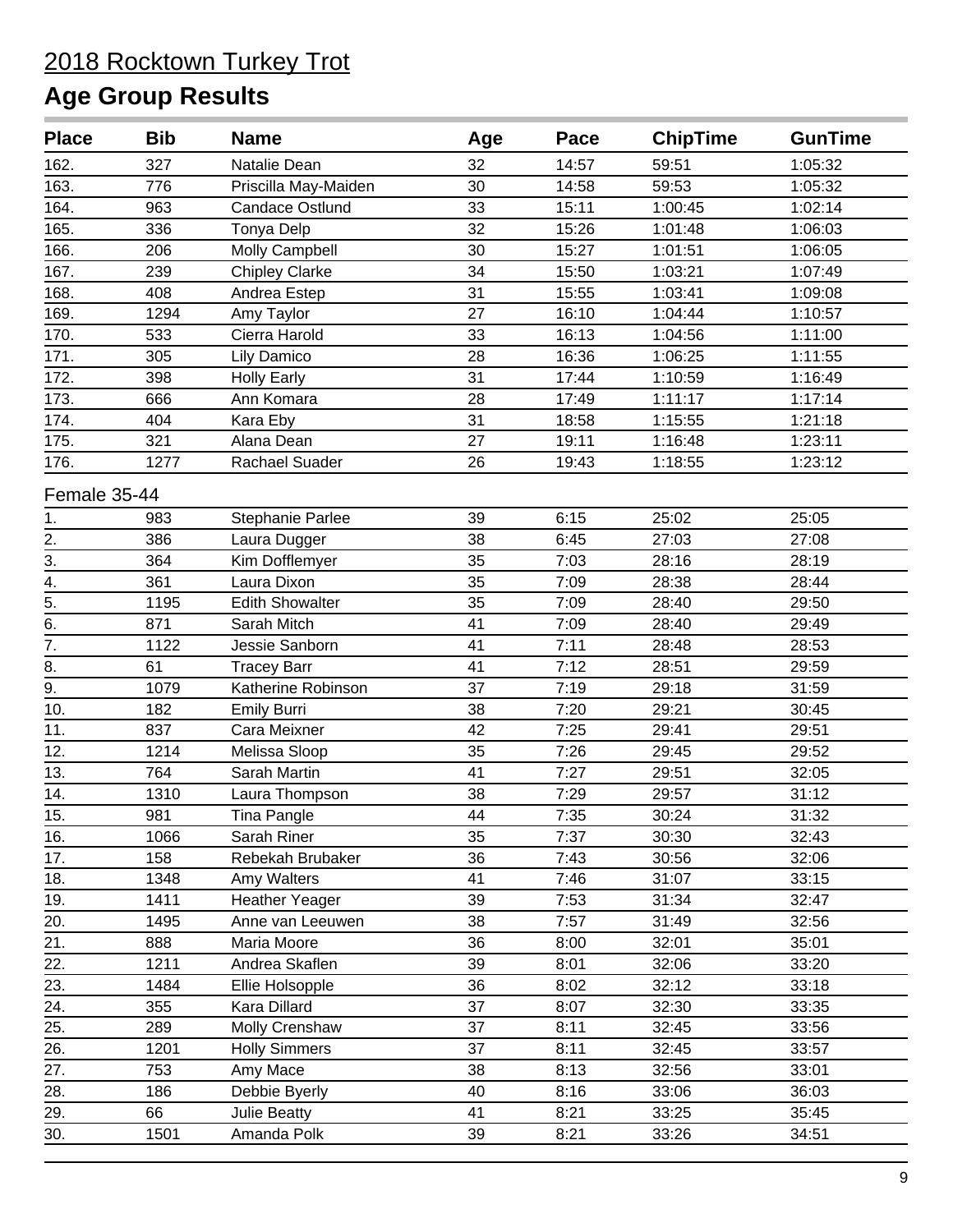| <b>Place</b>      | <b>Bib</b> | <b>Name</b>             | Age | Pace  | <b>ChipTime</b> | <b>GunTime</b> |
|-------------------|------------|-------------------------|-----|-------|-----------------|----------------|
| 31.               | 511        | <b>Lindsey Gurth</b>    | 39  | 8:25  | 33:44           | 35:06          |
| 32.               | 196        | <b>Ellie Cale</b>       | 43  | 8:26  | 33:48           | 36:01          |
| 33.               | 1460       | Rhoda Miller            | 37  | 8:27  | 33:49           | 35:01          |
| 34.               | 653        | Melissa Kinman          | 38  | 8:27  | 33:50           | 35:01          |
| 35.               | 1373       | <b>Grace Weniger</b>    | 37  | 8:28  | 33:55           | 36:18          |
| 36.               | 1403       | Maureen Witmer          | 36  | 8:29  | 33:59           | 36:08          |
| 37.               | 276        | <b>Amber Corriston</b>  | 42  | 8:31  | 34:08           | 36:41          |
| 38.               | 372        | Leslie Dove             | 39  | 8:33  | 34:13           | 36:28          |
| $\overline{39}$ . | 698        | <b>Heather Lantz</b>    | 41  | 8:35  | 34:22           | 35:49          |
| 40.               | 68         | Lavonia Beauzieux       | 35  | 8:37  | 34:29           | 35:41          |
| 41.               | 208        | Rebecca Carbaugh        | 35  | 8:38  | 34:35           | 37:16          |
| 42.               | 1206       | caryn simpkins          | 44  | 8:39  | 34:39           | 37:23          |
| 43.               | 618        | Andi Jost               | 36  | 8:40  | 34:41           | 36:48          |
| 44.               | 1478       | <b>Allison Bechtel</b>  | 35  | 8:41  | 34:48           | 35:57          |
| 45.               | 1347       | Jennifer Walsh          | 38  | 8:45  | 35:04           | 37:41          |
| 46.               | 991        | Julie Pate              | 39  | 8:46  | 35:06           | 36:34          |
| 47.               | 1480       | Stephanie Keister       | 37  | 8:47  | 35:11           | 38:06          |
| 48.               | 1378       | Melissa Whetzel         | 39  | 8:54  | 35:39           | 38:25          |
| 49.               | 151        | Steph Brown             | 38  | 8:54  | 35:40           | 38:25          |
| 50.               | 1471       | Anna Dintaman           | 36  | 8:58  | 35:56           | 38:28          |
| 51.               | 164        | Heidi Bunn              | 40  | 8:58  | 35:56           | 38:03          |
| 52.               | 1337       | Laura van Vuuren        | 41  | 9:00  | 36:02           | 38:15          |
| 53.               | 1123       | Ryan Sayre              | 35  | 9:01  | 36:08           | 39:05          |
| 54.               | 430        | Katie Frazier           | 36  | 9:11  | 36:48           | 38:00          |
| 55.               | 1298       | Rebecca Taylor          | 40  | 9:12  | 36:52           | 39:16          |
| 56.               | 387        | Kristi Dulaney          | 40  | 9:14  | 36:57           | 39:54          |
| 57.               | 280        | Cari Covelli            | 41  | 9:18  | 37:13           | 41:21          |
| 58.               | 257        | Sarah Collins           | 35  | 9:18  | 37:14           | 39:58          |
| 59.               | 227        | Rebecca Chandler        | 36  | 9:20  | 37:21           | 41:38          |
| 60.               | 733        | Meranda Lokey           | 41  | 9:25  | 37:41           | 40:31          |
| 61.               | 385        | Kim Dudley Farley       | 40  | 9:31  | 38:06           | 40:58          |
| 62.               | 602        | Rachel Jenner           | 35  | 9:32  | 38:10           | 40:59          |
| 63.               | 1472       | Lindsay Vilardo         | 35  | 9:33  | 38:15           | 41:17          |
| 64.               | 1244       | <b>Brandy Somers</b>    | 37  | 9:36  | 38:26           | 39:41          |
| 65.               | 713        | Marsha Leighton         | 38  | 9:38  | 38:33           | 41:37          |
| 66.               | 1213       | Andrea Skelton          | 37  | 9:40  | 38:41           | 40:50          |
| 67.               | 154        | Jessica Browne          | 39  | 9:46  | 39:08           | 41:35          |
| 68.               | 467        | Kristin Gibson          | 35  | 9:47  | 39:09           | 41:36          |
| 69.               | 592        | Martha Jancaitis        | 43  | 9:47  | 39:10           | 41:34          |
| 70.               | 241        | Sarah Clatterbuck Soper | 42  | 9:58  | 39:53           | 46:13          |
| 71.               | 1317       | Karin Tollefson         | 43  | 9:59  | 39:58           | 43:08          |
| 72.               | 587        | Suzanne Iwanski         | 36  | 10:01 | 40:06           | 43:21          |
| 73.               | 642        | Amanda Khochareun       | 43  | 10:01 | 40:07           | 41:33          |
| 74.               | 554        | Stephanie Higgs         | 41  | 10:16 | 41:08           | 43:17          |
| 75.               | 1074       | Leigh Roberts           | 40  | 10:18 | 41:14           | 45:01          |
| 76.               | 1456       | Beth Suhr               | 35  | 10:23 | 41:33           | 44:25          |
| 77.               | 104        | Ellen Blosser           | 35  | 10:24 | 41:37           | 45:24          |
|                   |            |                         |     |       |                 |                |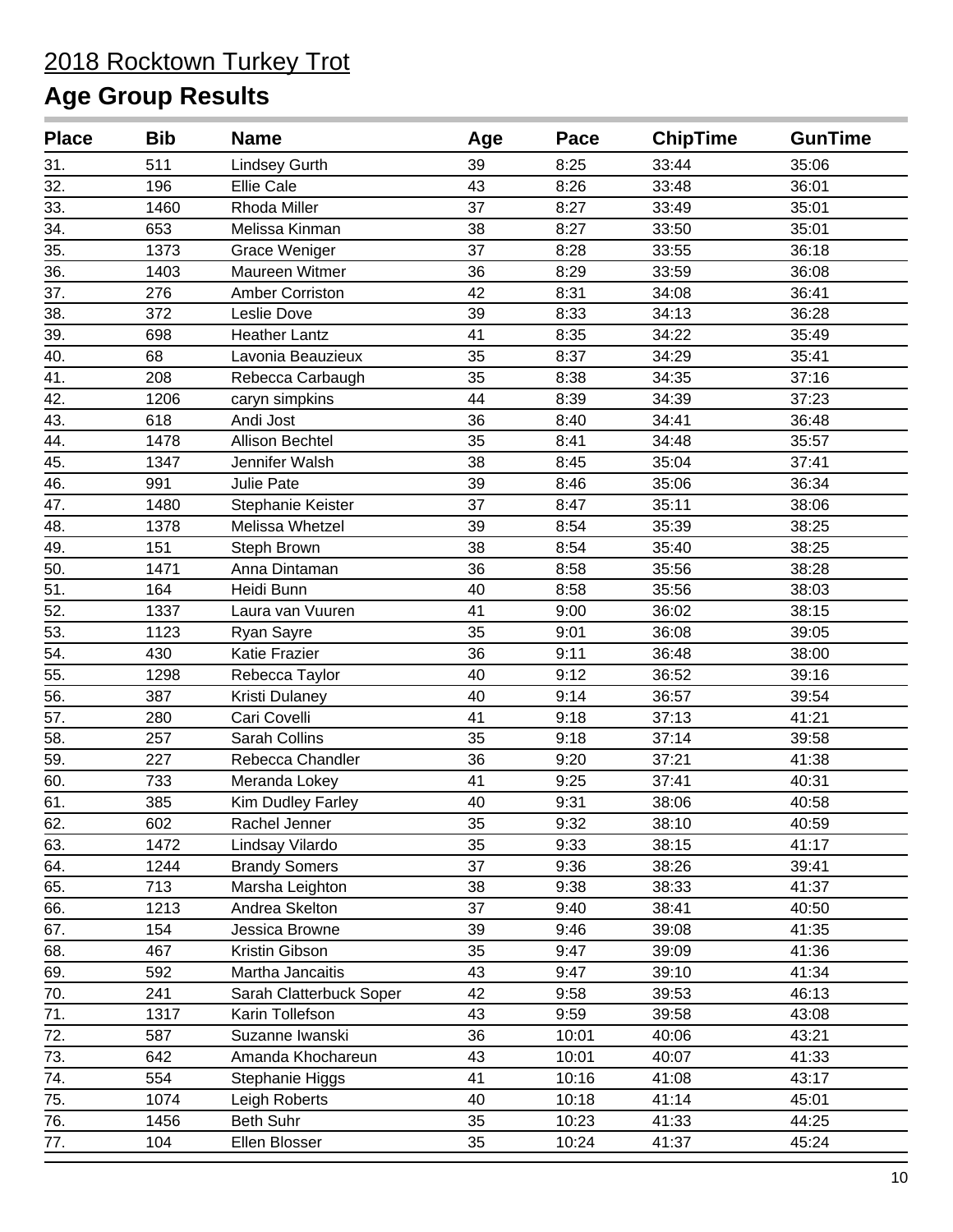| <b>Place</b> | <b>Bib</b> | <b>Name</b>                | Age | Pace  | <b>ChipTime</b> | <b>GunTime</b> |
|--------------|------------|----------------------------|-----|-------|-----------------|----------------|
| 78.          | 1287       | <b>Judy Sweger</b>         | 44  | 10:25 | 41:43           | 45:46          |
| 79.          | 1054       | Hanna Reinford             | 36  | 10:27 | 41:50           | 45:41          |
| 80.          | 381        | Pam Drooger                | 43  | 10:28 | 41:53           | 45:55          |
| 81.          | 1010       | Jessi Phelps               | 40  | 10:28 | 41:55           | 46:18          |
| 82.          | 26         | Margaret Arbogast          | 39  | 10:30 | 42:02           | 46:18          |
| 83.          | 1071       | Angela Rittenhouse         | 35  | 10:31 | 42:08           | 44:48          |
| 84.          | 204        | Sarah Campbell             | 37  | 10:36 | 42:27           | 48:10          |
| 85.          | 876        | Kylie Mohler               | 37  | 10:39 | 42:37           | 46:23          |
| 86.          | 264        | Erin Conley                | 38  | 10:44 | 42:58           | 46:42          |
| 87.          | 1237       | <b>Kelly Snow</b>          | 38  | 10:50 | 43:21           | 46:24          |
| 88.          | 1057       | Lara Ressler Horst         | 41  | 10:59 | 43:59           | 46:12          |
| 89.          | 179        | <b>Trinda Burkhalter</b>   | 36  | 11:00 | 44:04           | 47:45          |
| 90.          | 146        | <b>Whitney Brooks</b>      | 35  | 11:04 | 44:17           | 46:50          |
| 91.          | 302        | <b>Wendy Dahmer</b>        | 39  | 11:15 | 45:01           | 50:20          |
| 92.          | 1239       | <b>Lindsey Sodikoff</b>    | 37  | 11:22 | 45:30           | 48:27          |
| 93.          | 169        | Kelli Burgess              | 37  | 11:29 | 46:00           | 50:32          |
| 94.          | 1125       | Melanie Schlabach          | 35  | 11:30 | 46:02           | 50:08          |
| 95.          | 12         | Ciende Allen               | 44  | 11:30 | 46:02           | 48:10          |
| 96.          | 1386       | Anna Wilkins               | 36  | 11:33 | 46:13           | 49:27          |
| 97.          | 81         | Mandy Belyea               | 38  | 11:34 | 46:18           | 49:31          |
| 98.          | 475        | <b>Ashley Gillette</b>     | 40  | 11:38 | 46:33           | 49:24          |
| 99.          | 1069       | <b>Courtney Ritchie</b>    | 35  | 11:55 | 47:41           | 51:57          |
| 100.         | 1186       | <b>Alexis Shiflet</b>      | 37  | 11:55 | 47:41           | 51:58          |
| 101.         | 1008       | <b>Mandy Petrie</b>        | 41  | 11:59 | 48:00           | 51:09          |
| 102.         | 727        | Angie Lockard              | 42  | 12:00 | 48:02           | 52:29          |
| 103.         | 872        | Kimberly Mitchell          | 43  | 12:03 | 48:16           | 52:03          |
| 104.         | 877        | Abigail Montgomery         | 38  | 12:08 | 48:33           | 52:20          |
| 105.         | 424        | <b>ELIZABETH FLETCHALL</b> | 40  | 12:11 | 48:48           | 51:05          |
| 106.         | 1135       | Laura Schmitt              | 35  | 12:12 | 48:52           | 54:18          |
| 107.         | 456        | Joy George                 | 38  | 12:13 | 48:54           | 53:25          |
| 108.         | 1034       | Madeline Ramos             | 38  | 12:24 | 49:39           | 55:17          |
| 109.         | 1032       | Heather Rahman             | 35  | 12:25 | 49:43           | 54:57          |
| 110.         | 573        | Lauren Huber               | 39  | 12:26 | 49:46           | 53:54          |
| 111.         | 759        | Sammi Marple               | 38  | 12:26 | 49:47           | 52:06          |
| 112.         | 1161       | <b>Emily Shaw</b>          | 36  | 12:26 | 49:48           | 53:33          |
| 113.         | 410        | Sarah Esther               | 39  | 12:27 | 49:51           | 53:56          |
| 114.         | 369        | <b>Courtney Dorsey</b>     | 44  | 12:28 | 49:53           | 55:05          |
| 115.         | 419        | Tonya Ferguson             | 42  | 12:42 | 50:52           | 55:15          |
| 116.         | 1252       | Christine Spilman          | 41  | 12:49 | 51:18           | 55:47          |
| 117.         | 802        | kristin mccombe            | 41  | 12:53 | 51:34           | 53:45          |
| 118.         | 803        | Michelle Mccombe           | 43  | 12:53 | 51:34           | 53:45          |
| 119.         | 756        | Kimberly Mahon             | 42  | 12:58 | 51:54           | 58:08          |
| 120.         | 1508       | <b>Holly Martin</b>        | 37  | 12:59 | 51:57           | 56:19          |
| 121.         | 366        | Sarah Domingus             | 36  | 13:13 | 52:54           | 55:19          |
| 122.         | 1228       | <b>Theresa Smith</b>       | 43  | 13:13 | 52:56           | 55:46          |
| 123.         | 470        | Patricia Gibson            | 37  | 13:15 | 53:03           | 57:30          |
| 124.         | 1350       | Amy Wampole                | 43  | 13:17 | 53:11           | 55:52          |
|              |            |                            |     |       |                 |                |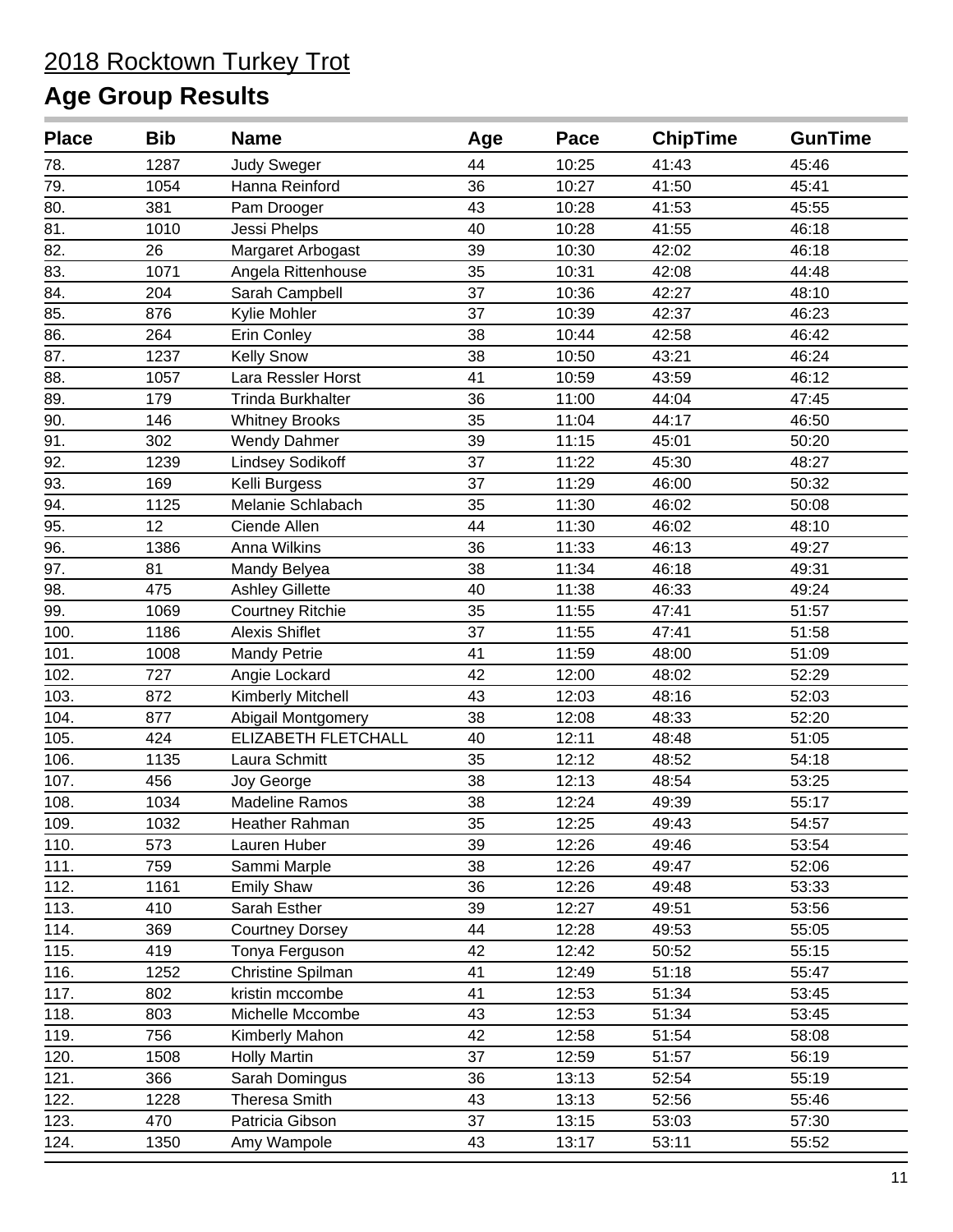| <b>Place</b>     | <b>Bib</b> | <b>Name</b>             | Age | Pace  | <b>ChipTime</b> | <b>GunTime</b> |
|------------------|------------|-------------------------|-----|-------|-----------------|----------------|
| 125.             | 620        | Jennifer Joyner         | 43  | 13:31 | 54:05           | 59:20          |
| 126.             | 1273       | Amy Strunk              | 35  | 13:40 | 54:42           | 58:52          |
| 127.             | 1242       | Virginia Soenksen       | 35  | 13:40 | 54:42           | 58:52          |
| 128.             | 135        | <b>Tara Brinkley</b>    | 37  | 13:46 | 55:08           | 1:00:53        |
| 129.             | 1082       | Dana Roderick           | 40  | 13:47 | 55:09           | 1:00:53        |
| 130.             | 529        | Mary Hardesty           | 38  | 13:47 | 55:09           | 1:00:53        |
| 131.             | 1417       | Melinda Yoder           | 39  | 13:47 | 55:12           | 59:14          |
| 132.             | 174        | Devon Burkhalter        | 40  | 13:58 | 55:54           | 59:38          |
| 133.             | 1272       | Monica Stringham        | 39  | 14:03 | 56:15           | 1:00:49        |
| 134.             | 686        | Melissa Lafferty        | 43  | 14:08 | 56:35           | 1:01:56        |
| 135.             | 972        | Cara Owens              | 35  | 14:18 | 57:15           | 1:01:22        |
| 136.             | 1234       | Sarah Snider            | 40  | 14:22 | 57:31           | 1:03:09        |
| 137.             | 310        | Donielle Davies         | 38  | 14:30 | 58:04           | 1:01:20        |
| 138.             | 1307       | Angie Thompson          | 41  | 14:42 | 58:49           | 1:03:23        |
| 139.             | 719        | Pamela Lewis            | 43  | 14:44 | 58:59           | 1:03:27        |
| 140.             | 464        | Calissa Getz            | 38  | 14:45 | 59:02           | 1:03:28        |
| 141.             | 1080       | Kimberly Robinson       | 35  | 14:48 | 59:14           | 1:04:49        |
| 142.             | 115        | Alyssa Bosley           | 37  | 15:10 | 1:00:43         | 1:06:34        |
| 143.             | 966        | Kari Ostlund            | 40  | 15:11 | 1:00:45         | 1:02:14        |
| 144.             | 195        | Jamie Calcagno-Roach    | 36  | 15:38 | 1:02:33         | 1:06:37        |
| 145.             | 329        | <b>LAURIE DEAVERS</b>   | 43  | 15:58 | 1:03:55         | 1:08:19        |
| 146.             | 868        | Stephanie Miller        | 37  | 15:58 | 1:03:55         | 1:08:19        |
| 147.             | 222        | Joanna Chandler         | 44  | 15:58 | 1:03:56         | 1:06:20        |
| 148.             | 441        | Meghan Fulcher          | 38  | 16:13 | 1:04:54         | 1:10:58        |
| 149.             | 614        | Tamara Johnstone-Yellin | 41  | 16:44 | 1:06:59         | 1:08:17        |
| 150.             | 1328       | Sarah Turner            | 38  | 17:27 | 1:09:49         | 1:15:37        |
| 151.             | 1339       | Sara Vasquez            | 36  | 17:33 | 1:10:13         | 1:14:42        |
| 152.             | 133        | Monica Brill            | 35  | 17:33 | 1:10:15         | 1:14:26        |
| 153.             | 735        | Lindsey Long            | 35  | 17:33 | 1:10:15         | 1:14:27        |
| 154.             | 943        | Jen Nourse              | 43  | 17:33 | 1:10:16         | 1:14:26        |
| 155.             | 1502       | Jennifer Perry          | 42  | 17:34 | 1:10:18         | 1:17:51        |
| 156.             | 1351       | Stefanie Warlick        | 39  | 19:44 | 1:19:00         | 1:25:11        |
| 157.             | 313        | Alysia Davis            | 42  | 19:51 | 1:19:27         | 1:25:10        |
| 158.             | 669        | Andrea Konstant         | 38  | 20:03 | 1:20:15         | 1:26:11        |
| Female 45-54     |            |                         |     |       |                 |                |
| 1.               | 676        | Valerie Kramer          | 49  | 7:10  | 28:43           | 28:47          |
| 2.               | 1064       | Suzanne Riddleberger    | 45  | 7:13  | 28:56           | 29:00          |
| 3.               | 772        | Kristi Maxwell          | 46  | 8:17  | 33:12           | 34:22          |
| 4.               | 778        | Melissa Mayhew          | 45  | 8:34  | 34:19           | 36:52          |
| 5.               | 1458       | jennifer cianella       | 47  | 8:38  | 34:36           | 35:47          |
| 6.               | 566        | DeAnna Hoobler          | 48  | 8:39  | 34:38           | 38:51          |
| $\overline{7}$ . | 1276       | Laura Stuart-Leslie     | 46  | 8:41  | 34:45           | 37:24          |
| 8.               | 1479       | Cyndi Gusler            | 49  | 8:47  | 35:12           | 38:06          |
| 9.               | 745        | Lorie Lucas             | 45  | 8:51  | 35:28           | 36:44          |
| 10.              | 1255       | Joanna Spitzner         | 48  | 9:03  | 36:16           | 37:32          |
| 11.              | 397        | Anita Early             | 53  | 9:06  | 36:26           | 39:12          |
|                  |            |                         |     |       |                 |                |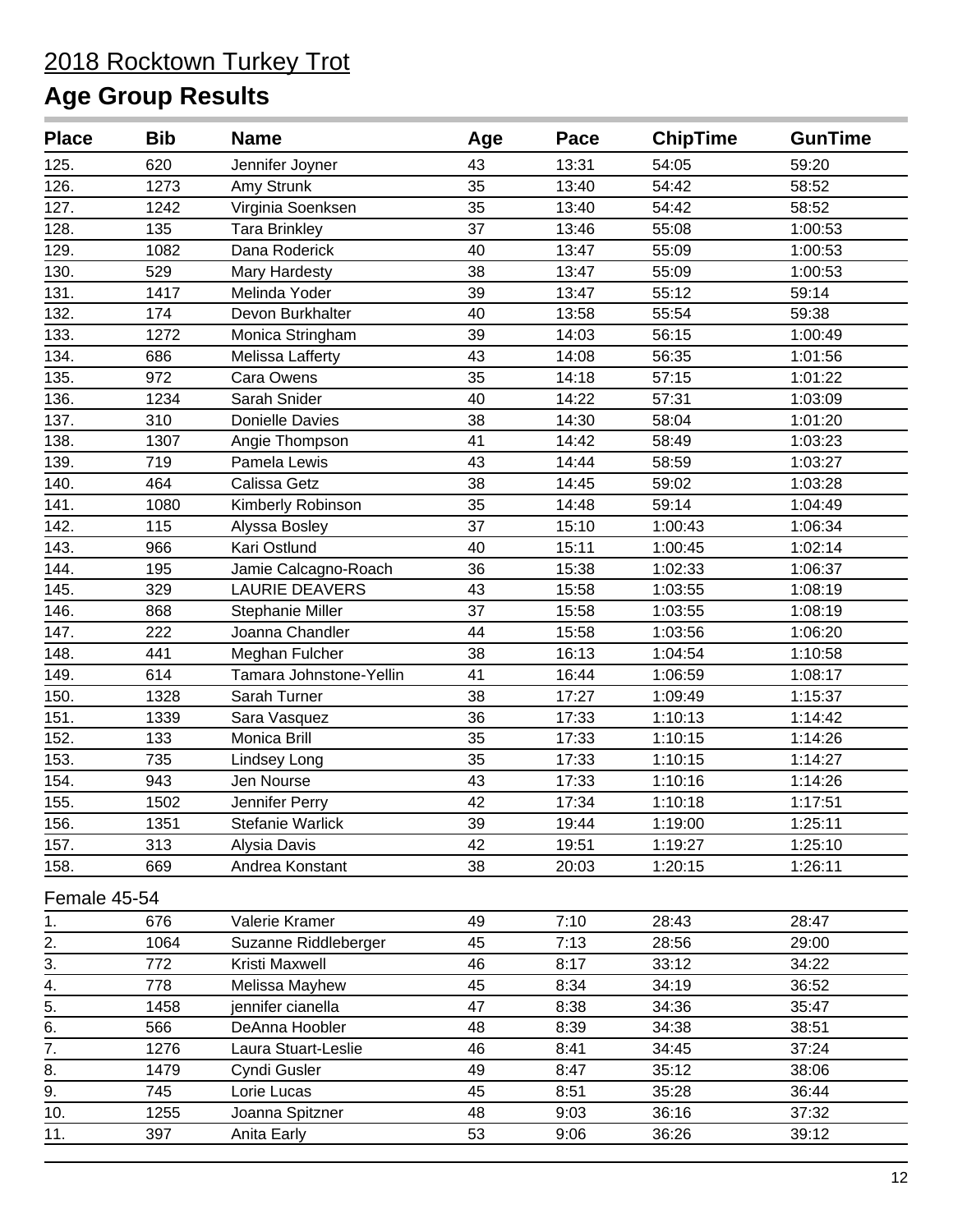| <b>Place</b> | <b>Bib</b> | <b>Name</b>             | Age | Pace  | <b>ChipTime</b> | <b>GunTime</b> |
|--------------|------------|-------------------------|-----|-------|-----------------|----------------|
| 12.          | 449        | <b>Dixie Garber</b>     | 46  | 9:09  | 36:38           | 39:11          |
| 13.          | 691        | Melissa Lam             | 47  | 9:18  | 37:16           | 40:11          |
| 14.          | 393        | <b>LESLIE DUTT</b>      | 51  | 9:28  | 37:54           | 40:02          |
| 15.          | 932        | Dana Neff               | 45  | 9:29  | 38:00           | 41:56          |
| 16.          | 1147       | Annie Shaffer           | 45  | 9:32  | 38:11           | 40:38          |
| 17.          | 1185       | <b>Teresa Shifflett</b> | 47  | 9:37  | 38:30           | 39:53          |
| 18.          | 1507       | Jennifer Whetzel        | 45  | 9:44  | 39:00           | 41:59          |
| 19.          | 77         | Sheryl Beckwith         | 49  | 9:49  | 39:18           | 40:31          |
| 20.          | 99         | <b>Tammy Blakey</b>     | 54  | 9:50  | 39:21           | 42:13          |
| 21.          | 434        | Michele Freeze          | 50  | 9:50  | 39:21           | 40:45          |
| 22.          | 957        | <b>Judy Onestak</b>     | 53  | 9:51  | 39:26           | 43:16          |
| 23.          | 740        | Shelby Longenecker      | 48  | 10:03 | 40:13           | 42:32          |
| 24.          | 203        | Robin Campbell          | 48  | 10:13 | 40:53           | 44:07          |
| 25.          | 894        | Kathryn Morrow          | 52  | 10:16 | 41:05           | 45:04          |
| 26.          | 1377       | Amy Werner              | 48  | 10:24 | 41:40           | 44:47          |
| 27.          | 1368       | Andrea Wenger           | 54  | 10:26 | 41:45           | 46:22          |
| 28.          | 731        | Dawn Lokey              | 47  | 10:31 | 42:08           | 44:38          |
| 29.          | 1433       | Margot Zahner           | 49  | 10:45 | 43:02           | 47:42          |
| 30.          | 298        | <b>NICOLE Curtis</b>    | 47  | 10:53 | 43:35           | 47:51          |
| 31.          | 1031       | Ida Rademacher          | 49  | 11:07 | 44:32           | 50:28          |
| 32.          | 1192       | Michelle Showalter      | 48  | 11:12 | 44:49           | 50:05          |
| 33.          | 854        | <b>Becki Miller</b>     | 45  | 11:13 | 44:55           | 49:18          |
| 34.          | 749        | Patrice Ludwig          | 46  | 11:16 | 45:05           | 49:11          |
| 35.          | 835        | Susan Meadows           | 52  | 11:16 | 45:06           | 49:02          |
| 36.          | 1325       | Darla Turner            | 47  | 11:17 | 45:09           | 50:33          |
| 37.          | 275        | Susie Corrado           | 50  | 11:18 | 45:14           | 49:23          |
| 38.          | 1280       | <b>CHRISTINE SUTER</b>  | 48  | 11:22 | 45:31           | 51:15          |
| 39.          | 743        | Carol Lowry             | 48  | 12:04 | 48:19           | 51:00          |
| 40.          | 1215       | L Slusser               | 45  | 12:22 | 49:30           | 55:15          |
| 41.          | 655        | Denise Kirby            | 50  | 12:35 | 50:23           | 54:16          |
| 42.          | 912        | <b>Audrey Myers</b>     | 52  | 12:48 | 51:14           | 56:35          |
| 43.          | 982        | <b>Cindy Parks</b>      | 47  | 12:53 | 51:33           | 57:19          |
| 44.          | 334        | Susan Delawder          | 52  | 13:09 | 52:38           | 58:04          |
| 45.          | 904        | <b>Sherry Moyers</b>    | 50  | 13:16 | 53:06           | 58:31          |
| 46.          | 1364       | Kelley Weatherholtz     | 48  | 13:16 | 53:06           | 58:31          |
| 47.          | 701        | <b>Tracey Layman</b>    | 48  | 13:22 | 53:29           | 56:33          |
| 48.          | 530        | Lisa Hardo              | 53  | 13:30 | 54:02           | 59:33          |
| 49.          | 445        | Janice Gandy            | 53  | 13:37 | 54:31           | 58:21          |
| 50.          | 1241       | Cathy Soenksen          | 54  | 13:37 | 54:31           | 56:51          |
| 51.          | 1356       | Mindy Warren            | 47  | 13:41 | 54:47           | 1:00:14        |
| 52.          | 687        | Denise Lam              | 46  | 13:46 | 55:07           | 58:11          |
| 53.          | 862        | Jodi Miller             | 47  | 13:58 | 55:55           | 59:39          |
| 54.          | 437        | Lisa Frye               | 50  | 14:08 | 56:33           | 58:52          |
| 55.          | 237        | Joele Clar              | 52  | 14:08 | 56:33           | 1:00:31        |
| 56.          | 185        | Lori Butler             | 48  | 14:10 | 56:44           | 1:02:36        |
| 57.          | 1048       | Jodi Rehkemper          | 52  | 14:10 | 56:44           | 1:02:36        |
| 58.          | 729        | Laura Logan             | 53  | 14:15 | 57:01           | 1:02:33        |
|              |            |                         |     |       |                 |                |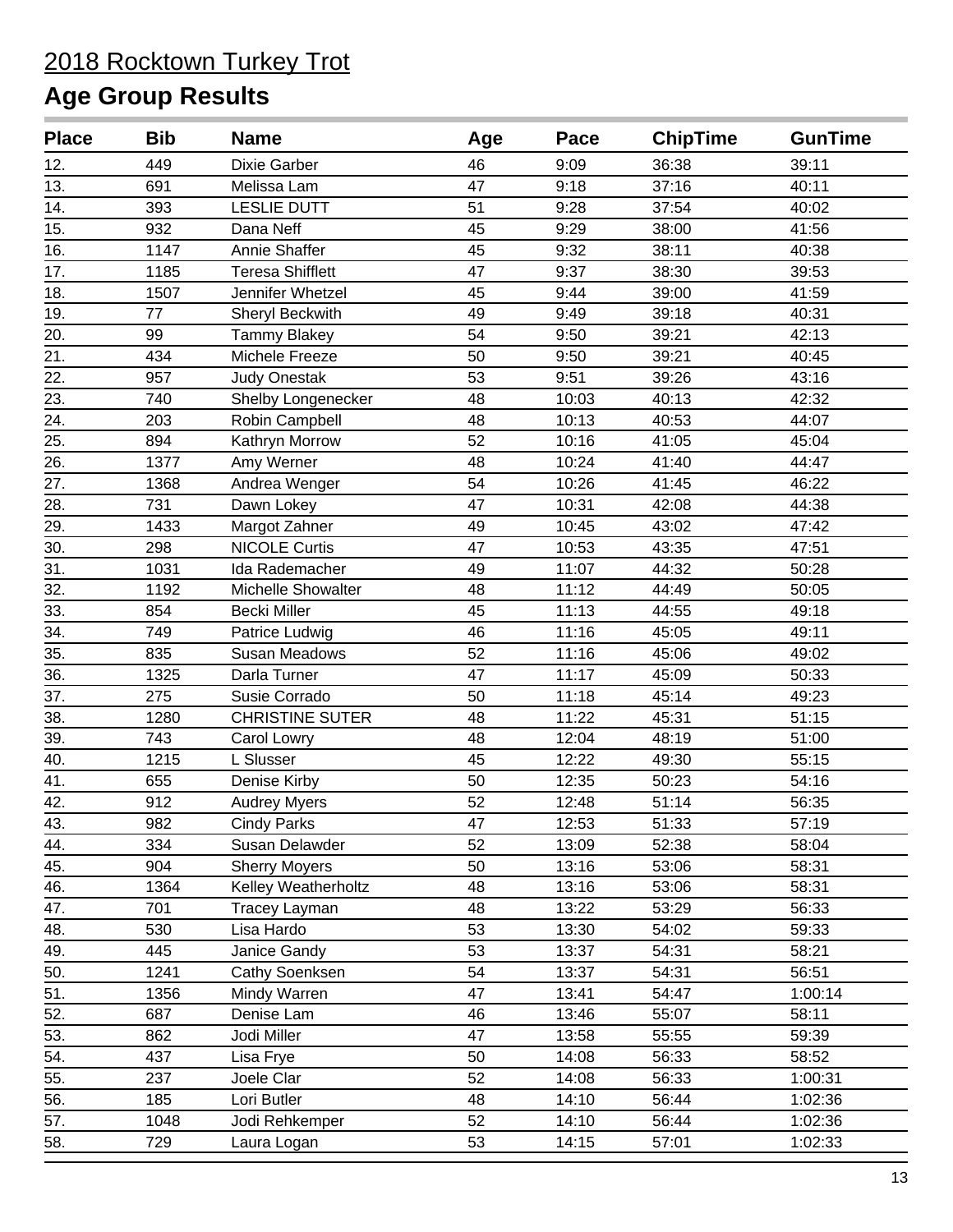| <b>Place</b>      | <b>Bib</b> | <b>Name</b>           | Age | Pace  | <b>ChipTime</b> | <b>GunTime</b> |
|-------------------|------------|-----------------------|-----|-------|-----------------|----------------|
| 59.               | 1225       | Nicole Smith          | 48  | 14:16 | 57:06           | 1:03:10        |
| 60.               | 889        | Michele Moore         | 51  | 14:36 | 58:26           | 1:04:25        |
| 61.               | 32         | Andi Arndt            | 48  | 15:08 | 1:00:35         | 1:04:21        |
| 62.               | 914        | <b>Ginger Myers</b>   | 47  | 15:10 | 1:00:43         | 1:05:09        |
| 63.               | 1489       | Anne Brie             | 46  | 15:21 | 1:01:27         | 1:07:37        |
| 64.               | 291        | Janet Cronch          | 54  | 15:26 | 1:01:48         | 1:06:03        |
| 65.               | 1396       | Mary Wills            | 51  | 15:30 | 1:02:01         | 1:07:15        |
| 66.               | 557        | Kate Hill             | 50  | 15:39 | 1:02:38         | 1:05:43        |
| 67.               | 129        | Victoria Brenneman    | 45  | 15:58 | 1:03:54         | 1:08:18        |
| 68.               | 38         | Robin Atwood          | 53  | 16:00 | 1:04:04         | 1:06:43        |
| 69.               | 242        | <b>Lindsey Claud</b>  | 50  | 16:01 | 1:04:08         | 1:06:45        |
| 70.               | 1014       | Louise Pierson        | 53  | 16:01 | 1:04:08         | 1:09:27        |
| $\overline{71}$ . | 1092       | Jackie Rohrer         | 53  | 16:05 | 1:04:23         | 1:09:40        |
| 72.               | 830        | Rebecca McNeely       | 53  | 16:08 | 1:04:33         | 1:07:26        |
| 73.               | 272        | Louise Corbo          | 48  | 16:08 | 1:04:35         | 1:07:28        |
| 74.               | 1160       | Sonya Shaver          | 46  | 16:13 | 1:04:55         | 1:10:31        |
| 75.               | 91         | Atieno Bird           | 46  | 16:17 | 1:05:11         | 1:10:30        |
| 76.               | 63         | Joyce Barranco        | 51  | 16:35 | 1:06:24         | 1:12:56        |
| 77.               | 1111       | Kim Rutherford        | 51  | 16:43 | 1:06:56         | 1:13:08        |
| 78.               | 1401       | Sherri Wiseman        | 52  | 16:56 | 1:07:48         | 1:13:10        |
| 79.               | 1385       | <b>Trina Wiley</b>    | 48  | 16:57 | 1:07:51         | 1:10:28        |
| 80.               | 720        | Dolly Lilly           | 52  | 17:32 | 1:10:12         | 1:13:07        |
| 81.               | 1114       | Gretchen Sallah       | 50  | 17:42 | 1:10:51         | 1:16:52        |
| 82.               | 270        | Kristen Cooley        | 52  | 17:43 | 1:10:56         | 1:16:55        |
| 83.               | 263        | <b>Annette Conley</b> | 53  | 17:48 | 1:11:14         | 1:17:14        |
| 84.               | 192        | <b>Beth Cahill</b>    | 47  | 18:39 | 1:14:37         | 1:20:24        |
| 85.               | 60         | Sharon Barker         | 47  | 18:53 | 1:15:35         | 1:21:41        |
| 86.               | 946        | Trina Nussbaum        | 45  | 19:18 | 1:17:14         | 1:22:33        |
| Female 55-64      |            |                       |     |       |                 |                |
| 1.                | 751        | Lauren Lynch          | 59  | 8:12  | 32:51           | 34:14          |
| 2.                | 506        | Lois Gullman          | 56  | 8:17  | 33:09           | 35:46          |
|                   | 188        | Kathy Byers           | 59  | 8:22  | 33:31           | 34:47          |
| $rac{3}{4}$ .     | 540        | Elizabeth Heavner     | 57  | 8:23  | 33:35           | 35:50          |
| 5.                | 794        | Deb McCammon          | 55  | 8:25  | 33:43           | 35:03          |
| 6.                | 541        | MaryJo Heckman        | 57  | 8:48  | 35:15           | 37:52          |
| 7.                | 102        | Susan Blaylock        | 55  | 8:53  | 35:35           | 36:56          |
| $\overline{8}$ .  | 1226       | Pam Smith             | 56  | 8:56  | 35:48           | 38:52          |
| $\overline{9}$ .  | 315        | Millie Davis          | 59  | 9:05  | 36:24           | 39:18          |
| 10.               | 1394       | <b>Marcy Williams</b> | 56  | 9:09  | 36:40           | 39:11          |
| 11.               | 1258       | RaMona Stahl          | 58  | 9:27  | 37:49           | 40:27          |
| 12.               | 659        | Sue Klassen           | 57  | 9:27  | 37:52           | 41:02          |
| 13.               | 25         | Jo Ansah              | 56  | 9:36  | 38:25           | 41:03          |
| 14.               | 106        | Janna Blosser         | 55  | 9:38  | 38:34           | 41:00          |
| 15.               | 632        | Elaine Keegan         | 60  | 9:53  | 39:35           | 42:10          |
| 16.               | 822        | Lynda McMillen        | 56  | 10:40 | 42:44           | 45:52          |
| 17.               | 370        | Ellen Dotas           | 55  | 10:51 | 43:26           | 47:41          |
|                   |            |                       |     |       |                 |                |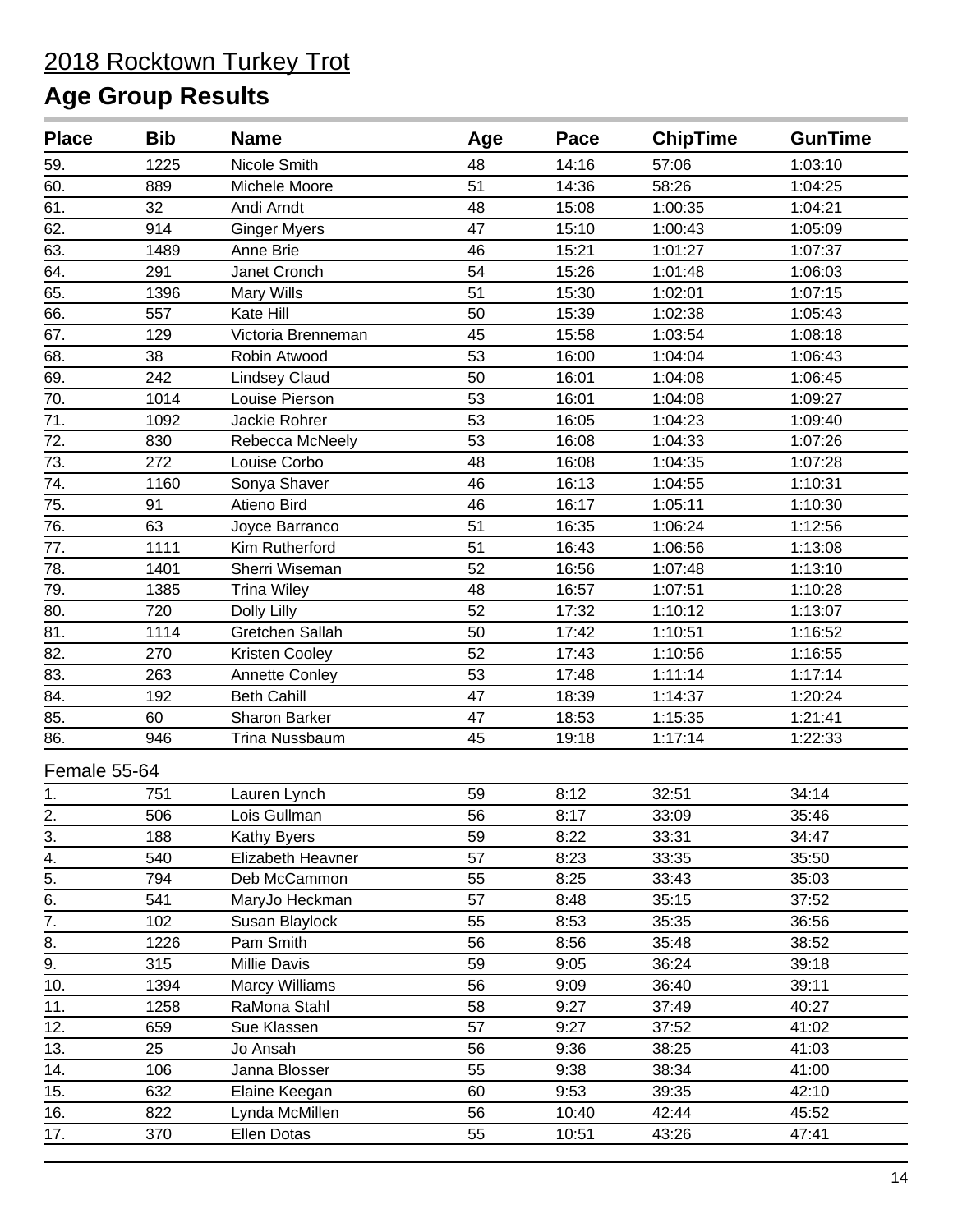| <b>Place</b>     | <b>Bib</b> | <b>Name</b>           | Age | Pace  | <b>ChipTime</b> | <b>GunTime</b> |
|------------------|------------|-----------------------|-----|-------|-----------------|----------------|
| 18.              | 523        | Kathy Hancock         | 59  | 11:01 | 44:07           | 46:22          |
| 19.              | 342        | Liz DeSmit            | 57  | 11:03 | 44:13           | 48:36          |
| 20.              | 928        | <b>Judy Naquin</b>    | 63  | 11:55 | 47:43           | 53:44          |
| 21.              | 1321       | Kathy Tucker          | 56  | 12:02 | 48:12           | 51:07          |
| 22.              | 148        | Debbie Brown          | 64  | 12:12 | 48:50           | 52:44          |
| 23.              | 798        | Gail McClintock       | 60  | 13:18 | 53:14           | 57:01          |
| 24.              | 1474       | Nikoo Bakhtiar        | 60  | 13:24 | 53:38           | 58:54          |
| 25.              | 930        | Merribeth Neal        | 60  | 13:37 | 54:31           | 56:51          |
| 26.              | 1505       | Meribeth Kraybill     | 63  | 13:47 | 55:09           | 58:07          |
| 27.              | $\,6$      | Susan Adamson         | 56  | 14:10 | 56:43           | 1:01:52        |
| 28.              | 610        | Janet Johnson         | 55  | 14:24 | 57:39           | 1:03:16        |
| 29.              | 565        | Jennie Holsinger      | 57  | 14:26 | 57:47           | 1:02:25        |
| 30.              | 383        | Clare Druga           | 60  | 14:26 | 57:48           | 1:03:11        |
| 31.              | 684        | Maggie Kyger          | 62  | 14:40 | 58:41           | 1:04:06        |
| 32.              | 341        | <b>Charity Derrow</b> | 56  | 14:56 | 59:45           | 1:04:26        |
| 33.              | 1275       | Julie Strunk          | 61  | 15:08 | 1:00:36         | 1:04:48        |
| 34.              | 919        | <b>Susanne Myers</b>  | 64  | 15:11 | 1:00:45         | 1:05:09        |
| 35.              | 860        | Jayne Miller          | 60  | 15:13 | 1:00:56         | 1:05:11        |
| 36.              | 507        | <b>Barb Gunden</b>    | 55  | 15:29 | 1:01:59         | 1:05:49        |
| 37.              | 1354       | Sandra Warner         | 57  | 15:54 | 1:03:38         | 1:09:29        |
| 38.              | 72         | <b>Teresa Beck</b>    | 60  | 16:06 | 1:04:25         | 1:10:19        |
| 39.              | 142        | Jayne Bromann         | 60  | 16:25 | 1:05:44         | 1:11:55        |
| 40.              | 303        | Barbara Damico        | 59  | 16:35 | 1:06:24         | 1:11:54        |
| 41.              | 493        | S graves              | 62  | 16:56 | 1:07:45         | 1:12:59        |
| 42.              | 1174       | Kendra Shickel        | 55  | 18:26 | 1:13:45         | 1:17:37        |
| 43.              | 641        | <b>Tammy Ketron</b>   | 55  | 18:26 | 1:13:46         | 1:17:38        |
| 44.              | 1124       | Jayne Schlabach       | 62  | 18:58 | 1:15:53         | 1:21:17        |
| 45.              | 328        | Sue Dean              | 62  | 18:59 | 1:15:59         | 1:22:23        |
| 46.              | 249        | joy Coakley           | 63  | 19:32 | 1:18:10         | 1:22:27        |
| 47.              | 1154       | Cheryl Shank          | 57  | 19:53 | 1:19:35         | 1:23:27        |
| 48.              | 1259       | Eve Stavros           | 63  | 20:02 | 1:20:11         | 1:26:07        |
| Female 65+       |            |                       |     |       |                 |                |
| 1.               | 353        | Gloria Diener         | 65  | 11:41 | 46:45           | 52:10          |
| 2.               | 1238       | Karen Sodikoff        | 67  | 12:00 | 48:04           | 53:14          |
| 3.               | 39         | Roxana Atwood         | 81  | 13:33 | 54:14           | 56:51          |
| 4.               | 707        | Lynda Lee             | 69  | 13:50 | 55:23           | 1:01:03        |
| $\overline{5}$ . | 189        | Cindy Byler           | 68  | 14:21 | 57:27           | 1:03:13        |
| 6.               | 1115       | Janet Sallah          | 75  | 14:58 | 59:54           | 1:03:40        |
| $\overline{7}$ . | 229        | <b>Betty Chappell</b> | 73  | 14:58 | 59:54           | 1:03:05        |
| 8.               | 807        | Tempy McCombe         | 74  | 16:03 | 1:04:13         | 1:06:26        |
| $\overline{9}$ . | 1464       | Catherine Arehart     | 71  | 16:42 | 1:06:50         | 1:12:49        |
| 10.              | 1140       | Donna Schwers         | 69  | 16:43 | 1:06:56         | 1:13:08        |
| 11.              | 923        | Helen Nafziger        | 77  | 16:57 | 1:07:52         | 1:13:03        |
| 12.              | 1442       | Clara ZIEGLER         | 68  | 16:58 | 1:07:53         | 1:10:28        |
| 13.              | 617        | Sarah Jones           | 65  | 17:43 | 1:10:54         | 1:15:22        |
| 14.              | 685        | Katherine Lacharite   | 71  | 17:43 | 1:10:55         | 1:16:55        |
|                  |            |                       |     |       |                 |                |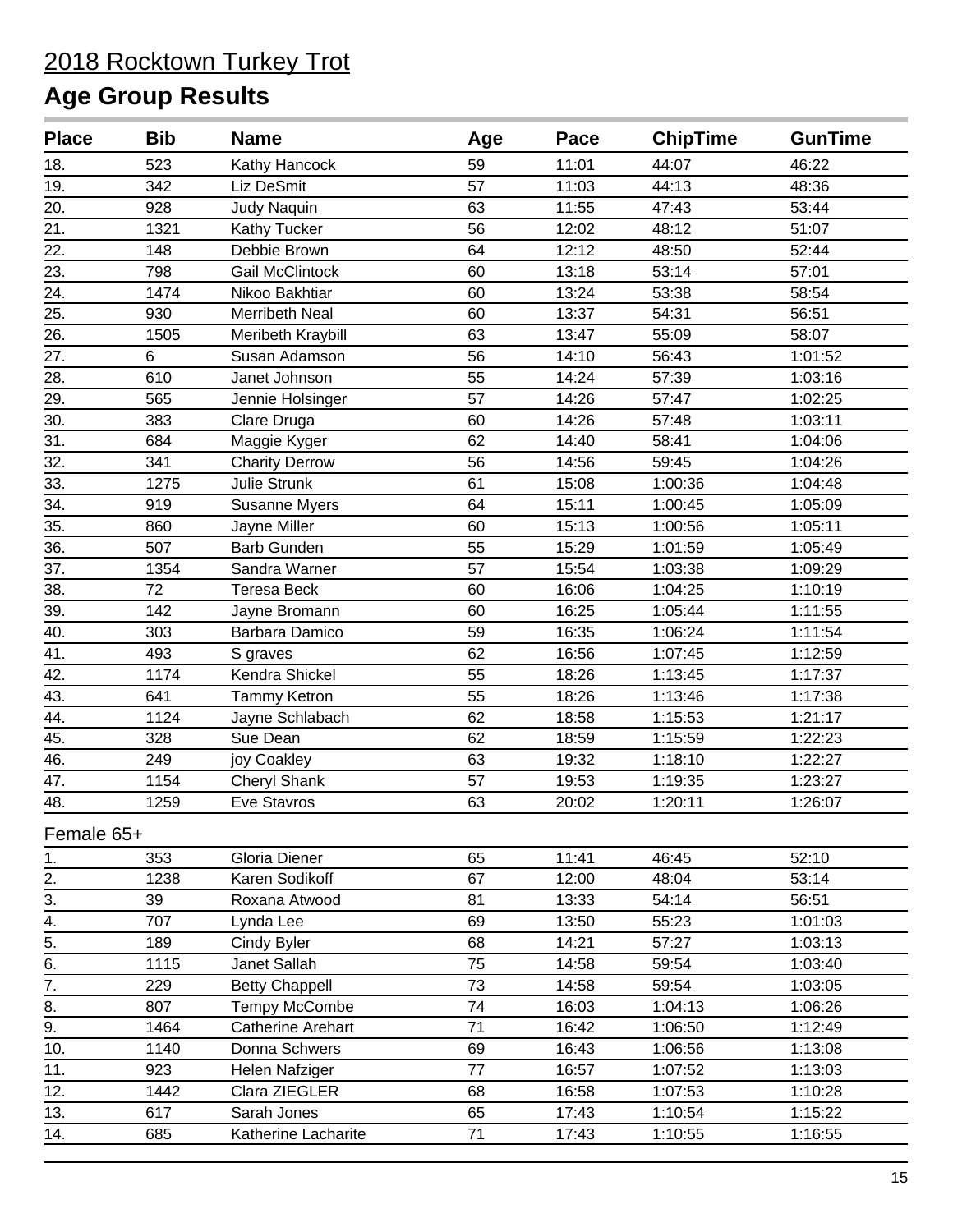| <b>Place</b>     | <b>Bib</b>              | <b>Name</b>              | Age            | Pace  | <b>ChipTime</b> | <b>GunTime</b> |
|------------------|-------------------------|--------------------------|----------------|-------|-----------------|----------------|
| 15.              | 1134                    | Cindi Schmitt            | 65             | 18:24 | 1:13:39         | 1:19:05        |
| 16.              | 59                      | Lesley Barker            | 79             | 18:52 | 1:15:32         | 1:21:41        |
|                  | Female No Age Indicated |                          |                |       |                 |                |
| 1.               | 836                     | Lanae Mehegan            | 99             | 7:20  | 29:22           | 30:33          |
| 2.               | 813                     | Catherine McGowan        | 99             | 8:09  | 32:37           | 33:44          |
| 3.               | 1203                    | <b>Charlie Simmons</b>   | 99             | 8:09  | 32:38           | 33:44          |
| 4.               | 301                     | Jane Cyzick              | 99             | 8:20  | 33:23           | 35:38          |
| 5.               | 1166                    | <b>CRYSTAL SHENK</b>     | 99             | 8:24  | 33:38           | 34:44          |
| 6.               | 792                     | Kendra McCallum          | 99             | 8:48  | 35:15           | 37:52          |
| $\overline{7}$ . | 1026                    | Karen Pruitt             | 99             | 8:55  | 35:41           | 38:32          |
| 8.               | 978                     | Barbara Palmer           | 99             | 9:51  | 39:28           | 40:47          |
| 9.               | 750                     | Frankie Ludwig           | 99             | 11:16 | 45:08           | 49:14          |
| 10.              | 705                     | <b>Emily Lee</b>         | 99             | 11:40 | 46:41           | 50:37          |
| 11.              | 1358                    | Sury Washington          | 99             | 12:00 | 48:01           | 51:09          |
| 12.              | 156                     | Alison Brownlee          | 99             | 13:01 | 52:07           | 58:09          |
| 13.              | 660                     | Katherine Knicely        | 99             | 13:16 | 53:08           | 57:01          |
| 14.              | 1432                    | Kelli zahn               | 99             | 13:17 | 53:09           | 57:01          |
| 15.              | 1093                    | Jenny Rohrer             | 99             | 14:19 | 57:18           | 1:02:30        |
| 16.              | 421                     | Jean Fisher              | 99             | 16:16 | 1:05:08         | 1:10:27        |
|                  | Male 12 & Under         |                          |                |       |                 |                |
| 1.               | 786                     | Lucas Maynard            | 9              | 6:38  | 26:33           | 29:01          |
| 2.               | 598                     | <b>Ethan Jenkins</b>     | 9              | 6:47  | 27:12           | 27:14          |
| 3.               | 782                     | Dylan Maynard            | 11             | 7:25  | 29:41           | 30:56          |
| $\overline{4}$ . | 1332                    | Joshua Uribe             | 11             | 7:44  | 30:58           | 32:13          |
| $\overline{5}$ . | 562                     | Drew Holland             | 12             | 8:19  | 33:20           | 34:40          |
| $\overline{6}$ . | 1376                    | Noah Weniger             | $\overline{7}$ | 8:28  | 33:55           | 36:18          |
| $\overline{7}$ . | 612                     | Cai Johnstone-Yellin     | 11             | 8:30  | 34:02           | 35:06          |
| 8.               | 990                     | <b>Hudson Pate</b>       | 10             | 8:46  | 35:06           | 36:34          |
| 9.               | 485                     | <b>Isaac Good</b>        | 6              | 8:46  | 35:08           | 36:23          |
| 10.              | 947                     | <b>Trisstan Nussbaum</b> | 10             | 8:57  | 35:49           | 36:54          |
| 11.              | 431                     | Palmer Frazier           | 8              | 9:11  | 36:47           | 38:00          |
| 12.              | 488                     | Silas Good               | 8              | 9:38  | 38:35           | 39:51          |
| 13.              | 173                     | <b>Braden Burkhalter</b> | 11             | 9:47  | 39:12           | 42:53          |
| 14.              | 1389                    | <b>Chase Willard</b>     | 9              | 9:48  | 39:15           | 43:11          |
| 15.              | 458                     | Xander George            | 11             | 10:09 | 40:38           | 45:10          |
| 16.              | 962                     | <b>Braden Ostlund</b>    | 8              | 10:20 | 41:23           | 42:52          |
| 17.              | 442                     | Andrew Gainer            | 12             | 10:23 | 41:36           | 45:31          |
| 18.              | 1029                    | Ryan Quimby              | 12             | 10:30 | 42:03           | 43:11          |
| 19.              | 1249                    | Caleb Spaid              | $\overline{7}$ | 10:32 | 42:09           | 44:48          |
| 20.              | 89                      | Alex Bingay              | 11             | 10:37 | 42:30           | 46:34          |
| 21.              | 875                     | Alex Mohler              | 10             | 10:38 | 42:36           | 46:23          |
| 22.              | 147                     | Cordtsen Brown           | 11             | 10:52 | 43:31           | 45:41          |
| 23.              | 172                     | Benjamin Burkhalter      | 5              | 11:00 | 44:02           | 47:45          |
| 24.              | 945                     | Julian Nussbaum          | $\overline{7}$ | 11:08 | 44:35           | 46:41          |
| 25.              | 80                      | Cade Belyea              | $\overline{9}$ | 11:26 | 45:48           | 49:03          |
| 26.              | 964                     | <b>Grant Ostlund</b>     | 11             | 11:35 | 46:22           | 47:51          |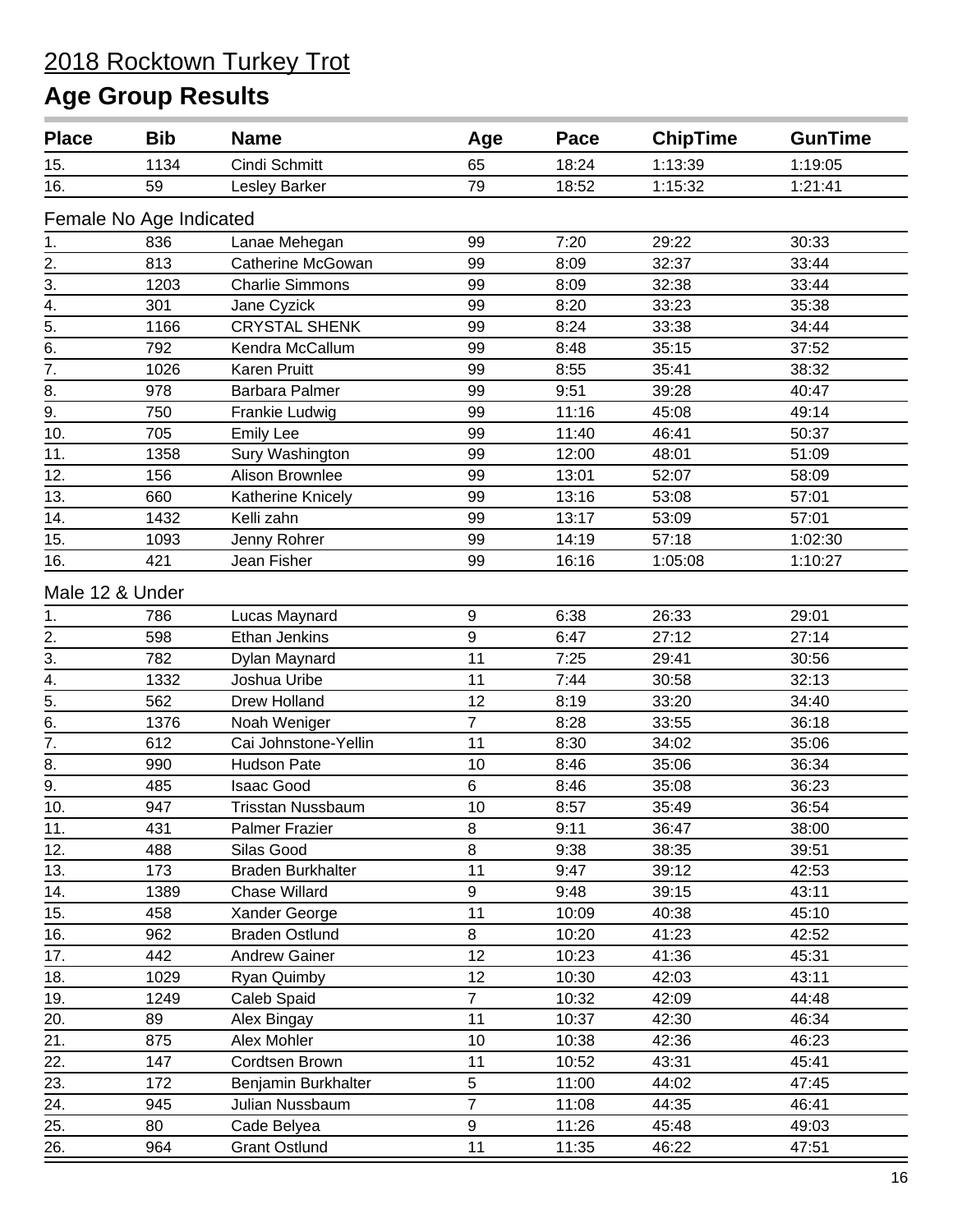| <b>Place</b>      | <b>Bib</b> | <b>Name</b>                      | Age            | Pace  | <b>ChipTime</b> | <b>GunTime</b> |
|-------------------|------------|----------------------------------|----------------|-------|-----------------|----------------|
| 27.               | 1333       | <b>Matthew Uribe</b>             | 10             | 11:39 | 46:38           | 50:52          |
| 28.               | 1196       | <b>Gavin Showalter</b>           | 6              | 11:49 | 47:20           | 51:58          |
| 29.               | 1475       | Elias Koteita                    | 8              | 12:10 | 48:43           | 53:17          |
| 30.               | 457        | Sebastian George                 | 9              | 12:13 | 48:53           | 53:24          |
| 31.               | 1334       | Nathaniel Uribe                  | $\overline{7}$ | 12:23 | 49:36           | 54:54          |
| 32.               | 1414       | Ben Yoder                        | 9              | 12:24 | 49:39           | 55:26          |
| 33.               | 409        | Eli Esther                       | 11             | 12:27 | 49:50           | 53:56          |
| 34.               | 1210       | <b>Gian Riley Sirico</b>         | 11             | 12:49 | 51:19           | 57:07          |
| $\overline{35}$ . | 799        | <b>Brady Mccombe</b>             | $\overline{8}$ | 12:52 | 51:32           | 53:43          |
| 36.               | 757        | Sean Mahon                       | 8              | 12:58 | 51:54           | 58:08          |
| 37.               | 201        | Logan Campbell                   | 12             | 13:01 | 52:05           | 55:48          |
| 38.               | 1216       | <b>Brandon Smith</b>             | 8              | 13:13 | 52:55           | 55:46          |
| 39.               | 882        | Jason Moore                      | 8              | 13:19 | 53:18           | 59:03          |
| 40.               | 973        | Joseph Owens                     | 8              | 13:37 | 54:31           | 58:39          |
| 41.               | 474        | Aiden Gillette                   | 12             | 13:40 | 54:42           | 57:33          |
| 42.               | 1355       | Alex Warren                      | 12             | 13:41 | 54:46           | 1:00:14        |
| 43.               | 1232       | Luke Snider                      | 9              | 13:48 | 55:14           | 1:00:51        |
| 44.               | 881        | Jack Moore                       | 11             | 13:53 | 55:33           | 1:00:44        |
| 45.               | 975        | Noah Owens                       | 6              | 14:18 | 57:14           | 1:01:22        |
| $\overline{46.}$  | 1230       | Colin Snider                     | 11             | 14:21 | 57:28           | 1:03:08        |
| 47.               | 887        | Liam Moore                       | 6              | 14:22 | 57:30           | 1:03:18        |
| 48.               | 312        | <b>Vincent Davies</b>            | 5              | 14:30 | 58:03           | 1:01:19        |
| 49.               | 309        | Dominic Davies                   | 11             | 14:31 | 58:07           | 1:01:21        |
| 50.               | 1308       | <b>Brady Thompson</b>            | 12             | 14:40 | 58:43           | 1:03:17        |
| 51.               | 1179       | <b>Cameron Shifflett</b>         | 8              | 14:58 | 59:53           | 1:05:33        |
| 52.               | 615        | Zevian Johnstone-Yellin          | 8              | 15:59 | 1:03:59         | 1:05:15        |
| 53.               | 269        | Evan Cooley                      | 11             | 16:56 | 1:07:47         | 1:13:45        |
| 54.               | 1449       | Nolan Henry                      | 12             | 17:09 | 1:08:37         | 1:12:21        |
| 55.               | 1450       | <b>Gio Martinez</b>              | 12             | 17:09 | 1:08:37         | 1:12:20        |
| $\overline{56}$ . | 57         | Xavier Banks                     | 10             | 17:22 | 1:09:32         | 1:14:48        |
| 57.               | 183        | Izzy Burrow                      | 6              | 19:45 | 1:19:01         | 1:25:10        |
| Male 13-17        |            |                                  |                |       |                 |                |
| 1.                | 663        | Ab Knight                        | 16             | 5:44  | 23:00           | 23:01          |
| 2.                | 389        | Ethan Duncan                     | 16             | 5:45  | 23:03           | 23:03          |
| 3.                | 69         | David Beck                       | 15             | 6:00  | 24:01           | 24:02          |
| 4.                | 816        | <b>Tucker McGrath</b>            | 16             | 6:00  | 24:02           | 24:02          |
| 5.                | 1246       | <b>Christian Souders</b>         | 13             | 6:28  | 25:53           | 25:55          |
| 6.                | 279        | <b>Toby Corriston</b>            | 13             | 6:41  | 26:45           | 26:46          |
| $\overline{7}$ .  | 1262       | Samuel Stephan                   | 13             | 6:54  | 27:37           | 27:38          |
| 8.                | 1263       | Eli Stoll                        | 14             | 6:57  | 27:50           | 27:52          |
| $\overline{9}$ .  | 839        | <b>Christopher Meixner Guest</b> | 17             | 6:58  | 27:53           | 27:59          |
| 10.               | 826        | Joey McNamara                    | 13             | 7:00  | 28:03           | 30:32          |
| 11.               | 452        | Will Garber                      | 15             | 7:18  | 29:16           | 30:26          |
| 12.               | 815        | Braeden McGrath                  | 13             | 7:24  | 29:40           | 29:42          |
| 13.               | 1159       | <b>Audie Shaver</b>              | 14             | 7:29  | 29:57           | 30:03          |
| 14.               | 1469       | Stanley Inouye                   | 15             | 7:30  | 30:02           | 31:24          |
|                   |            |                                  |                |       |                 |                |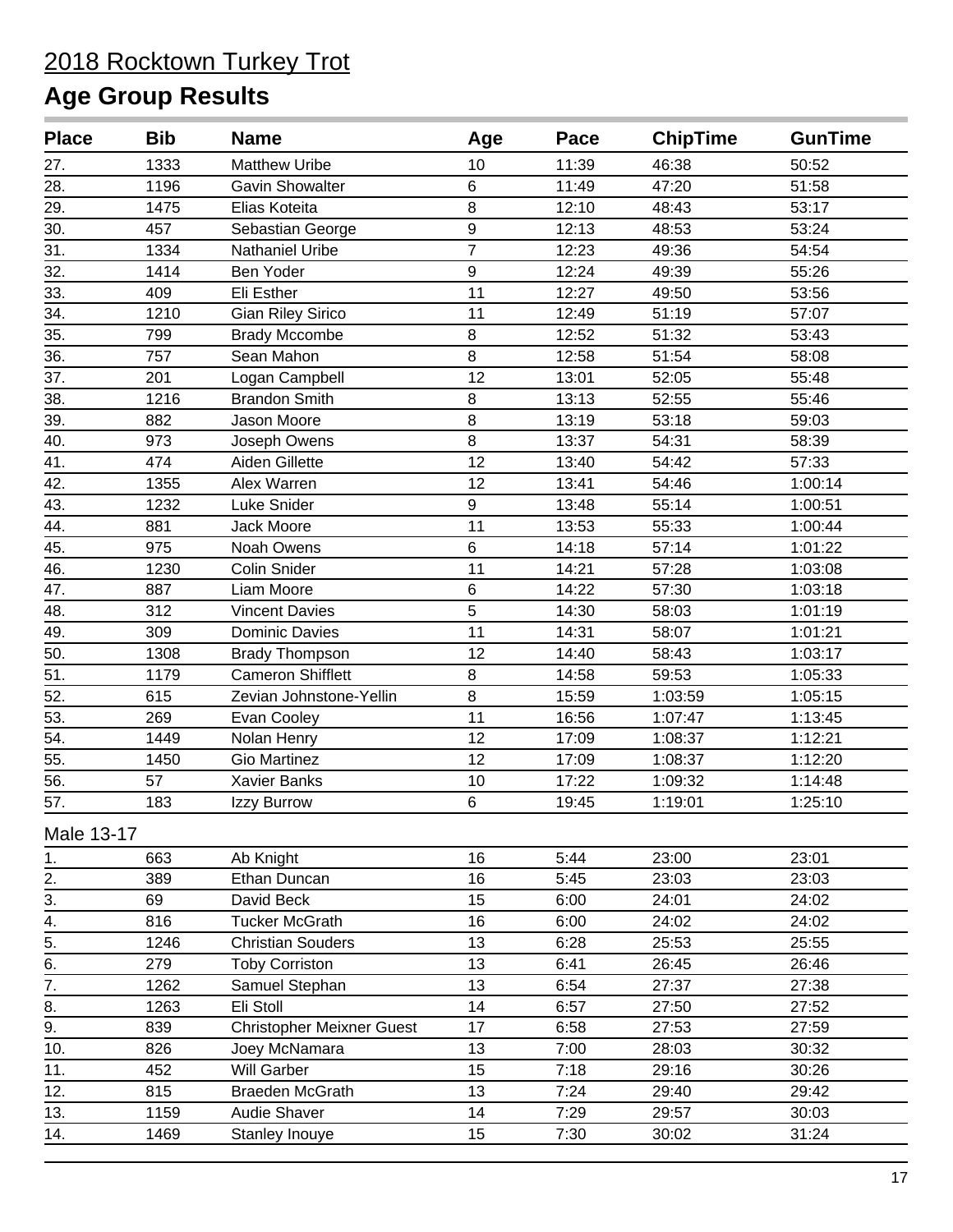| <b>Place</b>      | <b>Bib</b> | <b>Name</b>                    | Age | Pace  | <b>ChipTime</b> | <b>GunTime</b> |
|-------------------|------------|--------------------------------|-----|-------|-----------------|----------------|
| 15.               | 1353       | Jonathan Warner                | 17  | 7:30  | 30:04           | 31:14          |
| 16.               | 931        | <b>Cory Neff</b>               | 13  | 7:34  | 30:17           | 31:23          |
| 17.               | 1451       | Luke Nelson                    | 14  | 7:34  | 30:18           | 32:34          |
| 18.               | 933        | <b>Hector Neff</b>             | 15  | 7:35  | 30:23           | 30:24          |
| 19.               | 165        | Nathaniel Bunn                 | 13  | 7:39  | 30:40           | 30:43          |
| 20.               | 728        | Jacob Lockard                  | 14  | 7:40  | 30:42           | 32:56          |
| 21.               | 379        | Eli Drooger                    | 15  | 7:42  | 30:52           | 32:11          |
| 22.               | 838        | <b>Christian Meixner Guest</b> | 13  | 7:48  | 31:13           | 32:29          |
| 23.               | 1470       | Trevor Inouye                  | 13  | 7:52  | 31:29           | 32:50          |
| 24.               | 127        | Silas Breen                    | 16  | 8:04  | 32:18           | 34:31          |
| 25.               | 517        | Palmer Hall                    | 13  | 8:23  | 33:33           | 34:55          |
| 26.               | 867        | Nathan Miller                  | 13  | 8:39  | 34:38           | 38:21          |
| 27.               | 67         | Jaimere Beauzieux              | 14  | 8:45  | 35:04           | 36:17          |
| 28.               | 985        | Simon Parmer                   | 17  | 8:58  | 35:55           | 38:16          |
| 29.               | 718        | Nate Leslie                    | 13  | 9:33  | 38:15           | 43:49          |
| 30.               | 193        | Colin Cahill                   | 13  | 9:33  | 38:15           | 43:50          |
| 31.               | 191        | Aidan Cahill                   | 13  | 9:33  | 38:16           | 43:50          |
| 32.               | 1223       | <b>Marshall Smith</b>          | 13  | 9:43  | 38:53           | 41:42          |
| 33.               | 223        | Joel Chandler                  | 17  | 10:06 | 40:28           | 42:51          |
| $\overline{34}$ . | 968        | <b>Troy Ostlund</b>            | 13  | 10:21 | 41:25           | 42:51          |
| 35.               | 391        | <b>Jared Dutt</b>              | 16  | 10:23 | 41:33           | 42:59          |
| 36.               | 725        | Shelby Lister                  | 17  | 11:21 | 45:25           | 49:29          |
| 37.               | 75         | Joey Beckwith                  | 14  | 12:25 | 49:43           | 53:28          |
| 38.               | 1422       | Calvin Young                   | 13  | 13:22 | 53:31           | 57:19          |
| 39.               | 688        | Evan Lam                       | 17  | 13:28 | 53:56           | 56:59          |
| 40.               | 1397       | Zach Wills                     | 17  | 15:29 | 1:02:00         | 1:07:15        |
| 41.               | 65         | Stephen Barranco               | 17  | 16:35 | 1:06:24         | 1:12:56        |
| 42.               | 1384       | <b>Grant Wiley</b>             | 17  | 16:58 | 1:07:56         | 1:10:31        |
| 43.               | 906        | <b>Drew Mudgett</b>            | 14  | 18:53 | 1:15:35         | 1:21:41        |
| Male 18-24        |            |                                |     |       |                 |                |
| 1.                | 1497       | <b>Isaac Alderfer</b>          | 19  | 5:07  | 20:32           | 20:32          |
|                   | 22         | Steven Anhold                  | 22  | 5:25  | 21:42           | 21:42          |
| $\frac{2}{3}$ .   | 233        | <b>Derrick Chirinos</b>        | 21  | 5:29  | 21:59           | 21:59          |
| 4.                | 1207       | Andrew Sinegra                 | 24  | 5:34  | 22:18           | 22:18          |
| 5.                | 651        | Isaiah King                    | 18  | 5:35  | 22:22           | 22:22          |
| 6.                | 970        | Mitch Ott                      | 20  | 5:48  | 23:14           | 23:20          |
| 7.                | 40         | Diego Avila                    | 20  | 5:49  | 23:20           | 23:20          |
| 8.                | 96         | Jacob Blagg                    | 18  | 5:58  | 23:56           | 23:57          |
| 9.                | 737        | Collin Longenecker             | 20  | 6:14  | 24:59           | 25:01          |
| 10.               | 834        | Kenton Meadows                 | 24  | 6:26  | 25:48           | 25:52          |
| 11.               | 1208       | Daniel Sinegra                 | 19  | 6:36  | 26:25           | 26:30          |
| 12.               | 490        | Anderson Gordon                | 20  | 6:39  | 26:39           | 27:51          |
| 13.               | 1209       | David Sinegra                  | 23  | 6:41  | 26:48           | 26:54          |
| 14.               | 1219       | Hunter Smith                   | 18  | 6:50  | 27:23           | 27:24          |
| 15.               | 921        | Elias Nafziger                 | 19  | 6:51  | 27:26           | 28:51          |
| 16.               | 207        | Ricky Capuano                  | 24  | 6:52  | 27:30           | 27:33          |
|                   |            |                                |     |       |                 |                |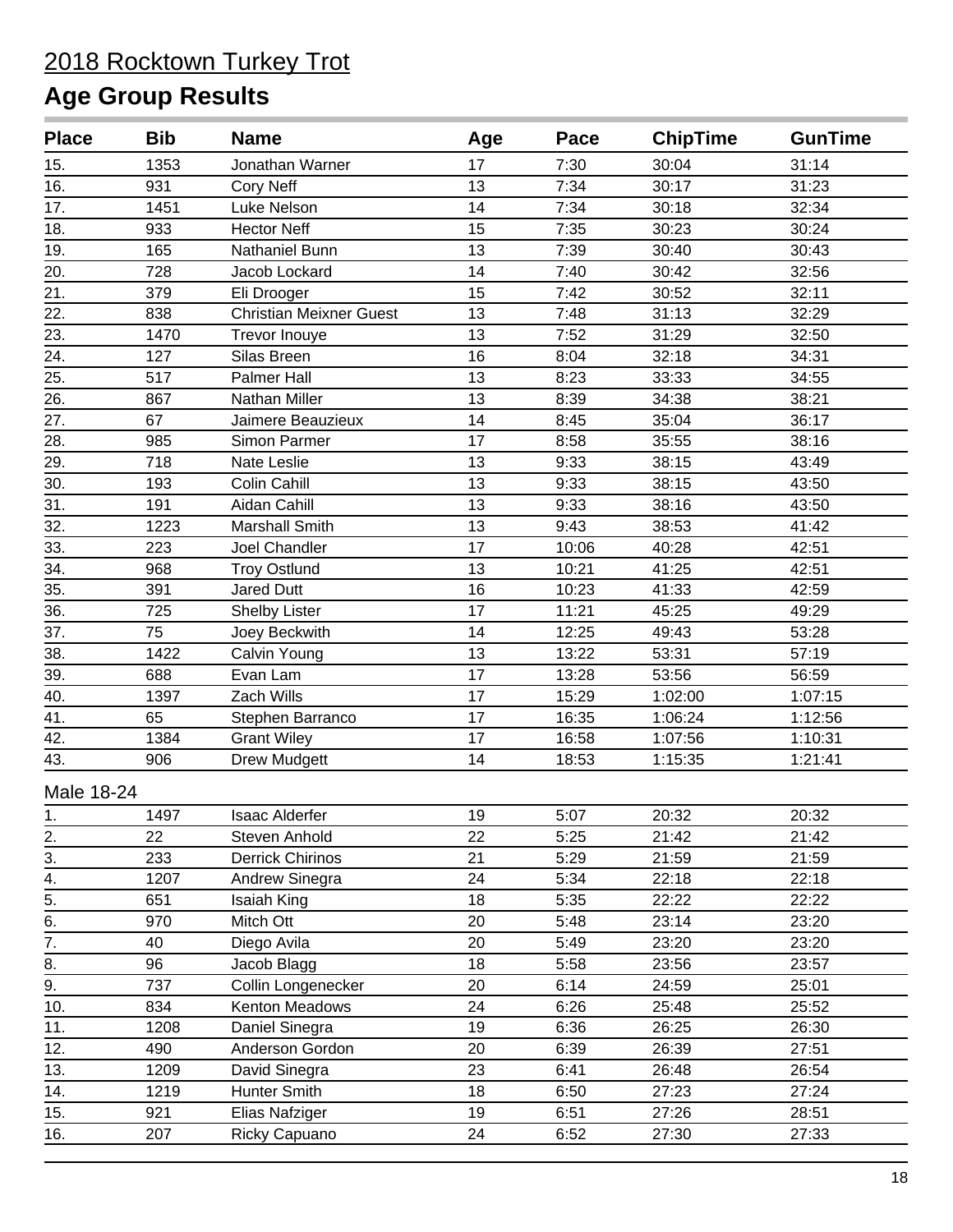| <b>Place</b> | <b>Bib</b> | <b>Name</b>                | Age | Pace  | <b>ChipTime</b> | <b>GunTime</b> |
|--------------|------------|----------------------------|-----|-------|-----------------|----------------|
| 17.          | 1444       | Jonas Zimmermann           | 24  | 6:53  | 27:35           | 28:47          |
| 18.          | 1108       | <b>Campbell Rutherford</b> | 21  | 6:55  | 27:44           | 27:53          |
| 19.          | 1514       | Nicholas Wright            | 24  | 6:57  | 27:51           | 29:00          |
| 20.          | 629        | James Kasch                | 18  | 7:39  | 30:40           | 32:01          |
| 21.          | 1370       | Eli Wenger                 | 23  | 7:41  | 30:46           | 32:14          |
| 22.          | 744        | Nathan Lozar               | 19  | 8:01  | 32:08           | 32:17          |
| 23.          | 976        | Kevin Padilla              | 24  | 8:10  | 32:44           | 35:28          |
| 24.          | 1083       | Jose Rodriguez             | 24  | 8:11  | 32:45           | 32:49          |
| 25.          | 371        | Evan Dotas                 | 21  | 8:23  | 33:34           | 35:44          |
| 26.          | 585        | Matthew Hwang              | 22  | 8:25  | 33:42           | 35:58          |
| 27.          | 1318       | David Troyer               | 23  | 8:26  | 33:45           | 35:00          |
| 28.          | 24         | Cedric Ansah               | 20  | 8:35  | 34:21           | 35:44          |
| 29.          | 1129       | <b>Tim Schmell</b>         | 24  | 8:36  | 34:28           | 35:56          |
| 30.          | 583        | Mitch Hunt                 | 19  | 8:39  | 34:38           | 38:52          |
| 31.          | 259        | <b>Dillon Comer</b>        | 18  | 8:51  | 35:26           | 39:33          |
| 32.          | 984        | Max Parmer                 | 20  | 8:58  | 35:55           | 38:16          |
| 33.          | 1033       | Philip Rainard             | 21  | 9:01  | 36:05           | 38:15          |
| 34.          | 1182       | <b>Matthew Shifflett</b>   | 23  | 9:01  | 36:08           | 40:14          |
| 35.          | 463        | <b>Jack Gerstenmaier</b>   | 23  | 9:03  | 36:13           | 38:58          |
| 36.          | 1270       | Sam Stoner                 | 24  | 9:03  | 36:16           | 38:37          |
| 37.          | 1090       | Daniel Rohrer              | 23  | 9:05  | 36:22           | 39:16          |
| 38.          | 1050       | Nick Rehkemper             | 20  | 9:06  | 36:26           | 40:25          |
| 39.          | 1485       | <b>Tim Snider</b>          | 19  | 9:12  | 36:52           | 41:01          |
| 40.          | 444        | James Gandy                | 18  | 9:19  | 37:19           | 41:10          |
| 41.          | 376        | <b>Isaac Driver</b>        | 24  | 9:22  | 37:29           | 39:50          |
| 42.          | 447        | John Gandy                 | 22  | 9:26  | 37:47           | 41:37          |
| 43.          | 390        | <b>Collin Dutt</b>         | 18  | 9:27  | 37:52           | 40:00          |
| 44.          | 709        | Nathan Lee                 | 19  | 9:29  | 38:00           | 41:01          |
| 45.          | 1447       | Jonathan Arteaga           | 24  | 9:30  | 38:02           | 43:52          |
| 46.          | 50         | <b>Taylor Bailey</b>       | 24  | 9:30  | 38:04           | 39:15          |
| 47.          | 1233       | Nathaniel Snider           | 22  | 9:48  | 39:16           | 43:26          |
| 48.          | 499        | <b>Timothy Grow</b>        | 21  | 9:59  | 39:57           | 42:51          |
| 49.          | 999        | Austin Peck                | 22  | 9:59  | 39:58           | 42:40          |
| 50.          | 1516       | <b>Harrison Cople</b>      | 21  | 9:59  | 39:58           | 42:22          |
| 51.          | 710        | Nicolas Lee                | 21  | 10:03 | 40:14           | 43:16          |
| 52.          | 1304       | Layton Thomas              | 19  | 10:10 | 40:43           | 43:19          |
| 53.          | 23         | Andrew Ansah               | 20  | 10:18 | 41:14           | 45:08          |
| 54.          | 448        | Ryan Gandy                 | 21  | 10:24 | 41:38           | 44:08          |
| 55.          | 1178       | <b>Austin Shifflett</b>    | 24  | 10:30 | 42:04           | 44:24          |
| 56.          | 402        | Chris Eby                  | 24  | 10:47 | 43:11           | 48:21          |
| 57.          | 767        | <b>Grayson Mast</b>        | 22  | 11:01 | 44:08           | 47:58          |
| 58.          | 683        | Paul Kudlyuk               | 24  | 11:32 | 46:10           | 50:25          |
| 59.          | 644        | <b>Brady Kibler</b>        | 24  | 11:36 | 46:27           | 48:50          |
| 60.          | 1300       | David Tellez               | 24  | 12:12 | 48:51           | 52:55          |
| 61.          | 1365       | Jacob Webb                 | 24  | 14:19 | 57:19           | 1:02:37        |
| 62.          | 555        | Hudson Hill                | 20  | 15:01 | 1:00:08         | 1:03:15        |
| 63.          | 1221       | Jonathon Smith             | 24  | 17:48 | 1:11:15         | 1:17:15        |
|              |            |                            |     |       |                 |                |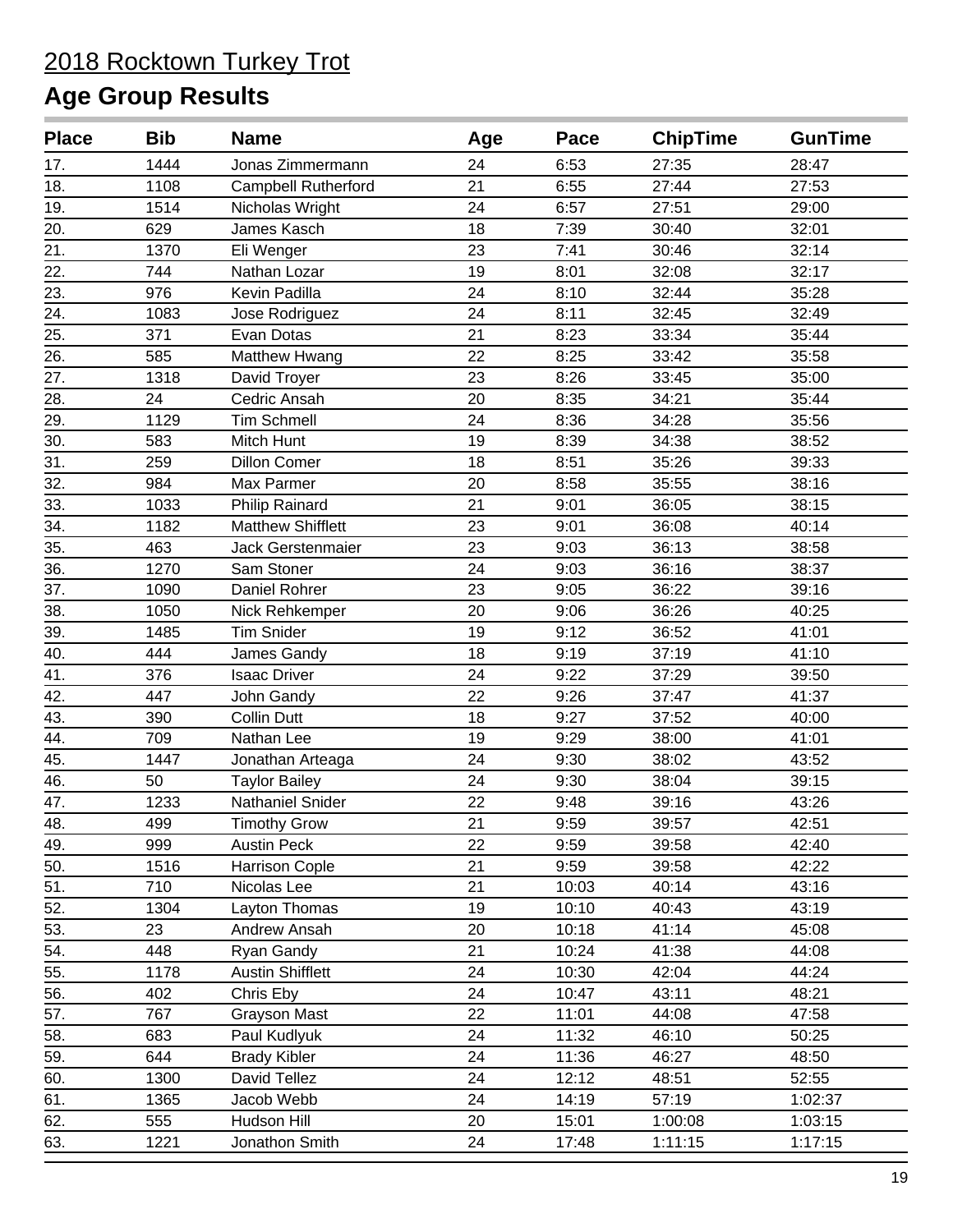| <b>Place</b>     | <b>Bib</b> | <b>Name</b>                | Age | Pace  | <b>ChipTime</b> | <b>GunTime</b> |
|------------------|------------|----------------------------|-----|-------|-----------------|----------------|
| 64.              | 640        | <b>Grant Ketron</b>        | 21  | 18:03 | 1:12:15         | 1:16:08        |
| Male 25-34       |            |                            |     |       |                 |                |
| 1.               | 160        | Isaac Bryan                | 29  | 4:53  | 19:36           | 19:36          |
| $\overline{2}$ . | 338        | <b>Matthew Denlinger</b>   | 25  | 4:57  | 19:52           | 19:52          |
| 3.               | 949        | <b>Blaine O'Reilly</b>     | 30  | 5:10  | 20:43           | 20:43          |
| 4.               | 1461       | Andy Goodstein             | 27  | 5:11  | 20:45           | 20:45          |
| $\overline{5}$ . | 543        | Nevin Heckman              | 25  | 5:43  | 22:54           | 22:54          |
| $\overline{6}$ . | 545        | <b>Robert Heitz</b>        | 30  | 5:47  | 23:11           | 23:13          |
| $\overline{7}$ . | 910        | Aaron Myers                | 26  | 5:51  | 23:28           | 23:30          |
| 8.               | 1349       | <b>Christopher Walton</b>  | 29  | 5:59  | 23:59           | 24:00          |
| 9.               | 326        | <b>Matthew Dean</b>        | 29  | 6:30  | 26:04           | 26:07          |
| 10.              | 405        | <b>Christopher Ehrhart</b> | 33  | 6:34  | 26:20           | 26:24          |
| 11.              | 1406       | Will Wolfe                 | 34  | 6:44  | 26:58           | 29:10          |
| 12.              | 604        | Jared Jerlinski            | 32  | 6:46  | 27:06           | 27:14          |
| 13.              | 1455       | David Keegan               | 28  | 6:50  | 27:21           | 27:24          |
| 14.              | 1309       | Camp Thompson              | 28  | 6:58  | 27:56           | 30:01          |
| 15.              | 114        | Andy Bolt                  | 33  | 7:02  | 28:10           | 28:19          |
| 16.              | 924        | <b>Stewart Nafziger</b>    | 29  | 7:03  | 28:14           | 28:23          |
| 17.              | 1177       | <b>Blake Shields</b>       | 32  | 7:16  | 29:08           | 30:14          |
| 18.              | 761        | <b>Bruce Martin</b>        | 30  | 7:23  | 29:35           | 30:51          |
| 19.              | 525        | Lemuel Hancock             | 33  | 7:30  | 30:01           | 31:24          |
| 20.              | 977        | Zach Page-Belknap          | 28  | 7:31  | 30:07           | 31:18          |
| 21.              | 10         | Anthony Alfini             | 34  | 7:32  | 30:10           | 32:48          |
| 22.              | 1091       | <b>Isaac Rohrer</b>        | 25  | 7:33  | 30:13           | 31:20          |
| 23.              | 1299       | Howard Taylor II           | 34  | 7:35  | 30:21           | 31:26          |
| 24.              | 965        | <b>Isaac Ostlund</b>       | 34  | 7:35  | 30:22           | 31:37          |
| 25.              | 549        | Joey Henry                 | 29  | 7:37  | 30:29           | 31:46          |
| 26.              | 760        | <b>Brian Martin</b>        | 29  | 7:39  | 30:39           | 30:47          |
| 27.              | 1324       | Tony Turchetta             | 30  | 7:40  | 30:43           | 30:47          |
| 28.              | 216        | <b>Ethan Cempe</b>         | 25  | 7:42  | 30:50           | 30:50          |
| 29.              | 1504       | Greg Koop                  | 34  | 7:46  | 31:08           | 32:36          |
| 30.              | 647        | Michael Killen             | 34  | 7:49  | 31:18           | 31:27          |
| 31.              | 766        | <b>Matthew Martorana</b>   | 30  | 7:49  | 31:20           | 32:40          |
| 32.              | 316        | <b>Russell Davis</b>       | 33  | 7:59  | 32:00           | 34:53          |
| 33.              | 1278       | <b>Brendan Sudol</b>       | 30  | 8:04  | 32:17           | 33:26          |
| 34.              | 200        | <b>Brent Campbell</b>      | 33  | 8:06  | 32:25           | 33:55          |
| 35.              | 679        | Carlin Kreider             | 27  | 8:09  | 32:39           | 33:51          |
| 36.              | 1509       | Farid Javidpour            | 33  | 8:12  | 32:49           | 34:07          |
| 37.              | 1473       | Saam Bakhtiar              | 28  | 8:16  | 33:06           | 34:24          |
| 38.              | 953        | RJ Ohgren                  | 30  | 8:18  | 33:13           | 34:38          |
| 39.              | 560        | Shannon Hirtriter          | 33  | 8:24  | 33:38           | 36:08          |
| 40.              | 1059       | Ben Rexrode                | 27  | 8:25  | 33:43           | 36:03          |
| 41.              | 1180       | Jason Shifflett            | 33  | 8:30  | 34:02           | 36:09          |
| 42.              | 1025       | <b>Bryan Pringle</b>       | 34  | 8:32  | 34:11           | 36:47          |
| 43.              | 1301       | <b>Bill Thomas</b>         | 33  | 8:35  | 34:24           | 37:12          |
| 44.              | 232        | Ryan Chico                 | 34  | 8:36  | 34:28           | 37:45          |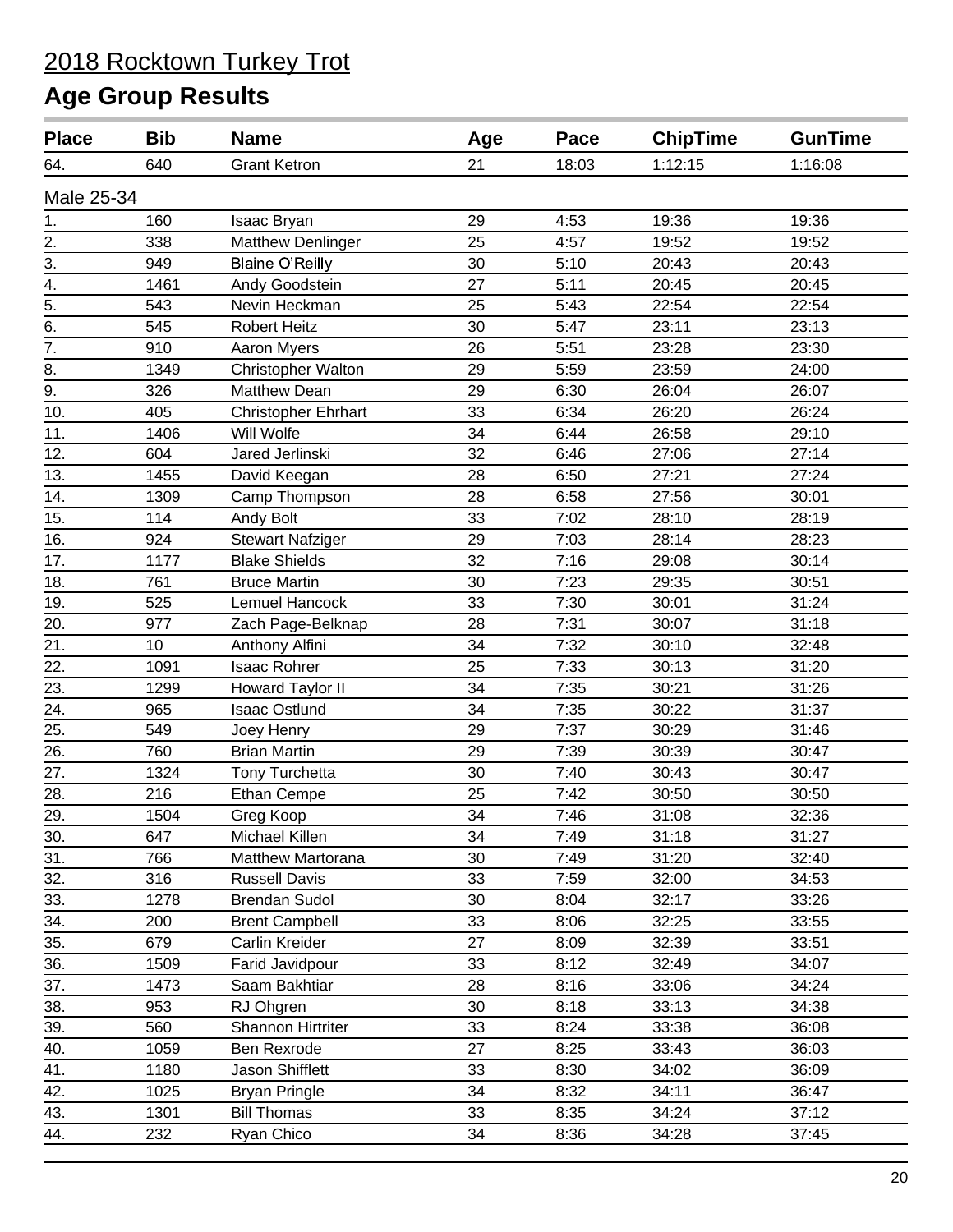| <b>Place</b> | <b>Bib</b> | <b>Name</b>             | Age | Pace  | <b>ChipTime</b> | <b>GunTime</b> |
|--------------|------------|-------------------------|-----|-------|-----------------|----------------|
| 45.          | 865        | <b>Mark Miller</b>      | 31  | 8:38  | 34:33           | 37:39          |
| 46.          | 459        | Aleksandr Gerasimchuk   | 27  | 8:50  | 35:24           | 35:30          |
| 47.          | 428        | Holden Fong             | 26  | 8:52  | 35:31           | 38:21          |
| 48.          | 134        | Jeremiah Brinkley       | 27  | 8:53  | 35:36           | 37:01          |
| 49.          | 1100       | Justin Rowling          | 33  | 8:53  | 35:36           | 37:48          |
| 50.          | 352        | <b>Ted Diehl</b>        | 31  | 8:54  | 35:37           | 38:21          |
| 51.          | 28         | <b>Brent Arbogast</b>   | 31  | 8:54  | 35:38           | 38:21          |
| 52.          | 120        | Charles Bowman          | 30  | 8:54  | 35:40           | 37:02          |
| 53.          | 787        | Evan McArdle            | 33  | 9:00  | 36:01           | 38:53          |
| 54.          | 462        | Chip Gerstenmaier       | 27  | 9:01  | 36:06           | 38:51          |
| 55.          | 1068       | <b>CJ Ritchie</b>       | 27  | 9:02  | 36:11           | 37:20          |
| 56.          | 716        | John Leskow             | 28  | 9:03  | 36:13           | 40:17          |
| 57.          | 848        | Joey Metzler            | 30  | 9:04  | 36:19           | 41:31          |
| 58.          | 567        | Colby Horne             | 30  | 9:05  | 36:21           | 40:05          |
| 59.          | 639        | <b>Edward Kerr</b>      | 31  | 9:05  | 36:22           | 39:05          |
| 60.          | 1267       | Justin Stoneburner      | 32  | 9:07  | 36:32           | 37:51          |
| 61.          | 988        | James Pasarella         | 27  | 9:09  | 36:39           | 37:51          |
| 62.          | 1482       | <b>Tyler McAvoy</b>     | 29  | 9:10  | 36:43           | 36:50          |
| 63.          | 454        | Reuben Gelblum          | 32  | 9:16  | 37:08           | 39:52          |
| 64.          | 1419       | Mike Yoder              | 32  | 9:18  | 37:16           | 39:58          |
| 65.          | 597        | Harrison Jarrett        | 26  | 9:23  | 37:36           | 40:19          |
| 66.          | 439        | <b>Robert Frysinger</b> | 31  | 9:26  | 37:47           | 40:29          |
| 67.          | 1227       | <b>Steven Smith</b>     | 26  | 9:26  | 37:48           | 40:52          |
| 68.          | 886        | Kristian Moore          | 26  | 9:31  | 38:06           | 40:13          |
| 69.          | 657        | <b>Justin Kirtley</b>   | 32  | 9:32  | 38:11           | 41:02          |
| 70.          | 959        | Michael Oquendo         | 29  | 9:39  | 38:37           | 41:33          |
| 71.          | 478        | David Glazer            | 34  | 9:48  | 39:15           | 41:47          |
| 72.          | 368        | Jeremy Donaldson        | 27  | 9:53  | 39:36           | 43:18          |
| 73.          | 576        | Jonathan Huffer         | 29  | 9:58  | 39:54           | 42:35          |
| 74.          | 250        | <b>Tyler Cockerham</b>  | 26  | 10:02 | 40:11           | 44:17          |
| 75.          | 429        | Jeffrey Frazier         | 31  | 10:05 | 40:23           | 43:14          |
| 76.          | 118        | <b>Brock Boulware</b>   | 27  | 10:12 | 40:51           | 44:52          |
| 77.          | 763        | Ryan Martin             | 33  | 10:15 | 41:04           | 46:54          |
| 78.          | 1172       | <b>Isaac Shickel</b>    | 27  | 10:18 | 41:13           | 43:55          |
| 79.          | 140        | Mackenzie Brockmyre     | 29  | 10:29 | 42:00           | 44:57          |
| 80.          | 899        | AJ Mosley               | 31  | 10:31 | 42:05           | 45:59          |
| 81.          | 847        | David Metzler           | 34  | 10:33 | 42:13           | 47:26          |
| 82.          | 346        | <b>Chuck Deviers</b>    | 29  | 10:34 | 42:17           | 48:30          |
| 83.          | 577        | Taylor Huffman          | 25  | 10:51 | 43:26           | 47:43          |
| 84.          | 1498       | <b>Joel Rhodes</b>      | 32  | 11:12 | 44:51           | 44:55          |
| 85.          | 51         | Arlo Baker              | 28  | 11:18 | 45:15           | 48:22          |
| 86.          | 673        | <b>Blake Koteita</b>    | 30  | 11:19 | 45:18           | 49:53          |
| 87.          | 1151       | Adam Shank              | 34  | 11:22 | 45:32           | 48:18          |
| 88.          | 936        | Meade Nelsen            | 25  | 11:32 | 46:10           | 50:01          |
| 89.          | 465        | <b>Charles Getz</b>     | 29  | 11:47 | 47:12           | 52:52          |
| 90.          | 1437       | Will Zampini            | 31  | 12:12 | 48:49           | 52:44          |
| 91.          | 1380       | Jacob Whistleman        | 34  | 12:12 | 48:50           | 53:30          |
|              |            |                         |     |       |                 |                |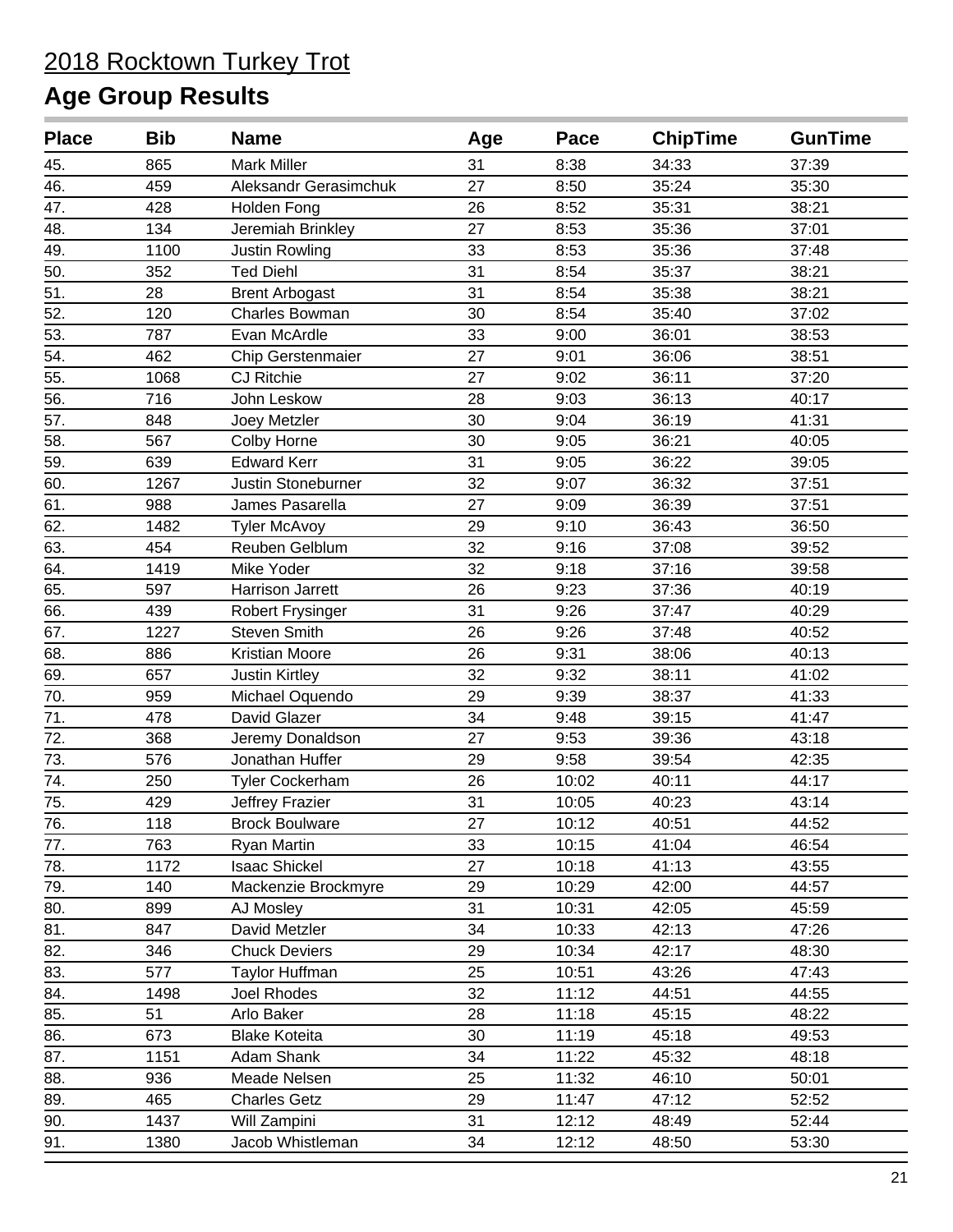| <b>Place</b>     | <b>Bib</b> | <b>Name</b>             | Age | Pace  | <b>ChipTime</b> | <b>GunTime</b> |
|------------------|------------|-------------------------|-----|-------|-----------------|----------------|
| 92.              | 283        | David Cowan             | 26  | 12:47 | 51:10           | 55:09          |
| 93.              | 427        | <b>Josue Flores</b>     | 28  | 14:08 | 56:35           | 1:01:57        |
| 94.              | 1423       | Jason Young             | 26  | 14:10 | 56:44           | 1:02:05        |
| 95.              | 986        | <b>Brian Parrish</b>    | 27  | 14:19 | 57:20           | 1:02:39        |
| 96.              | 483        | <b>Omar Gonzalez</b>    | 30  | 15:14 | 1:00:57         | 1:03:33        |
| 97.              | 516        | <b>Christopher Hall</b> | 30  | 15:18 | 1:01:14         | 1:05:39        |
| 98.              | 509        | <b>Brad Gunden</b>      | 28  | 15:28 | 1:01:56         | 1:05:47        |
| 99.              | 1295       | <b>Dustin Taylor</b>    | 27  | 16:10 | 1:04:41         | 1:10:55        |
| 100.             | 1306       | <b>Malcolm Thomas</b>   | 28  | 16:48 | 1:07:14         | 1:12:31        |
| 101.             | 324        | Joshua Dean             | 31  | 19:11 | 1:16:48         | 1:23:11        |
| Male 35-44       |            |                         |     |       |                 |                |
| 1.               | 600        | Andrew Jenner           | 35  | 5:34  | 22:17           | 22:19          |
| 2.               | 360        | Jonathan Dixon          | 35  | 5:49  | 23:17           | 23:17          |
| 3.               | 344        | Shane devers            | 42  | 5:52  | 23:31           | 23:32          |
| $\overline{4}$ . | 31         | Daniel Armentrout       | 37  | 5:56  | 23:48           | 23:49          |
| $\overline{5}$ . | 754        | Justin Mace             | 39  | 6:05  | 24:21           | 24:26          |
|                  | 726        | James Little            | 41  | 6:06  | 24:25           | 24:25          |
| $\frac{6}{7}$    | 145        | Roy Brooks              | 39  | 6:08  | 24:35           | 24:42          |
| 8.               | 1488       | sean McGowan            | 39  | 6:11  | 24:46           | 24:54          |
| $\overline{9}$ . | 785        | Joel Maynard            | 44  | 6:12  | 24:50           | 26:06          |
| 10.              | 365        | Jeff Domingus           | 36  | 6:34  | 26:20           | 26:24          |
| 11.              | 911        | <b>Anthony Myers</b>    | 43  | 6:42  | 26:50           | 26:52          |
| 12.              | 1086       | <b>Scott Rogers</b>     | 40  | 6:44  | 27:00           | 27:07          |
| 13.              | 1483       | Kurt Holsopple          | 37  | 6:52  | 27:31           | 27:39          |
| 14.              | 240        | <b>Linsey Clarke</b>    | 35  | 6:55  | 27:43           | 30:14          |
| 15.              | 547        | Mike Hendricksen        | 38  | 7:00  | 28:02           | 29:13          |
| 16.              | 730        | David Lohr              | 39  | 7:04  | 28:17           | 28:21          |
| 17.              | 1446       | Jason Box               | 44  | 7:06  | 28:27           | 28:35          |
| 18.              | 1078       | Derek Robinson          | 37  | 7:11  | 28:46           | 31:29          |
| 19.              | 908        | <b>Chad Muxlow</b>      | 38  | 7:11  | 28:48           | 28:53          |
| 20.              | 1212       | Marcus Skaflen          | 38  | 7:11  | 28:48           | 28:57          |
| 21.              | 1247       | <b>Michael Souders</b>  | 38  | 7:11  | 28:48           | 28:54          |
| 22.              | 1168       | <b>Timothy Shenk</b>    | 36  | 7:12  | 28:52           | 29:00          |
| 23.              | 417        | <b>Stacy Farley</b>     | 42  | 7:19  | 29:20           | 29:20          |
| 24.              | 1297       | Jack Taylor             | 44  | 7:30  | 30:03           | 31:28          |
| 25.              | 153        | Holmes Browne           | 43  | 7:37  | 30:31           | 31:38          |
| 26.              | 1409       | EJ Wyant                | 37  | 7:40  | 30:41           | 31:51          |
| 27.              | 380        | Jair Drooger            | 44  | 7:43  | 30:54           | 32:14          |
| 28.              | 898        | Mark Moseley            | 39  | 7:44  | 30:57           | 32:14          |
| 29.              | 954        | David Olah              | 42  | 7:48  | 31:14           | 32:18          |
| 30.              | 401        | Chance Ebersold         | 40  | 7:49  | 31:17           | 32:23          |
| 31.              | 82         | Daryl Bender            | 43  | 8:06  | 32:28           | 33:49          |
| 32.              | 278        | Ryan Corriston          | 43  | 8:08  | 32:34           | 33:48          |
| 33.              | 481        | Abe Goldberg            | 41  | 8:09  | 32:37           | 33:48          |
| 34.              | 374        | <b>Tim Dove</b>         | 44  | 8:16  | 33:06           | 35:19          |
| 35.              | 422        | Thabo Fisher            | 40  | 8:20  | 33:21           | 34:39          |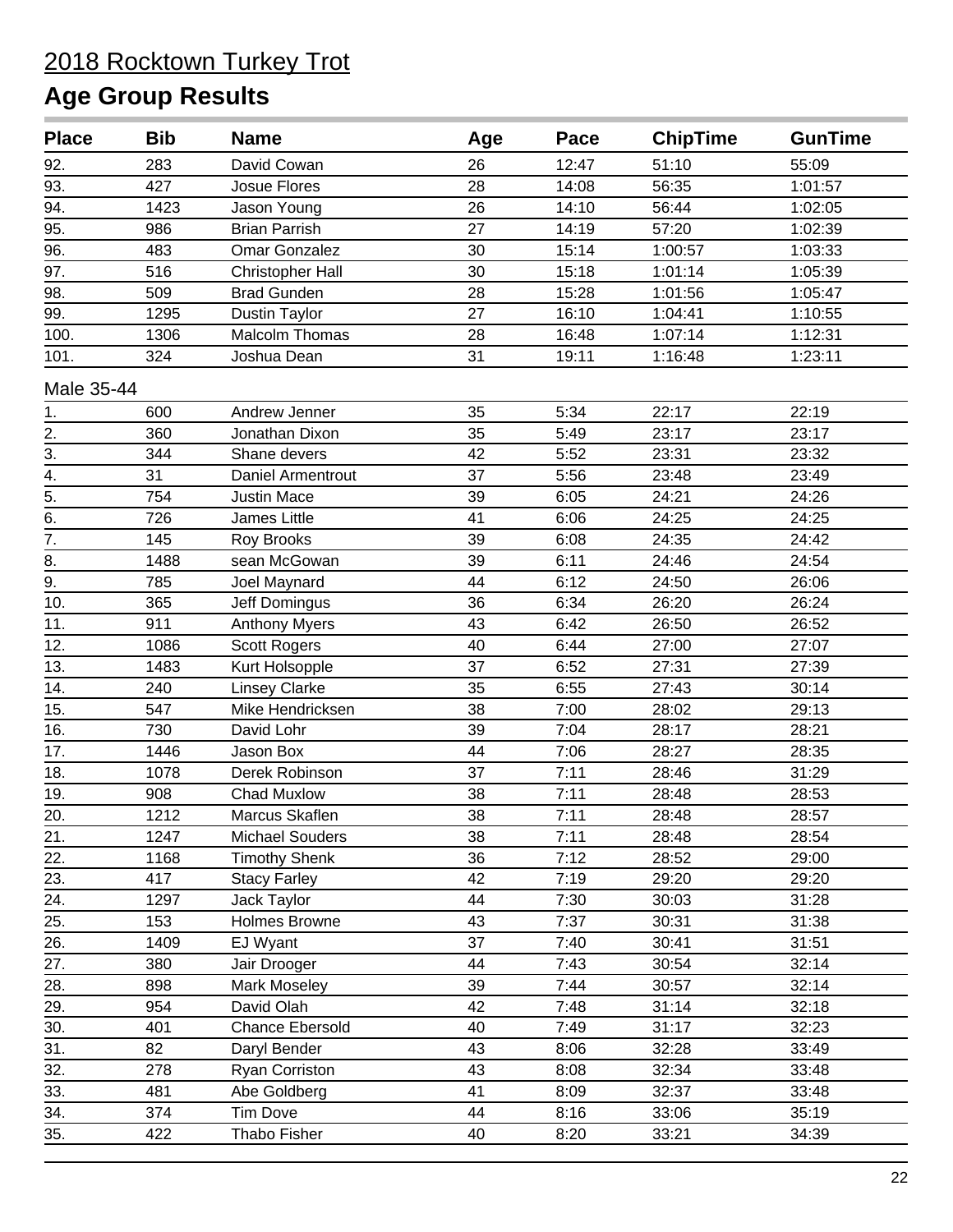| <b>Bib</b> | <b>Name</b>            | Age                                                                                        | Pace                             | <b>ChipTime</b>                           | <b>GunTime</b>          |
|------------|------------------------|--------------------------------------------------------------------------------------------|----------------------------------|-------------------------------------------|-------------------------|
| 563        | Keith Holland          | 40                                                                                         | 8:20                             | 33:24                                     | 34:45                   |
| 769        | Marcelo Mast           | 44                                                                                         | 8:23                             | 33:36                                     | 36:19                   |
| 1149       | <b>Greg Shaffer</b>    | 44                                                                                         | 8:24                             | 33:38                                     | 36:04                   |
| 1402       | <b>Andrew Witmer</b>   | 42                                                                                         | 8:29                             | 33:59                                     | 36:08                   |
| 694        | David Landis           | 36                                                                                         | 8:32                             | 34:09                                     | 36:43                   |
| 1047       | <b>Brad Reese</b>      | 35                                                                                         | 8:37                             | 34:29                                     | 35:49                   |
| 87         | Seth Berkey            | 42                                                                                         | 8:37                             | 34:30                                     | 36:57                   |
| 1374       | Jerry Weniger          | 39                                                                                         | 8:38                             | 34:34                                     | 37:00                   |
| 605        | Twan Jeuken            | 40                                                                                         | 8:43                             | 34:54                                     | 39:01                   |
| 21         | <b>Harvie Andrews</b>  | 42                                                                                         | 8:43                             | 34:54                                     | 36:03                   |
| 487        | <b>Rick Good</b>       | 41                                                                                         | 8:46                             | 35:07                                     | 36:23                   |
| 440        | Keston Fulcher         | 42                                                                                         | 8:52                             | 35:30                                     | 38:23                   |
| 407        | <b>Trevor Elliott</b>  | 36                                                                                         | 8:57                             | 35:49                                     | 39:03                   |
| 942        | John Norment           | 37                                                                                         | 9:05                             | 36:22                                     | 38:49                   |
| 893        | <b>Chad Morris</b>     | 39                                                                                         | 9:05                             | 36:24                                     | 39:12                   |
| 1253       | Jeremy Spilman         | 42                                                                                         | 9:18                             | 37:14                                     | 39:52                   |
| 692        | RODNEY LAM             | 36                                                                                         | 9:19                             | 37:18                                     | 41:02                   |
| 111        | Aaron Boggs            | 40                                                                                         | 9:19                             | 37:19                                     | 41:13                   |
| 217        | Benjamin Chandler      | 35                                                                                         | 9:19                             | 37:20                                     | 41:37                   |
| 635        | <b>Travis Keeler</b>   | 35                                                                                         | 9:25                             | 37:42                                     | 39:09                   |
| 861        | Jerrel Miller          | 39                                                                                         | 9:26                             | 37:48                                     | 40:20                   |
| 1346       | <b>Brad Walsh</b>      | 37                                                                                         | 9:28                             | 37:54                                     | 40:34                   |
| 712        | William Leighton       | 40                                                                                         | 9:37                             | 38:32                                     | 41:37                   |
| 1218       | Chris Smith            | 43                                                                                         | 9:44                             | 39:00                                     | 41:49                   |
| 586        | Michael Iwanski        | 39                                                                                         | 10:01                            | 40:06                                     | 43:22                   |
| 1314       | Jack Thyson            | 40                                                                                         | 10:04                            | 40:19                                     | 43:20                   |
| 1302       | Casey Thomas           | 35                                                                                         | 10:09                            | 40:38                                     | 44:49                   |
| 613        | Jason Johnstone-Yellin | 44                                                                                         | 10:11                            | 40:47                                     | 42:03                   |
| 88         | <b>Anthony Bess</b>    | 41                                                                                         | 10:17                            | 41:11                                     | 43:42                   |
|            | <b>Malfred Shaw</b>    |                                                                                            |                                  |                                           | 42:33                   |
| 1440       |                        | 36                                                                                         | 10:21                            | 41:28                                     | 43:48                   |
| 773        | <b>Brandon May</b>     | 39                                                                                         | 10:22                            | 41:31                                     | 43:47                   |
| 1457       | <b>Garrett Suhr</b>    | 38                                                                                         | 10:22                            | 41:32                                     | 44:26                   |
|            |                        |                                                                                            |                                  |                                           | 43:13                   |
| 856        |                        |                                                                                            | 10:41                            | 42:46                                     | 47:05                   |
| 394        | <b>Brandon Dyer</b>    |                                                                                            |                                  | 42:56                                     | 47:13                   |
| 800        | <b>Burress McCombe</b> | 42                                                                                         | 10:52                            | 43:31                                     | 45:41                   |
| 180        |                        |                                                                                            |                                  | 44:03                                     | 47:45                   |
| 809        | Aaron McCready         | 38                                                                                         | 11:04                            | 44:19                                     | 47:08                   |
|            | <b>Geoff Brooks</b>    |                                                                                            |                                  |                                           | 47:06                   |
| 1330       |                        | 41                                                                                         | 11:43                            | 46:54                                     | 51:08                   |
| 591        | Jason Jancaitis        | 43                                                                                         | 11:45                            | 47:04                                     | 52:36                   |
| 1027       | Phil Quagliariello     | 42                                                                                         | 11:46                            | 47:07                                     | 51:24                   |
| 202        | Philip Campbell        | 40                                                                                         | 11:53                            | 47:36                                     | 53:20                   |
| 1007       | <b>Hunter Petrie</b>   | 39                                                                                         | 11:59                            | 47:59                                     | 51:09                   |
| 425        | Zack FLETCHALL         | 41                                                                                         | 12:09                            | 48:39                                     | 50:57                   |
| 1413       | Alex Yoder             | 38                                                                                         | 12:26                            | 49:48                                     | 55:33                   |
|            | 1164<br>1028<br>143    | Danny Zarchin<br>Alan Quimby<br><b>BRENT MILLER</b><br><b>Troy Burkhalter</b><br>Dan Uribe | 36<br>44<br>40<br>35<br>41<br>36 | 10:18<br>10:31<br>10:43<br>11:00<br>11:07 | 41:14<br>42:05<br>44:32 |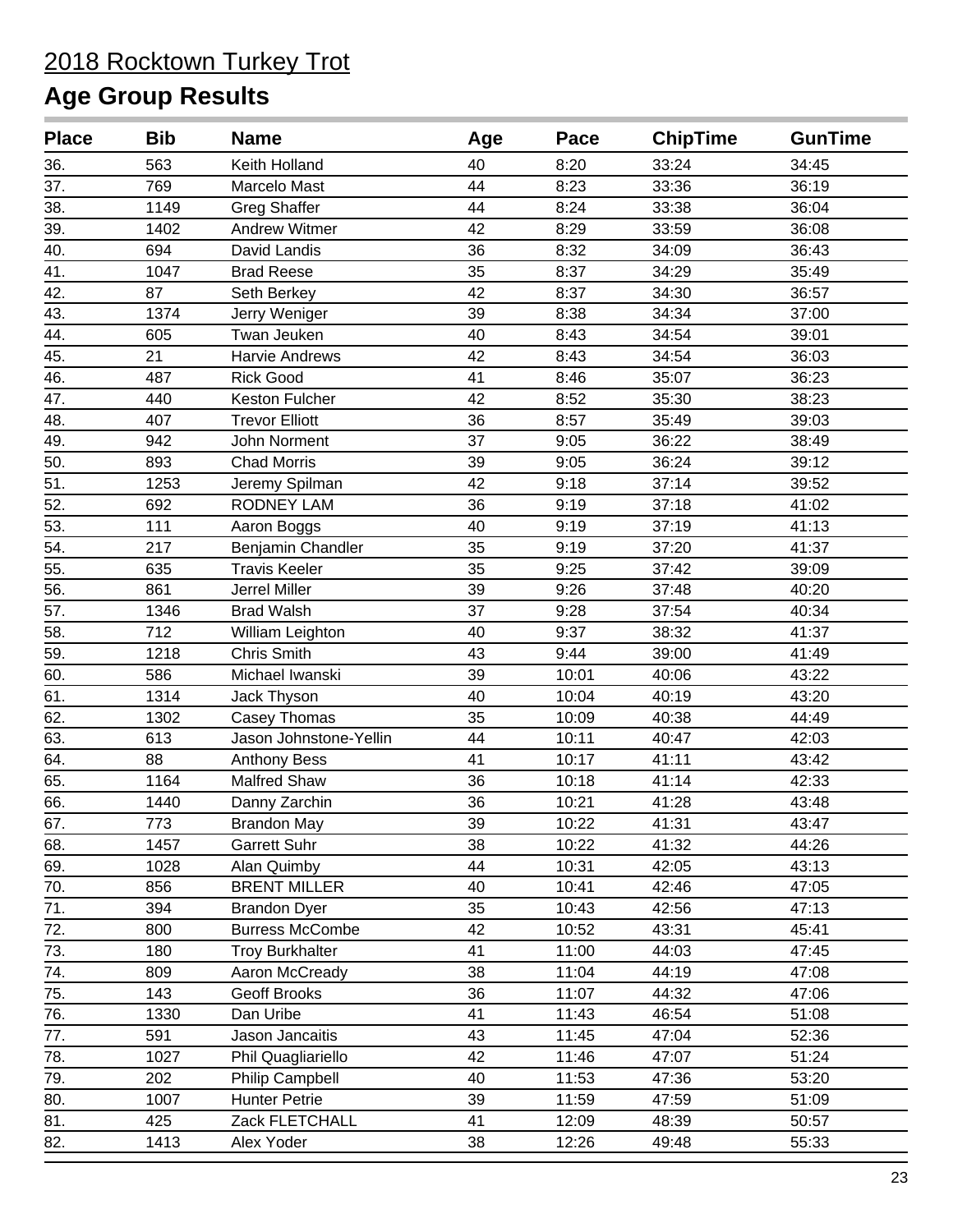| <b>Place</b>                       | <b>Bib</b> | <b>Name</b>             | Age | Pace  | <b>ChipTime</b> | <b>GunTime</b> |
|------------------------------------|------------|-------------------------|-----|-------|-----------------|----------------|
| 83.                                | 1245       | <b>Toby Soper</b>       | 38  | 12:46 | 51:05           | 57:25          |
| 84.                                | 840        | Sam Melester            | 36  | 12:57 | 51:50           | 57:11          |
| 85.                                | 197        | Dennis Call             | 36  | 13:14 | 52:57           | 57:23          |
| 86.                                | 883        | Jason Moore             | 41  | 13:19 | 53:18           | 59:03          |
| 87.                                | 974        | <b>Michael Owens</b>    | 40  | 13:39 | 54:39           | 58:47          |
| 88.                                | 1235       | Shawn Snider            | 40  | 13:47 | 55:09           | 1:00:46        |
| 89.                                | 1412       | Aaron Yoder             | 40  | 13:48 | 55:14           | 59:16          |
| 90.                                | 1271       | David Stringham         | 37  | 14:03 | 56:14           | 1:00:49        |
| $\overline{91}$ .                  | 218        | <b>Brian Chandler</b>   | 44  | 14:08 | 56:35           | 1:02:16        |
| 92.                                | 308        | <b>Cory Davies</b>      | 37  | 14:30 | 58:01           | 1:01:18        |
| 93.                                | 108        | Aaron Bodle             | 41  | 14:44 | 58:57           | 1:04:10        |
| 94.                                | 1077       | Daniel Robinson         | 36  | 14:47 | 59:11           | 1:04:49        |
| 95.                                | 534        | Josh Harold             | 38  | 16:13 | 1:04:54         | 1:11:04        |
| 96.                                | 1327       | Mike Turner             | 41  | 17:07 | 1:08:30         | 1:14:19        |
| 97.                                | 857        | David Miller            | 37  | 17:34 | 1:10:18         | 1:17:51        |
| 98.                                | 194        | Jim Cahill              | 44  | 18:42 | 1:14:50         | 1:20:24        |
| 99.                                | 944        | <b>Brian Nussbaum</b>   | 41  | 19:18 | 1:17:14         | 1:22:32        |
| Male 45-54                         |            |                         |     |       |                 |                |
| 1.                                 | 1103       | Joe Rudmin              | 51  | 6:12  | 24:52           | 24:52          |
| 2.                                 | 599        | Thomas Jenkins          | 49  | 6:16  | 25:07           | 25:10          |
| $\overline{3}$ .                   | 572        | David Huber             | 49  | 6:20  | 25:21           | 25:29          |
|                                    | 331        | Paul Deeble             | 45  | 6:41  | 26:47           | 26:52          |
| $\frac{4}{5}$ .<br>$\frac{5}{6}$ . | 1127       | David Schlechty         | 49  | 6:48  | 27:13           | 27:16          |
|                                    | 95         | Adam Blagg              | 45  | 6:48  | 27:15           | 27:22          |
| $\overline{7}$ .                   | 128        | Steve Brenneman         | 46  | 6:48  | 27:16           | 27:20          |
| 8.                                 | 980        | <b>Stacy Pangle</b>     | 49  | 7:10  | 28:43           | 29:49          |
| 9.                                 | 1500       | John Hart               | 54  | 7:17  | 29:12           | 29:19          |
| 10.                                | 79         | Paul Bellemare          | 54  | 7:20  | 29:22           | 30:37          |
| 11.                                | 627        | Ed Kasch                | 54  | 7:39  | 30:40           | 32:01          |
| 12.                                | 1146       | <b>Brian Selders</b>    | 54  | 7:42  | 30:52           | 31:02          |
| 13.                                | 330        | Felix Decena            | 51  | 7:47  | 31:11           | 33:19          |
| 14.                                | 1184       | Jeff Shifflett          | 47  | 7:56  | 31:46           | 33:11          |
| 15.                                | 1199       | Ron Shultz              | 51  | 7:57  | 31:49           | 33:54          |
| 16.                                | 755        | <b>Andrew Mackenzie</b> | 54  | 8:08  | 32:33           | 35:01          |
| 17.                                | 92         | Shawn Bird              | 50  | 8:20  | 33:21           | 34:39          |
| 18.                                | 1116       | John Sallah             | 50  | 8:22  | 33:29           | 35:44          |
| 19.                                | 1254       | Dan Spitzner            | 47  | 8:25  | 33:43           | 33:53          |
| 20.                                | 126        | Ronald Breen            | 48  | 8:26  | 33:46           | 36:00          |
| 21.                                | 450        | Mike Garber             | 47  | 8:27  | 33:52           | 35:11          |
| 22.                                | 777        | <b>Fred Mayhew</b>      | 45  | 8:33  | 34:15           | 36:49          |
| 23.                                | 1510       | adam hess               | 47  | 8:36  | 34:28           | 36:54          |
| 24.                                | 274        | Anthony Corrado         | 46  | 8:40  | 34:43           | 37:16          |
| 25.                                | 969        | Bryan Ott               | 52  | 8:41  | 34:45           | 37:39          |
| 26.                                | 624        | Scott Joyner            | 51  | 8:41  | 34:48           | 36:15          |
| 27.                                | 561        | James Hiter             | 49  | 8:47  | 35:09           | 37:24          |
| 28.                                | 1120       | Scott Sallah            | 52  | 8:51  | 35:25           | 35:33          |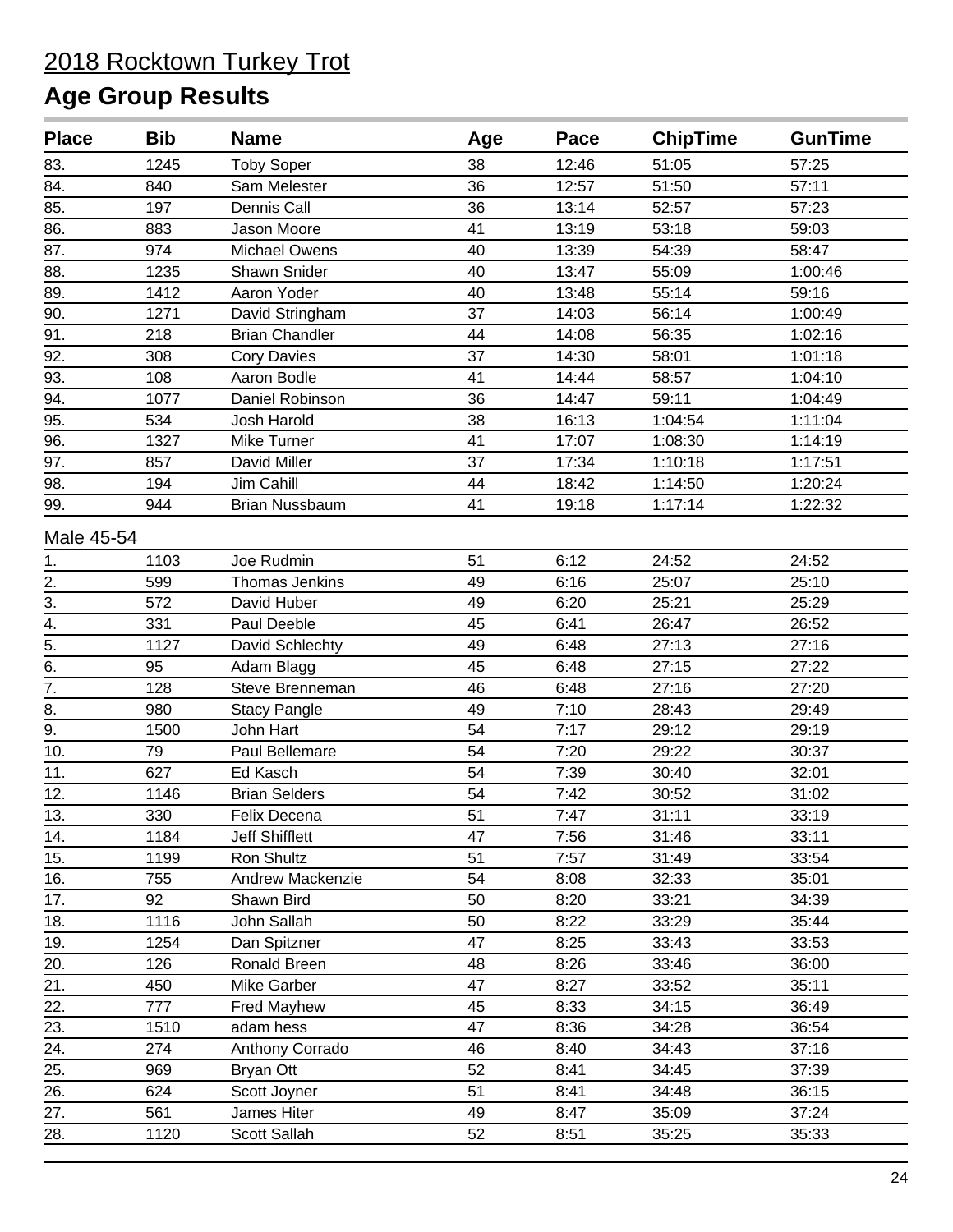| <b>Place</b>      | <b>Bib</b> | <b>Name</b>            | Age | Pace  | <b>ChipTime</b> | <b>GunTime</b> |
|-------------------|------------|------------------------|-----|-------|-----------------|----------------|
| 29.               | 93         | <b>Chuck Bitsko</b>    | 52  | 9:15  | 37:04           | 39:28          |
| 30.               | 1282       | <b>TROY SUTER</b>      | 51  | 9:18  | 37:14           | 39:53          |
| 31.               | 1060       | <b>Bill Rhodes</b>     | 53  | 9:29  | 37:58           | 40:07          |
| 32.               | 17         | Devon Anders           | 52  | 9:31  | 38:08           | 42:11          |
| 33.               | 829        | Lee McNeely            | 51  | 9:43  | 38:55           | 41:47          |
| 34.               | 74         | Andy Beckwith          | 49  | 9:46  | 39:05           | 42:58          |
| 35.               | 1388       | <b>Brad Willard</b>    | 49  | 9:57  | 39:52           | 43:48          |
| 36.               | 518        | <b>Quillon Hall</b>    | 45  | 9:59  | 39:57           | 43:08          |
| 37.               | 418        | Kevin Farren           | 45  | 10:06 | 40:25           | 43:15          |
| 38.               | 1390       | Kent Willard           | 47  | 10:24 | 41:39           | 45:34          |
| 39.               | 734        | Shannon Lokey          | 49  | 10:31 | 42:07           | 44:39          |
| 40.               | 1081       | Scott Robohn           | 52  | 10:37 | 42:30           | 46:30          |
| 41.               | 795        | Sean McCarthy          | 48  | 10:40 | 42:42           | 48:39          |
| 42.               | 739        | Kevin Longenecker      | 49  | 10:46 | 43:07           | 45:25          |
| 43.               | 178        | <b>Todd Burkhalter</b> | 45  | 11:00 | 44:03           | 47:46          |
| 44.               | 1009       | <b>Brian Phelps</b>    | 52  | 11:01 | 44:07           | 48:22          |
| 45.               | 29         | <b>Greg Arehart</b>    | 47  | 11:02 | 44:09           | 46:41          |
| 46.               | 513        | Chase Hale             | 45  | 11:03 | 44:15           | 48:15          |
| 47.               | 746        | Aaron Ludwig           | 48  | 11:17 | 45:09           | 49:14          |
| 48.               | 90         | Matt Bingay            | 49  | 11:20 | 45:23           | 49:28          |
| 49.               | 314        | <b>Michael Davis</b>   | 46  | 11:22 | 45:31           | 48:13          |
| 50.               | 570        | Les Horning            | 54  | 11:33 | 46:14           | 51:53          |
| 51.               | 828        | <b>Jeff McNeal</b>     | 46  | 11:35 | 46:21           | 50:21          |
| 52.               | 476        | David Gillette         | 46  | 11:38 | 46:33           | 49:23          |
| 53.               | 915        | <b>Jeff Myers</b>      | 52  | 11:49 | 47:19           | 49:48          |
| 54.               | 806        | Spencer Mccombe        | 45  | 12:02 | 48:12           | 50:23          |
| 55.               | 184        | <b>Todd Butcher</b>    | 53  | 12:12 | 48:50           | 52:44          |
| 56.               | 1102       | Michael Ruckman        | 50  | 12:43 | 50:53           | 55:20          |
| 57.               | 4          | Chris Adams            | 45  | 13:14 | 52:58           | 57:23          |
| $\overline{58}$ . | 1220       | Jason Smith            | 48  | 13:41 | 54:48           | 1:00:51        |
| 59.               | 236        | <b>Edward Clar</b>     | 54  | 14:08 | 56:33           | 1:00:31        |
| 60.               | 858        | <b>Eric Miller</b>     | 48  | 15:35 | 1:02:21         | 1:06:04        |
| 61.               | 1141       | <b>Eric Schwers</b>    | 45  | 15:47 | 1:03:09         | 1:09:21        |
| 62.               | 406        | Andreas Eichin         | 45  | 15:47 | 1:03:09         | 1:09:23        |
| 63.               | 1357       | Gina Washington        | 52  | 16:46 | 1:07:08         | 1:12:49        |
| 64.               | 268        | David Cooley           | 50  | 16:57 | 1:07:51         | 1:13:48        |
| 65.               | 722        | Lynn Lilly             | 50  | 17:32 | 1:10:12         | 1:13:07        |
| 66.               | 905        | <b>Brad Mudgett</b>    | 48  | 18:52 | 1:15:30         | 1:21:38        |
| Male 55-64        |            |                        |     |       |                 |                |
| 1.                | 345        | Jonathan DeVier-Scott  | 60  | 7:20  | 29:22           | 29:31          |
| 2.                | 1142       | <b>Brad Secrist</b>    | 55  | 7:32  | 30:10           | 31:29          |
| 3.                | 1443       | Johann Zimmermann      | 62  | 7:34  | 30:18           | 31:29          |
| 4.                | 1167       | Jacob Shenk            | 60  | 7:42  | 30:49           | 31:54          |
| 5.                | 1261       | Niklaus Stephan        | 60  | 7:55  | 31:41           | 32:46          |
| 6.                | 671        | Michael Koontz         | 56  | 8:07  | 32:29           | 33:53          |
| 7.                | 927        | David Naquin           | 62  | 8:18  | 33:14           | 34:39          |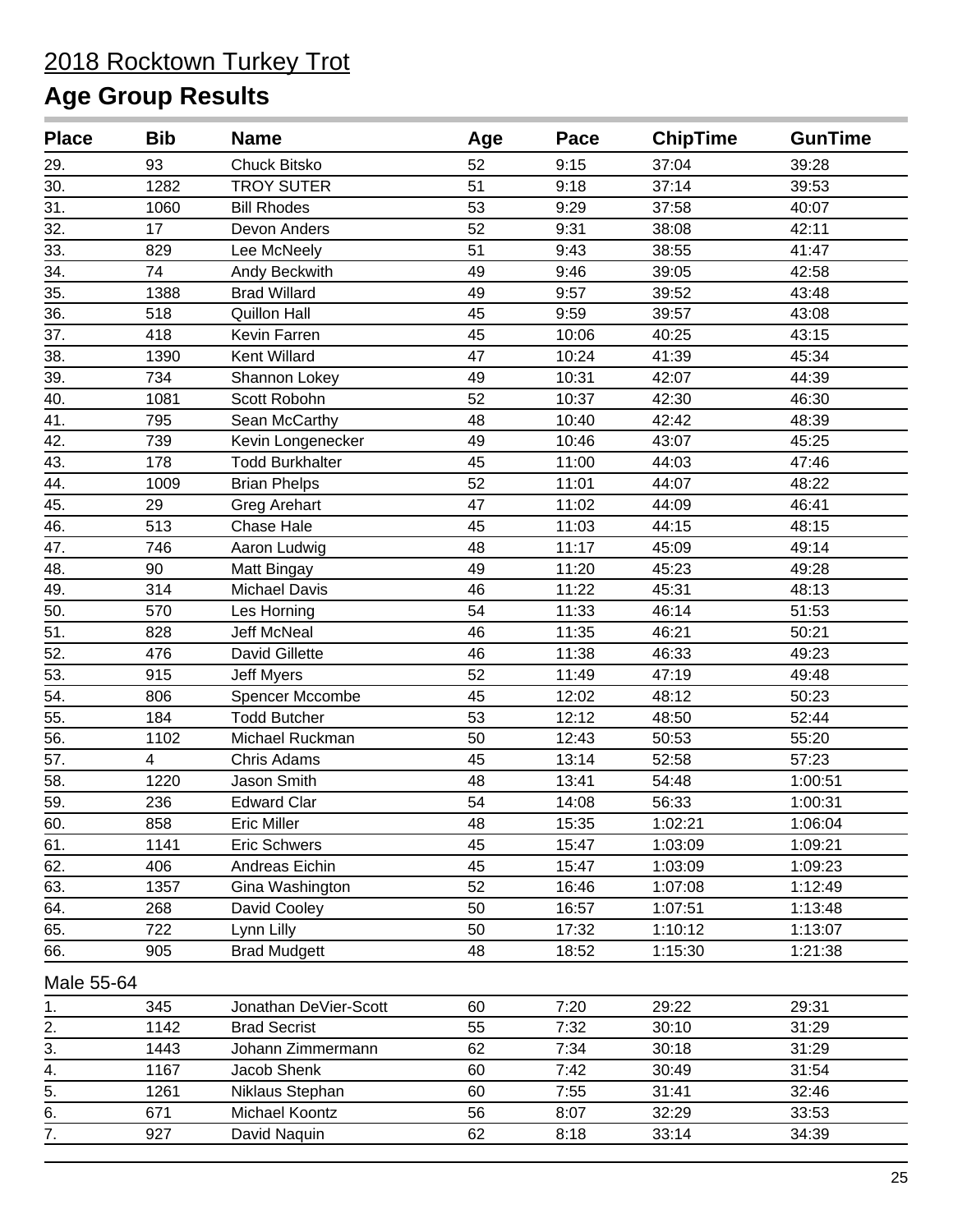| <b>Place</b>      | <b>Bib</b> | <b>Name</b>             | Age | Pace  | <b>ChipTime</b> | <b>GunTime</b> |
|-------------------|------------|-------------------------|-----|-------|-----------------|----------------|
| 8.                | 634        | Tom Keegan              | 60  | 8:23  | 33:36           | 36:11          |
| 9.                | 190        | Daryl Byler             | 63  | 8:27  | 33:52           | 36:09          |
| 10.               | 231        | Larry Chico             | 63  | 8:29  | 33:57           | 36:19          |
| 11.               | 78         | John Bell               | 55  | 8:34  | 34:17           | 36:30          |
| 12.               | 358        | <b>Timothy DiNapoli</b> | 56  | 8:35  | 34:22           | 37:10          |
| 13.               | 616        | Kevin Jones             | 55  | 8:35  | 34:24           | 35:51          |
| 14.               | 821        | <b>Bob McMillen</b>     | 57  | 8:36  | 34:25           | 37:10          |
| 15.               | 187        | Dane Byers              | 58  | 8:39  | 34:39           | 35:56          |
| 16.               | 979        | Mark Palmer             | 56  | 8:43  | 34:55           | 36:16          |
| 17.               | 1382       | Doug White              | 57  | 8:59  | 35:58           | 38:48          |
| 18.               | 1312       | Paul Thompson           | 60  | 9:04  | 36:18           | 38:24          |
| 19.               | 819        | Tom McKenzie            | 59  | 9:07  | 36:30           | 38:53          |
| 20.               | 1266       | <b>Art Stoltzfus</b>    | 60  | 9:24  | 37:40           | 40:37          |
| 21.               | 941        | Wes Nolt                | 60  | 9:26  | 37:45           | 41:47          |
| $\overline{22}$ . | 950        | <b>Rick Obernesser</b>  | 63  | 9:29  | 38:00           | 41:50          |
| 23.               | 98         | <b>Robert Blakey</b>    | 57  | 9:59  | 39:57           | 42:48          |
| 24.               | 631        | Glen Kauffman           | 57  | 10:35 | 42:22           | 45:02          |
| 25.               | 37         | Harry Atwood            | 55  | 10:49 | 43:19           | 45:53          |
| 26.               | 1369       | Delbert Wenger          | 55  | 10:55 | 43:42           | 48:21          |
| 27.               | 1051       | Steve Rehkemper         | 57  | 11:53 | 47:34           | 51:35          |
| 28.               | 1513       | Doug Wright             | 60  | 11:54 | 47:39           | 52:16          |
| 29.               | 661        | Greg Knight             | 55  | 13:27 | 53:50           | 57:45          |
| 30.               | 510        | Rod Gunden              | 60  | 14:18 | 57:14           | 1:01:04        |
| 31.               | 878        | Earl Moore              | 60  | 14:31 | 58:08           | 1:03:23        |
| 32.               | 1155       | Donald Shank            | 61  | 14:56 | 59:46           | 1:03:37        |
| 33.               | 556        | Jeff Hill               | 61  | 15:02 | 1:00:09         | 1:03:15        |
| 34.               | 1156       | Kenneth Shank           | 58  | 15:04 | 1:00:18         | 1:04:10        |
| 35.               | 33         | Chris Arndt             | 63  | 15:08 | 1:00:34         | 1:04:21        |
| 36.               | 1274       | Arthur Strunk           | 61  | 15:09 | 1:00:38         | 1:04:48        |
| $\overline{37}$ . | 1352       | Jeffrey Warner          | 56  | 15:54 | 1:03:39         | 1:09:29        |
| 38.               | 70         | <b>Gerald Beck</b>      | 62  | 16:05 | 1:04:24         | 1:10:19        |
| 39.               | 141        | Chip Bromann            | 60  | 16:26 | 1:05:45         | 1:11:56        |
| 40.               | 304        | Larry Damico            | 62  | 16:36 | 1:06:26         | 1:11:55        |
| 41.               | 1400       | James Wiseman           | 57  | 16:56 | 1:07:47         | 1:13:10        |
| 42.               | 668        | Don Komara              | 57  | 17:49 | 1:11:20         | 1:17:16        |
| 43.               | 1176       | Mark Shickel            | 55  | 18:02 | 1:12:12         | 1:16:07        |
| 44.               | 323        | Greg Dean               | 64  | 19:04 | 1:16:19         | 1:22:45        |
| Male 65+          |            |                         |     |       |                 |                |
| 1.                | 814        | John McGowan            | 69  | 8:22  | 33:30           | 34:53          |
| 2.                | 319        | Harlan de Brun          | 71  | 8:46  | 35:07           | 38:10          |
| 3.                | 913        | Dick Myers              | 70  | 9:31  | 38:08           | 42:11          |
| 4.                | 247        | <b>Bob Coakley</b>      | 69  | 9:35  | 38:24           | 42:11          |
| $\overline{5}$ .  | 601        | Hadley Jenner           | 68  | 10:23 | 41:36           | 44:26          |
| 6.                | 362        | Ron Dixon               | 67  | 10:48 | 43:15           | 48:26          |
| 7.                | 1286       | Daniel Sweger           | 76  | 12:36 | 50:28           | 56:16          |
| 8.                | 704        | <b>Bill Lee</b>         | 69  | 13:50 | 55:24           | 1:01:03        |
|                   |            |                         |     |       |                 |                |